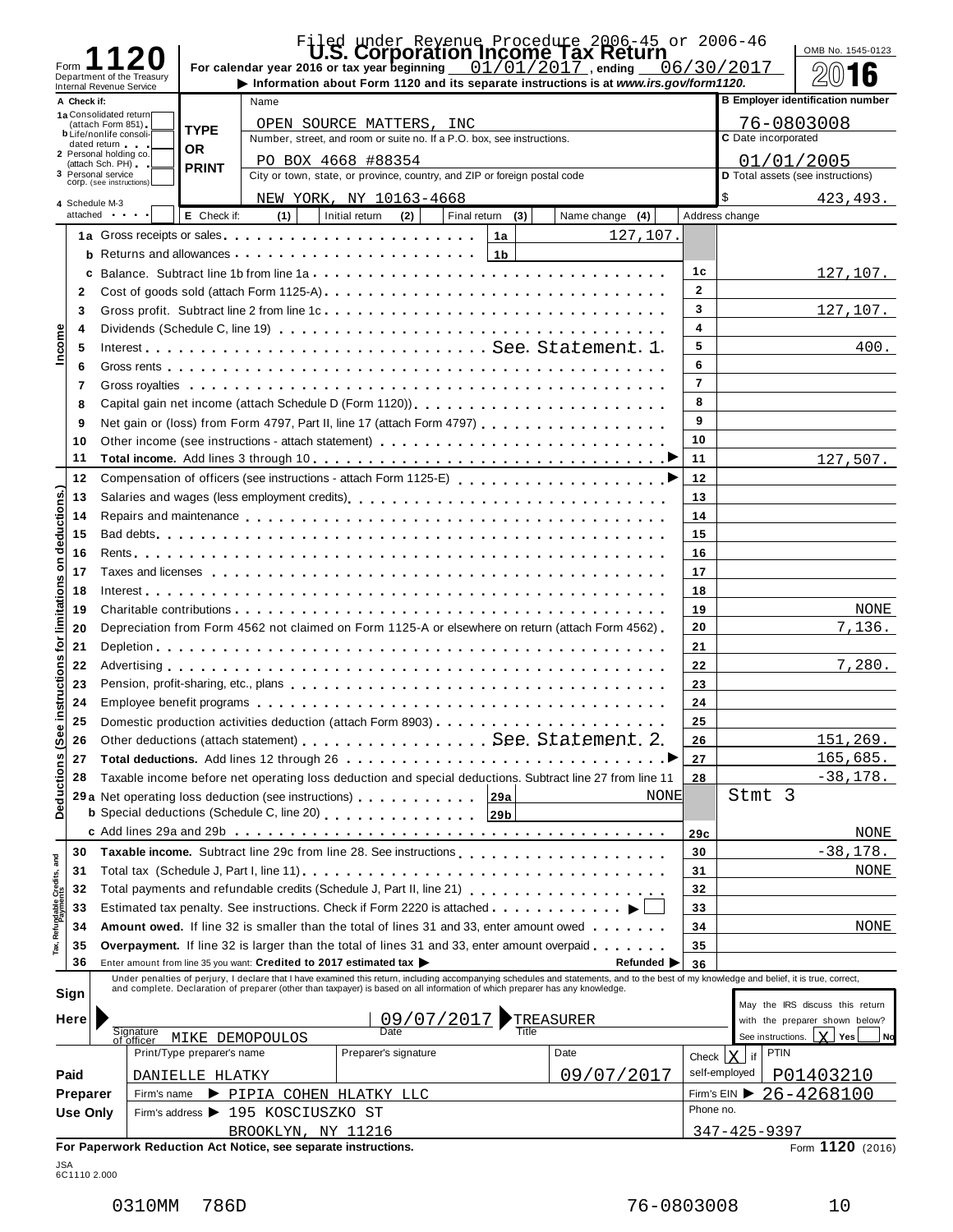### OPEN SOURCE MATTERS, INC 76-0803008

| Form 1120 (2016)                                                                                                                                                                                                                                                                  |                                      | Page 2                                     |
|-----------------------------------------------------------------------------------------------------------------------------------------------------------------------------------------------------------------------------------------------------------------------------------|--------------------------------------|--------------------------------------------|
| <b>Schedule C</b><br><b>Dividends and Special Deductions (see instructions)</b>                                                                                                                                                                                                   | (a) Dividends<br>(b) $%$<br>received | (c) Special deductions<br>$(a) \times (b)$ |
| 1 Dividends from less-than-20%-owned domestic corporations (other than debt-<br>Dividends from 20%-or-more-owned domestic corporations (other than debt-<br>2<br>financed stock) $\cdots$ , $\cdots$ , $\cdots$ , $\cdots$ , $\cdots$ , $\cdots$ , $\cdots$ , $\cdots$ , $\cdots$ | 70<br>80                             |                                            |
| Dividends on debt-financed stock of domestic and foreign corporations<br>3                                                                                                                                                                                                        | see<br>nstruction                    |                                            |
| Dividends on certain preferred stock of less-than-20%-owned public utilities                                                                                                                                                                                                      | 42                                   |                                            |
| Dividends on certain preferred stock of 20%-or-more-owned public utilities<br>5                                                                                                                                                                                                   | 48                                   |                                            |
| Dividends from less-than-20%-owned foreign corporations and certain FSCs<br>6                                                                                                                                                                                                     | 70                                   |                                            |
| Dividends from 20%-or-more-owned foreign corporations and certain FSCs<br>7                                                                                                                                                                                                       | 80                                   |                                            |
| Dividends from wholly owned foreign subsidiaries<br>8                                                                                                                                                                                                                             | 100                                  |                                            |
| <b>Total.</b> Add lines 1 through 8. See instructions for limitation <b></b><br>9<br>Dividends from domestic corporations received by a small business investment<br>10<br>company operating under the Small Business Investment Act of 1958                                      | 100                                  |                                            |
| 11                                                                                                                                                                                                                                                                                | 100                                  |                                            |
| 12                                                                                                                                                                                                                                                                                | 100                                  |                                            |
| Dividends from foreign corporations not included on line 3, 6, 7, 8, 11, or 12<br>13                                                                                                                                                                                              |                                      |                                            |
| Income from controlled foreign corporations under subpart F (attach Form(s) 5471)<br>14                                                                                                                                                                                           |                                      |                                            |
| Foreign dividend gross-up entertainment of the state of the state of the state of the state of the state of the<br>15                                                                                                                                                             |                                      |                                            |
| IC-DISC and former DISC dividends not included on line 1, 2, or 3<br>16                                                                                                                                                                                                           |                                      |                                            |
| Other dividends enterprise response to the contract of the contract of the contract of the contract of the contract of the contract of the contract of the contract of the contract of the contract of the contract of the con<br>17                                              |                                      |                                            |
| Deduction for dividends paid on certain preferred stock of public utilities<br>18                                                                                                                                                                                                 |                                      |                                            |
| Total dividends. Add lines 1 through 17. Enter here and on page 1, line 4 ▶<br>19                                                                                                                                                                                                 |                                      |                                            |
| 20 Total special deductions. Add lines 9, 10, 11, 12, and 18. Enter here and on page 1, line 29b enterchance between                                                                                                                                                              |                                      | 4420                                       |

Form **1120** (2016)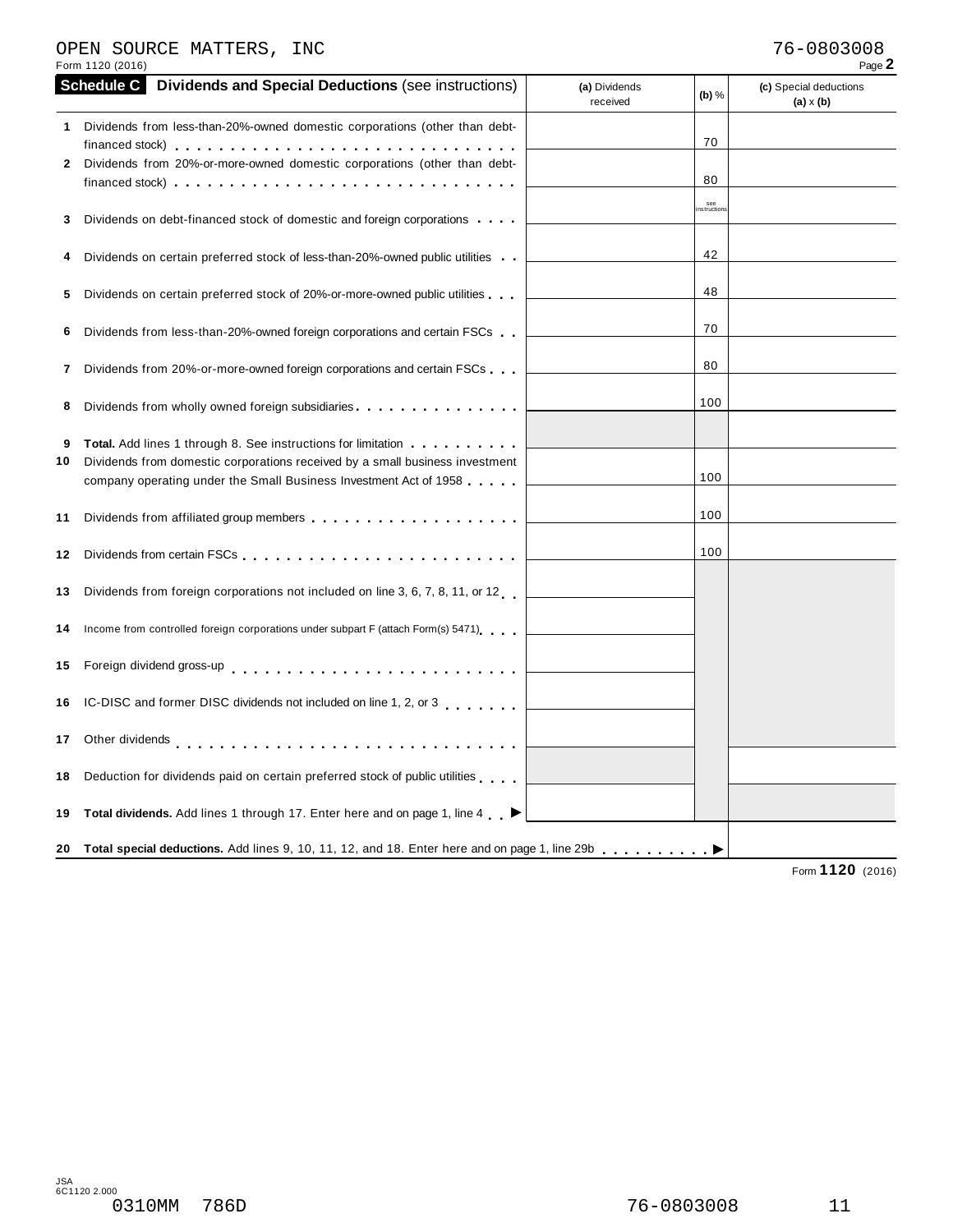|    | OPEN SOURCE MATTERS, INC<br>Form 1120 (2016)                                                                                                 |                         | 76-0803008 | Page 3                    |
|----|----------------------------------------------------------------------------------------------------------------------------------------------|-------------------------|------------|---------------------------|
|    | Schedule J<br>Tax Computation and Payment (see instructions)                                                                                 |                         |            |                           |
|    | <b>Part I-Tax Computation</b>                                                                                                                |                         |            |                           |
| 1  | Check if the corporation is a member of a controlled group (attach Schedule O (Form 1120)). See instructions                                 |                         |            |                           |
| 2  | Income tax. Check if a qualified personal service corporation. See instructions entitled in the case of the co<br>▶                          | $\mathbf{2}$            |            |                           |
| 3  |                                                                                                                                              | 3                       |            | NONE                      |
| 4  |                                                                                                                                              | $\overline{\mathbf{4}}$ |            | NONE                      |
|    | 5а                                                                                                                                           |                         |            |                           |
| b  | Credit from Form 8834 (see instructions)<br>5b                                                                                               |                         |            |                           |
| c  | General business credit (attach Form 3800) [19] [19] Cheneral business credit (attach Form 3800)<br>5c                                       |                         |            |                           |
| d  | Credit for prior year minimum tax (attach Form 8827)<br>5d                                                                                   |                         |            |                           |
| е  | 5е                                                                                                                                           |                         |            |                           |
| 6  |                                                                                                                                              | 6                       |            |                           |
| 7  |                                                                                                                                              | $\overline{7}$          |            | NONE                      |
| 8  |                                                                                                                                              | 8                       |            |                           |
|    | 9a Recapture of investment credit (attach Form 4255)<br>9а                                                                                   |                         |            |                           |
|    | <b>b</b> Recapture of low-income housing credit (attach Form 8611)<br>9b                                                                     |                         |            |                           |
|    | c Interest due under the look-back method - completed long-term contracts                                                                    |                         |            |                           |
|    | 9с                                                                                                                                           |                         |            |                           |
|    | d Interest due under the look-back method - income forecast method (attach                                                                   |                         |            |                           |
|    | 9d                                                                                                                                           |                         |            |                           |
|    | e Alternative tax on qualifying shipping activities (attach Form 8902)<br>9е                                                                 |                         |            |                           |
| f  | 9f<br>Other (see instructions - attach statement)<br>expansive and the set of the set of the statement)                                      |                         |            |                           |
| 10 |                                                                                                                                              | 10                      |            |                           |
| 11 |                                                                                                                                              | 11                      |            | NONE                      |
|    | <b>Part II-Payments and Refundable Credits</b>                                                                                               |                         |            |                           |
| 12 |                                                                                                                                              | 12                      |            |                           |
| 13 |                                                                                                                                              | 13                      |            |                           |
| 14 |                                                                                                                                              | 14                      |            |                           |
| 15 |                                                                                                                                              | 15                      |            |                           |
| 16 |                                                                                                                                              | 16                      |            |                           |
| 17 |                                                                                                                                              | 17                      |            |                           |
| 18 |                                                                                                                                              | 18                      |            |                           |
| 19 | Refundable credits from:                                                                                                                     |                         |            |                           |
|    | 19a                                                                                                                                          |                         |            |                           |
|    |                                                                                                                                              |                         |            |                           |
|    | 19b                                                                                                                                          |                         |            |                           |
|    | 19c                                                                                                                                          |                         |            |                           |
|    | 19d<br><b>d</b> Other (attach statement - see instructions) <b>entitlerates</b> on <b>repared the Other in</b>                               |                         |            |                           |
| 20 |                                                                                                                                              | 20                      |            |                           |
| 21 | Total payments and credits. Add lines 18 and 20. Enter here and on page 1, line 32                                                           | 21                      |            |                           |
|    | Other Information (see instructions)<br><b>Schedule K</b>                                                                                    |                         |            | Yes No                    |
| 1  | $\mathbf{b}$ $\lfloor \mathbf{X} \rfloor$ Accrual<br>Cash<br>Check accounting method: a<br>c                                                 |                         |            |                           |
| 2  | See the instructions and enter the:                                                                                                          |                         |            |                           |
|    | a Business activity code no. $\blacktriangleright$ $\underline{\hspace{0.5mm}511130}$                                                        |                         |            |                           |
|    | <b>b</b> Business activity > WEB BASED SOFTWARE M                                                                                            |                         |            |                           |
|    | <b>c</b> Product or service ▶ SOFTWARE RESOURCES                                                                                             |                         |            |                           |
| 3  |                                                                                                                                              |                         |            | Χ                         |
|    |                                                                                                                                              |                         |            |                           |
|    |                                                                                                                                              |                         |            |                           |
| 4  | At the end of the tax year:                                                                                                                  |                         |            |                           |
|    | a Did any foreign or domestic corporation, partnership (including any entity treated as a partnership), trust, or tax-exempt                 |                         |            |                           |
|    | organization own directly 20% or more, or own, directly or indirectly, 50% or more of the total voting power of all classes of the           |                         |            |                           |
|    |                                                                                                                                              |                         |            | Х                         |
|    | <b>b</b> Did any individual or estate own directly 20% or more, or own, directly or indirectly, 50% or more of the total voting power of all |                         |            |                           |
|    | classes of the corporation's stock entitled to vote? If "Yes," complete Part II of Schedule G (Form 1120) (attach Schedule G).               |                         |            | $\boldsymbol{\mathrm{X}}$ |

Form **1120** (2016)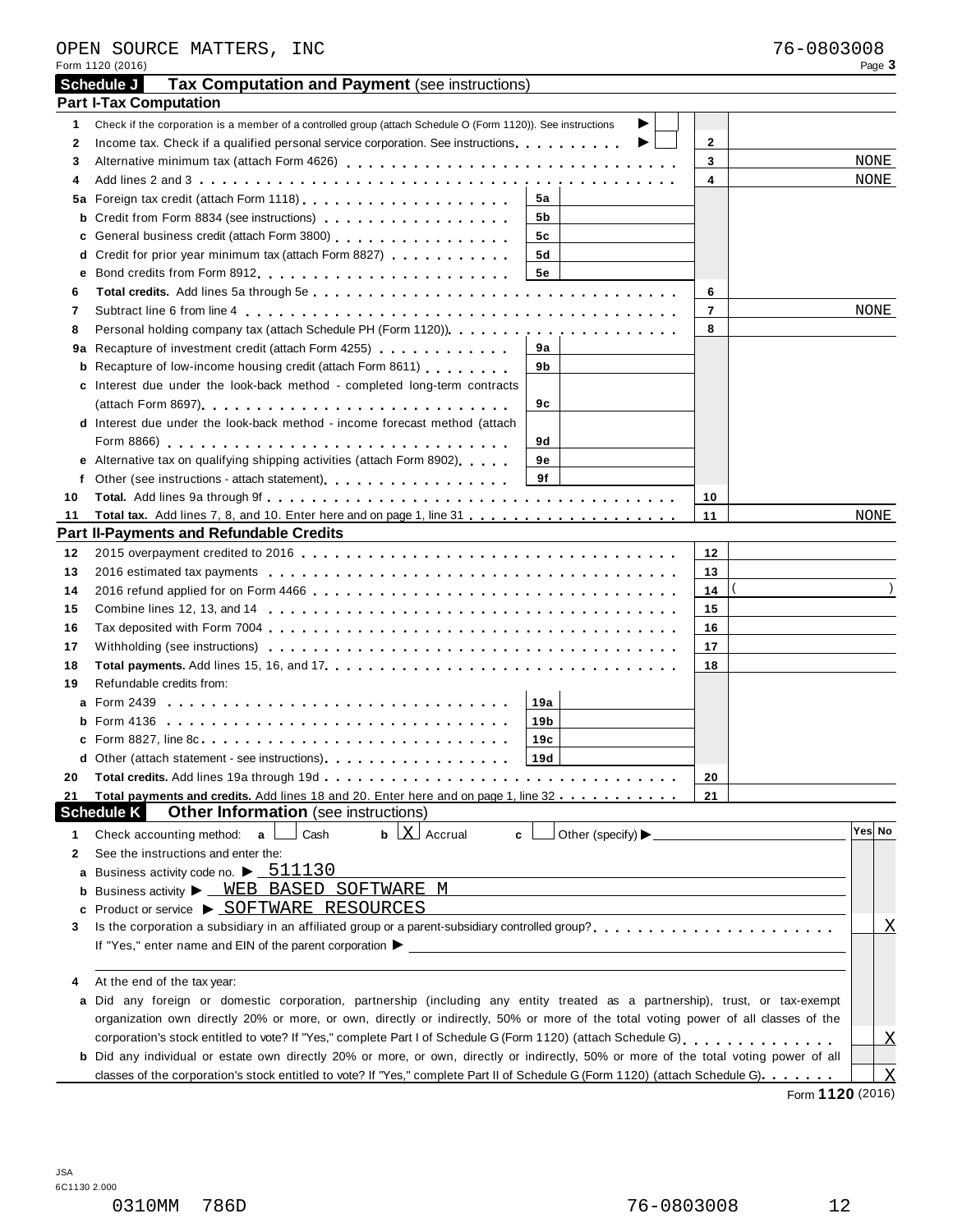|                                           | <b>Other Information</b> (continued from page 3)<br><b>Schedule K</b>                                                                                                                                                                                                                                                                                                                                                                                                                                                       |                                                           |                                                          |                                                                 | Yes | No               |
|-------------------------------------------|-----------------------------------------------------------------------------------------------------------------------------------------------------------------------------------------------------------------------------------------------------------------------------------------------------------------------------------------------------------------------------------------------------------------------------------------------------------------------------------------------------------------------------|-----------------------------------------------------------|----------------------------------------------------------|-----------------------------------------------------------------|-----|------------------|
|                                           | 5 At the end of the tax year, did the corporation:                                                                                                                                                                                                                                                                                                                                                                                                                                                                          |                                                           |                                                          |                                                                 |     |                  |
|                                           | a Own directly 20% or more, or own, directly or indirectly, 50% or more of the total voting power of all classes of stock entitled to vote of<br>any foreign or domestic corporation not included on Form 851, Affiliations Schedule? For rules of constructive ownership, see instructions.<br>If "Yes," complete (i) through (iv) below.                                                                                                                                                                                  |                                                           |                                                          |                                                                 |     | Χ                |
|                                           | (i) Name of Corporation                                                                                                                                                                                                                                                                                                                                                                                                                                                                                                     | (ii) Employer<br><b>Identification Number</b><br>(if any) | (iii) Country of<br>Incorporation                        | (iv) Percentage<br>Owned in Voting<br>Stock                     |     |                  |
|                                           |                                                                                                                                                                                                                                                                                                                                                                                                                                                                                                                             |                                                           |                                                          |                                                                 |     |                  |
|                                           | b Own directly an interest of 20% or more, or own, directly or indirectly, an interest of 50% or more in any foreign or domestic partnership<br>(including an entity treated as a partnership) or in the beneficial interest of a trust? For rules of constructive ownership, see instructions.<br>If "Yes," complete (i) through (iv) below.                                                                                                                                                                               |                                                           |                                                          |                                                                 |     | Χ                |
|                                           | (i) Name of Entity                                                                                                                                                                                                                                                                                                                                                                                                                                                                                                          | (ii) Employer<br><b>Identification Number</b><br>(if any) | (iii) Country of<br>Organization                         | (iv) Maximum<br>Percentage Owned in<br>Profit, Loss, or Capital |     |                  |
|                                           |                                                                                                                                                                                                                                                                                                                                                                                                                                                                                                                             |                                                           |                                                          |                                                                 |     |                  |
|                                           |                                                                                                                                                                                                                                                                                                                                                                                                                                                                                                                             |                                                           |                                                          |                                                                 |     |                  |
| 6                                         | During this tax year, did the corporation pay dividends (other than stock dividends and distributions in exchange for stock) in                                                                                                                                                                                                                                                                                                                                                                                             |                                                           |                                                          |                                                                 |     |                  |
| 7                                         | If "Yes," file Form 5452, Corporate Report of Nondividend Distributions.<br>If this is a consolidated return, answer here for the parent corporation and on Form 851 for each subsidiary.<br>At any time during the tax year, did one foreign person own, directly or indirectly, at least 25% of (a) the total voting power of all<br>classes of the corporation's stock entitled to vote or (b) the total value of all classes of the corporation's stock?<br>For rules of attribution, see section 318. If "Yes," enter: |                                                           |                                                          |                                                                 |     | Χ                |
|                                           |                                                                                                                                                                                                                                                                                                                                                                                                                                                                                                                             |                                                           |                                                          |                                                                 |     |                  |
|                                           | (c) The corporation may have to file Form 5472, Information Return of a 25% Foreign-Owned U.S. Corporation or a Foreign                                                                                                                                                                                                                                                                                                                                                                                                     |                                                           |                                                          |                                                                 |     |                  |
| 8                                         | Corporation Engaged in a U.S. Trade or Business. Enter the number of Forms 5472 attached ▶ _ _ _ _ _ _ _ _ _ _ _ _ _<br>Check this box if the corporation issued publicly offered debt instruments with original issue discount<br>If checked, the corporation may have to file Form 8281, Information Return for Publicly Offered Original Issue Discount Instruments.                                                                                                                                                     |                                                           |                                                          |                                                                 |     |                  |
| 9<br>10                                   | Enter the amount of tax-exempt interest received or accrued during the tax year $\triangleright$ \$                                                                                                                                                                                                                                                                                                                                                                                                                         |                                                           |                                                          |                                                                 |     |                  |
| 11                                        | Enter the number of shareholders at the end of the tax year (if 100 or fewer) $\blacktriangleright$                                                                                                                                                                                                                                                                                                                                                                                                                         |                                                           |                                                          |                                                                 |     |                  |
|                                           | If the corporation is filing a consolidated return, the statement required by Regulations section 1.1502-21(b)(3) must be attached<br>or the election won't be valid.                                                                                                                                                                                                                                                                                                                                                       |                                                           |                                                          |                                                                 |     |                  |
| 12                                        | Enter the available NOL carryover from prior tax years (don't reduce it by any deduction on line 29a.) $\blacktriangleright$ \$                                                                                                                                                                                                                                                                                                                                                                                             |                                                           |                                                          | 56,314.                                                         |     |                  |
| 13                                        | Are the corporation's total receipts (page 1, line 1a, plus lines 4 through 10) for the tax year and its total assets at the end of the                                                                                                                                                                                                                                                                                                                                                                                     |                                                           |                                                          |                                                                 |     | X                |
|                                           | If "Yes," the corporation isn't required to complete Schedules L, M-1, and M-2. Instead, enter the total amount of cash distributions and<br>the book value of property distributions (other than cash) made during the tax year $\triangleright$ \$                                                                                                                                                                                                                                                                        |                                                           | <u> 1989 - Andrea State Barbara, amerikan personal (</u> |                                                                 |     |                  |
|                                           | Is the corporation required to file Schedule UTP (Form 1120), Uncertain Tax Position Statement? See instructions<br>If "Yes," complete and attach Schedule UTP.                                                                                                                                                                                                                                                                                                                                                             |                                                           |                                                          |                                                                 |     | $\overline{X}$   |
|                                           |                                                                                                                                                                                                                                                                                                                                                                                                                                                                                                                             |                                                           |                                                          |                                                                 |     |                  |
|                                           |                                                                                                                                                                                                                                                                                                                                                                                                                                                                                                                             |                                                           |                                                          |                                                                 |     |                  |
|                                           | During this tax year, did the corporation have an 80% or more change in ownership, including a change due to redemption of its                                                                                                                                                                                                                                                                                                                                                                                              |                                                           |                                                          |                                                                 |     |                  |
|                                           | During or subsequent to this tax year, but before the filing of this return, did the corporation dispose of more than 65% (by value)                                                                                                                                                                                                                                                                                                                                                                                        |                                                           |                                                          |                                                                 |     |                  |
|                                           | Did the corporation receive assets in a section 351 transfer in which any of the transferred assets had a fair market basis or fair                                                                                                                                                                                                                                                                                                                                                                                         |                                                           |                                                          |                                                                 |     | X<br>X<br>X<br>X |
| 14<br>16.<br>17<br>18<br>19<br><b>JSA</b> | During the corporation's tax year, did the corporation make any payments that would require it to file Forms 1042 and 1042-S<br>under chapter 3 (sections 1441 through 1464) or chapter 4 (sections 1471 through 1474) of the Code?                                                                                                                                                                                                                                                                                         |                                                           |                                                          |                                                                 |     | $\mathbf{X}$     |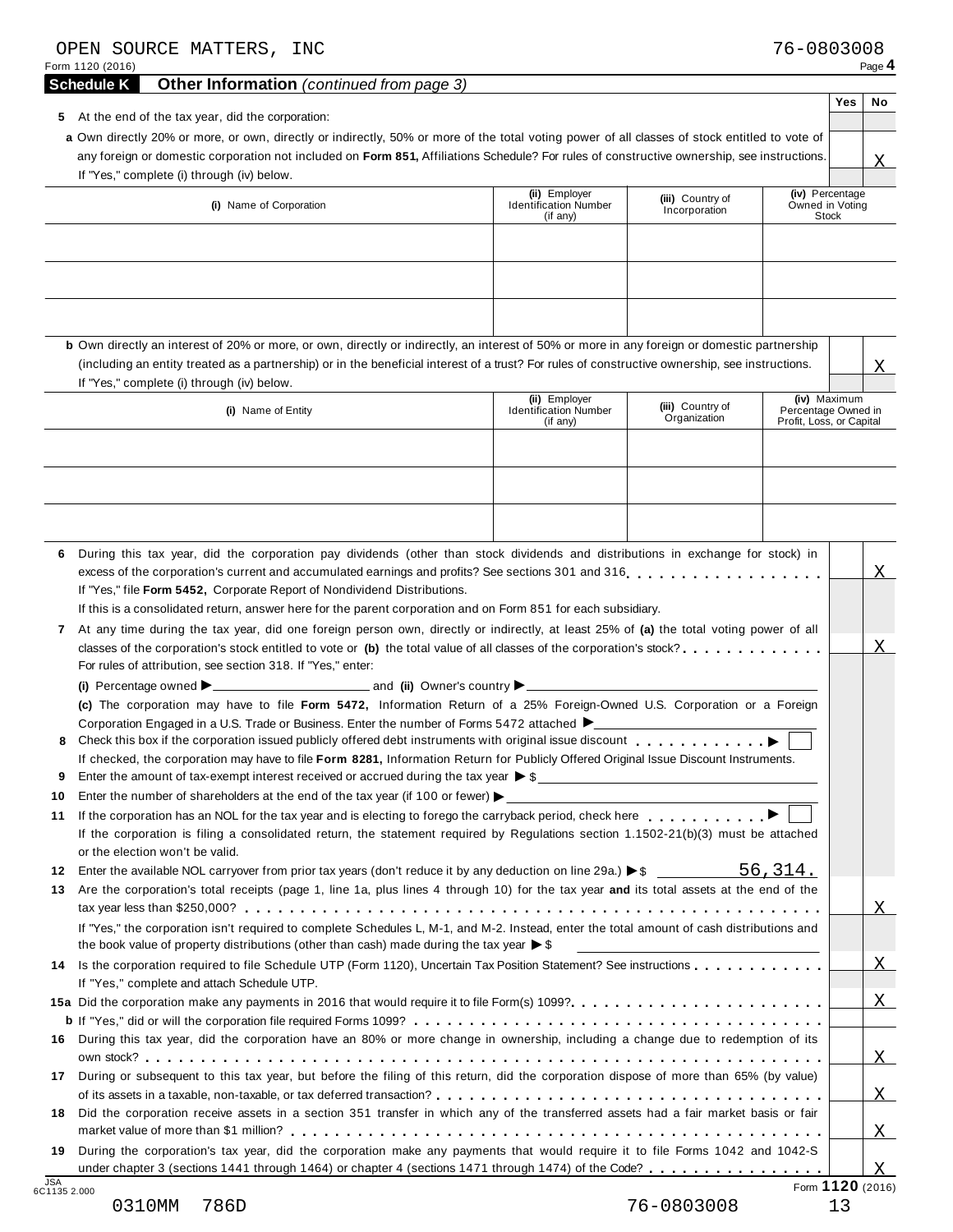# OPEN SOURCE MATTERS, INC<br>Form 1120 (2016) Page 5

| Form 1120 (2016)  |                                                                                                                                                                                                                                                                                                                                                                                             |                                                                               |                        |                                                                                           | Page 5                                                          |  |  |  |  |
|-------------------|---------------------------------------------------------------------------------------------------------------------------------------------------------------------------------------------------------------------------------------------------------------------------------------------------------------------------------------------------------------------------------------------|-------------------------------------------------------------------------------|------------------------|-------------------------------------------------------------------------------------------|-----------------------------------------------------------------|--|--|--|--|
| <b>Schedule L</b> | <b>Balance Sheets per Books</b>                                                                                                                                                                                                                                                                                                                                                             |                                                                               | Beginning of tax year  | End of tax year                                                                           |                                                                 |  |  |  |  |
|                   | <b>Assets</b>                                                                                                                                                                                                                                                                                                                                                                               | (a)                                                                           | (b)                    | (c)                                                                                       | (d)                                                             |  |  |  |  |
| Cash<br>1.        |                                                                                                                                                                                                                                                                                                                                                                                             |                                                                               | 381,455.               |                                                                                           | 352,768.                                                        |  |  |  |  |
|                   | 2a Trade notes and accounts receivable                                                                                                                                                                                                                                                                                                                                                      |                                                                               |                        | 5,500.                                                                                    |                                                                 |  |  |  |  |
|                   | <b>b</b> Less allowance for bad debts                                                                                                                                                                                                                                                                                                                                                       |                                                                               |                        |                                                                                           | 5,500.                                                          |  |  |  |  |
| 3.                | Inventories and the contract of the contract of the contract of the contract of the contract of the contract of the contract of the contract of the contract of the contract of the contract of the contract of the contract o                                                                                                                                                              |                                                                               |                        |                                                                                           |                                                                 |  |  |  |  |
| 4                 | U.S. government obligations                                                                                                                                                                                                                                                                                                                                                                 |                                                                               |                        |                                                                                           |                                                                 |  |  |  |  |
| 5.                | Tax-exempt securities (see instructions)                                                                                                                                                                                                                                                                                                                                                    |                                                                               |                        |                                                                                           |                                                                 |  |  |  |  |
| 6                 | Other current assets (attach statement)                                                                                                                                                                                                                                                                                                                                                     | Stmt 4                                                                        | 25,626.                |                                                                                           | 35,978.                                                         |  |  |  |  |
| 7                 | Loans to shareholders <b>that the state of the state of the state of the state of the state of the state of the state of the state of the state of the state of the state of the state of the state of the state of the state of</b>                                                                                                                                                        |                                                                               |                        |                                                                                           |                                                                 |  |  |  |  |
| 8                 | Mortgage and real estate loans                                                                                                                                                                                                                                                                                                                                                              |                                                                               |                        |                                                                                           |                                                                 |  |  |  |  |
| 9                 | Other investments (attach statement)                                                                                                                                                                                                                                                                                                                                                        |                                                                               |                        |                                                                                           |                                                                 |  |  |  |  |
|                   | <b>10a</b> Buildings and other depreciable assets                                                                                                                                                                                                                                                                                                                                           | 44, 432.                                                                      |                        | 45,470.                                                                                   |                                                                 |  |  |  |  |
|                   | <b>b</b> Less accumulated depreciation                                                                                                                                                                                                                                                                                                                                                      | $9,087.$ )                                                                    | 35, 345.               | $16, 223.$ )                                                                              | 29, 247.                                                        |  |  |  |  |
|                   | 11 a Depletable assets                                                                                                                                                                                                                                                                                                                                                                      |                                                                               |                        |                                                                                           |                                                                 |  |  |  |  |
|                   | <b>b</b> Less accumulated depletion                                                                                                                                                                                                                                                                                                                                                         |                                                                               |                        |                                                                                           |                                                                 |  |  |  |  |
|                   | 12 Land (net of any amortization)                                                                                                                                                                                                                                                                                                                                                           |                                                                               |                        |                                                                                           |                                                                 |  |  |  |  |
|                   | 13a Intangible assets (amortizable only)                                                                                                                                                                                                                                                                                                                                                    |                                                                               |                        |                                                                                           |                                                                 |  |  |  |  |
|                   | <b>b</b> Less accumulated amortization                                                                                                                                                                                                                                                                                                                                                      |                                                                               |                        |                                                                                           |                                                                 |  |  |  |  |
| 14                | Other assets (attach statement)                                                                                                                                                                                                                                                                                                                                                             |                                                                               |                        |                                                                                           |                                                                 |  |  |  |  |
| 15                | Total assets <u>.</u>                                                                                                                                                                                                                                                                                                                                                                       |                                                                               | 442,426.               |                                                                                           | 423, 493.                                                       |  |  |  |  |
|                   | <b>Liabilities and Shareholders' Equity</b>                                                                                                                                                                                                                                                                                                                                                 |                                                                               |                        |                                                                                           |                                                                 |  |  |  |  |
| 16<br>17          | Accounts payable entitled and the set of the set of the set of the set of the set of the set of the set of the<br>Mortgages, notes, bonds payable in less<br>than 1 year entering the state of the state of the state of the state of the state of the state of the state of the state of the state of the state of the state of the state of the state of the state of the state of the st |                                                                               | 755.                   |                                                                                           |                                                                 |  |  |  |  |
| 18                | Other current liabilities (attach statement)                                                                                                                                                                                                                                                                                                                                                | Stmt 4                                                                        | 8,000.                 |                                                                                           | 8,000.                                                          |  |  |  |  |
| 19<br>20          | Loans from shareholders<br>Mortgages, notes, bonds payable in 1 year                                                                                                                                                                                                                                                                                                                        |                                                                               |                        |                                                                                           |                                                                 |  |  |  |  |
| 21                | or more $\cdots$ $\cdots$ $\cdots$ $\cdots$ $\cdots$<br>Other liabilities (attach statement)                                                                                                                                                                                                                                                                                                |                                                                               |                        |                                                                                           |                                                                 |  |  |  |  |
| 22                | Capital stock: a Preferred stock                                                                                                                                                                                                                                                                                                                                                            |                                                                               |                        |                                                                                           |                                                                 |  |  |  |  |
|                   | <b>b</b> Common stock                                                                                                                                                                                                                                                                                                                                                                       |                                                                               |                        |                                                                                           |                                                                 |  |  |  |  |
| 23                | Additional paid-in capital exercises                                                                                                                                                                                                                                                                                                                                                        |                                                                               |                        |                                                                                           |                                                                 |  |  |  |  |
| 24                | Retained earnings - Appropriated (attach statement)                                                                                                                                                                                                                                                                                                                                         |                                                                               |                        |                                                                                           |                                                                 |  |  |  |  |
| 25                | Retained earnings - Unappropriated                                                                                                                                                                                                                                                                                                                                                          |                                                                               | 433,671.               |                                                                                           | 415, 493.                                                       |  |  |  |  |
| 26                | Adjustments to shareholders' equity                                                                                                                                                                                                                                                                                                                                                         |                                                                               |                        |                                                                                           |                                                                 |  |  |  |  |
| 27                | (attach statement) expansion and the statement<br>Less cost of treasury stock <b>State State</b>                                                                                                                                                                                                                                                                                            |                                                                               |                        |                                                                                           |                                                                 |  |  |  |  |
| 28                | Total liabilities and shareholders' equity                                                                                                                                                                                                                                                                                                                                                  |                                                                               | 442,426.               |                                                                                           | 423, 493.                                                       |  |  |  |  |
|                   |                                                                                                                                                                                                                                                                                                                                                                                             | Schedule M-1 Reconciliation of Income (Loss) per Books With Income per Return |                        |                                                                                           |                                                                 |  |  |  |  |
|                   |                                                                                                                                                                                                                                                                                                                                                                                             | Note: The corporation may be required to file Schedule M-3. See instructions. |                        |                                                                                           |                                                                 |  |  |  |  |
| 1.                | Net income (loss) per books                                                                                                                                                                                                                                                                                                                                                                 | $-18, 178.$                                                                   | 7                      | Income recorded on books this year                                                        |                                                                 |  |  |  |  |
| 2                 | Federal income tax per books                                                                                                                                                                                                                                                                                                                                                                |                                                                               | Tax-exempt interest \$ | not included on this return (itemize):                                                    |                                                                 |  |  |  |  |
| 3.                | Excess of capital losses over capital gains                                                                                                                                                                                                                                                                                                                                                 |                                                                               |                        |                                                                                           |                                                                 |  |  |  |  |
|                   |                                                                                                                                                                                                                                                                                                                                                                                             |                                                                               |                        |                                                                                           |                                                                 |  |  |  |  |
| 4                 | Income subject to tax not recorded on books                                                                                                                                                                                                                                                                                                                                                 |                                                                               |                        | See Statement 5<br>Deductions on this return not charged                                  | 20,000.                                                         |  |  |  |  |
|                   |                                                                                                                                                                                                                                                                                                                                                                                             |                                                                               | 8                      |                                                                                           |                                                                 |  |  |  |  |
| 5                 |                                                                                                                                                                                                                                                                                                                                                                                             |                                                                               |                        | against book income this year (itemize):                                                  |                                                                 |  |  |  |  |
|                   | Expenses recorded on books this year not deducted on this return (itemize):                                                                                                                                                                                                                                                                                                                 |                                                                               |                        | a Depreciation. $\ldots$ $\sqrt{ }$ $\sim$                                                |                                                                 |  |  |  |  |
|                   | a Depreciation \$                                                                                                                                                                                                                                                                                                                                                                           |                                                                               |                        | <b>b</b> Charitable contributions \$                                                      |                                                                 |  |  |  |  |
|                   | <b>b</b> Charitable contributions \$                                                                                                                                                                                                                                                                                                                                                        |                                                                               |                        |                                                                                           |                                                                 |  |  |  |  |
|                   | c Travel and entertainment \$                                                                                                                                                                                                                                                                                                                                                               |                                                                               |                        |                                                                                           |                                                                 |  |  |  |  |
|                   |                                                                                                                                                                                                                                                                                                                                                                                             |                                                                               | 9                      | Add lines 7 and 8                                                                         | 20,000.                                                         |  |  |  |  |
|                   | 6 Add lines 1 through 5                                                                                                                                                                                                                                                                                                                                                                     | $-18, 178.$                                                                   |                        | 10 Income (page 1, line 28) - line 6 less line 9                                          | $-38,178.$                                                      |  |  |  |  |
|                   |                                                                                                                                                                                                                                                                                                                                                                                             |                                                                               |                        | Schedule M-2 Analysis of Unappropriated Retained Earnings per Books (Line 25, Schedule L) |                                                                 |  |  |  |  |
| 1.                | Balance at beginning of year                                                                                                                                                                                                                                                                                                                                                                | 433,671.                                                                      |                        | 5 Distributions: a Cash                                                                   |                                                                 |  |  |  |  |
| $\mathbf{2}$      | Net income (loss) per books                                                                                                                                                                                                                                                                                                                                                                 |                                                                               | $-18, 178.$            | <b>b</b> Stock <b>and Stock</b>                                                           | the contract of the contract of the contract of the contract of |  |  |  |  |
| 3                 | Other increases (itemize): ______________                                                                                                                                                                                                                                                                                                                                                   |                                                                               |                        | c Property [                                                                              |                                                                 |  |  |  |  |
|                   |                                                                                                                                                                                                                                                                                                                                                                                             |                                                                               |                        | 6 Other decreases (itemize): __________                                                   |                                                                 |  |  |  |  |
|                   |                                                                                                                                                                                                                                                                                                                                                                                             |                                                                               |                        | 7 Add lines 5 and 6                                                                       |                                                                 |  |  |  |  |
|                   | 4 Add lines 1, 2, and 3                                                                                                                                                                                                                                                                                                                                                                     |                                                                               | 415, 493.<br>8         | Balance at end of year (line 4 less line 7)                                               | 415,493.                                                        |  |  |  |  |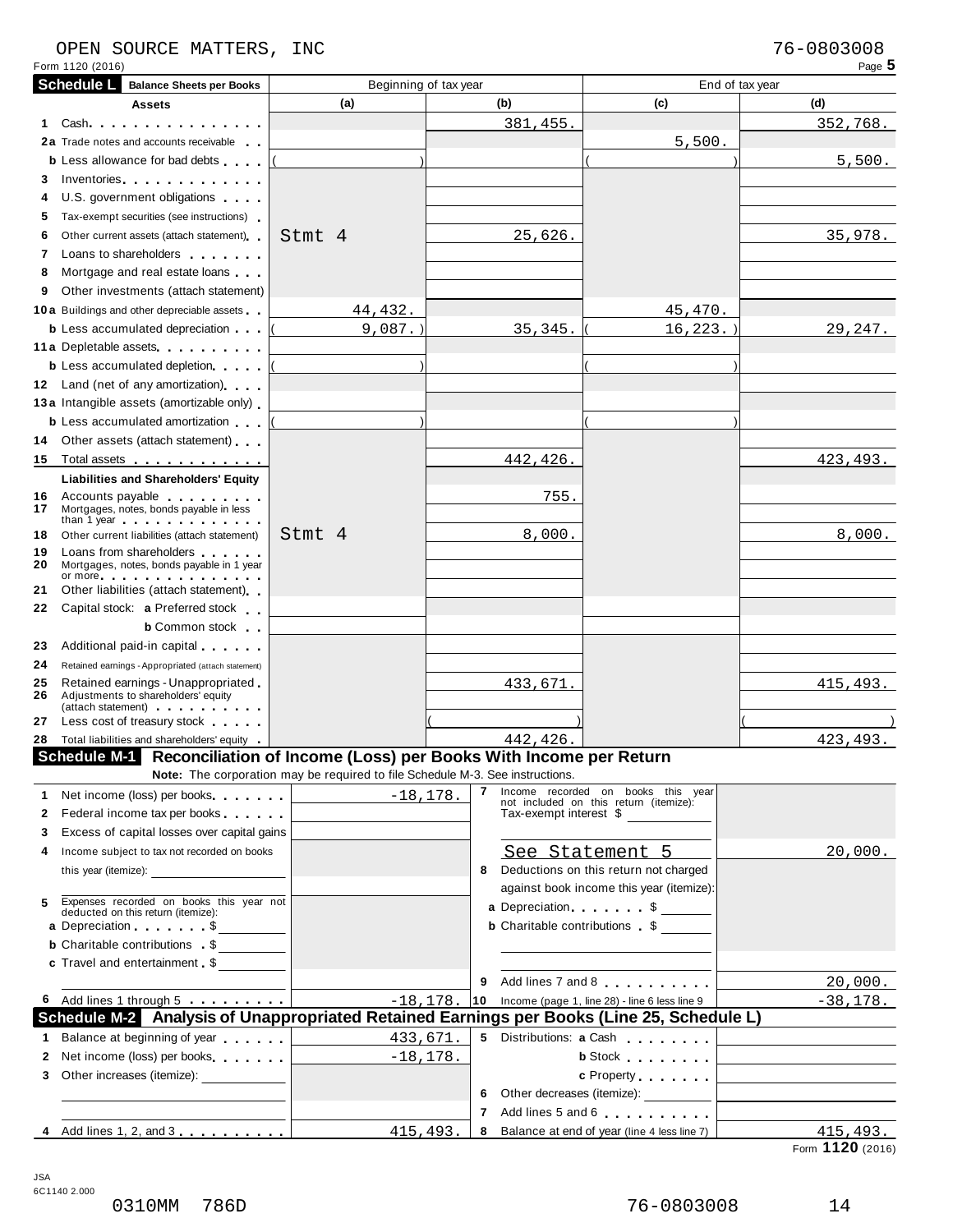Form **4626**

# **Alternative Minimum Tax - Corporations**  $\qquad \qquad \qquad$  **OMB No. 1545-0123**

Department of the Treasury **Attach to the corporation's tax return.** Department of the Treasury  $\approx 2016$ 

|      | $\sim$ Attach to the corporation s tax return.<br>Department of the Treasury<br>Information about Form 4626 and its separate instructions is at www.irs.gov/form4626.<br><b>Internal Revenue Service</b> |                    | <b>ZW ID</b>                          |
|------|----------------------------------------------------------------------------------------------------------------------------------------------------------------------------------------------------------|--------------------|---------------------------------------|
| Name |                                                                                                                                                                                                          |                    | <b>Employer identification number</b> |
|      | OPEN SOURCE MATTERS, INC                                                                                                                                                                                 |                    | 76-0803008                            |
|      | Note: See the instructions to find out if the corporation is a small corporation exempt from the                                                                                                         |                    |                                       |
|      | alternative minimum tax (AMT) under section 55(e).                                                                                                                                                       |                    |                                       |
| 1    |                                                                                                                                                                                                          | 1                  | $-38,178.$                            |
| 2    | <b>Adjustments and preferences:</b>                                                                                                                                                                      |                    |                                       |
| а    |                                                                                                                                                                                                          | 2a                 |                                       |
| b    |                                                                                                                                                                                                          | 2b                 |                                       |
| c    |                                                                                                                                                                                                          | 2c                 |                                       |
| d    | Amortization of circulation expenditures (personal holding companies only)                                                                                                                               | 2d                 |                                       |
| е    |                                                                                                                                                                                                          | 2e                 |                                       |
| t    |                                                                                                                                                                                                          | 2f                 |                                       |
| g    |                                                                                                                                                                                                          | 2g                 |                                       |
| h    | Section 833(b) deduction (Blue Cross, Blue Shield, and similar type organizations only)                                                                                                                  | 2h                 |                                       |
| Ť    |                                                                                                                                                                                                          | 2i                 |                                       |
|      | Passive activities (closely held corporations and personal service corporations only)                                                                                                                    | 2j                 |                                       |
| ĸ    |                                                                                                                                                                                                          | 2k                 |                                       |
| ı    |                                                                                                                                                                                                          | 21                 |                                       |
| m    | Tax-exempt interest income from specified private activity bonds                                                                                                                                         | 2m                 |                                       |
| n    |                                                                                                                                                                                                          | 2n                 |                                       |
| о    |                                                                                                                                                                                                          | 2o<br>$\mathbf{3}$ | <b>NONE</b>                           |
| 3    | Pre-adjustment alternative minimum taxable income (AMTI). Combine lines 1 through 2o                                                                                                                     |                    | $-38,178.$                            |
| 4    | Adjusted current earnings (ACE) adjustment:<br>4a<br>$-38,178.$                                                                                                                                          |                    |                                       |
| a    | ACE from line 10 of the ACE worksheet in the instructions<br>Subtract line 3 from line 4a. If line 3 exceeds line 4a, enter the difference                                                               |                    |                                       |
| b    | 4b<br>as a negative amount. See instructions                                                                                                                                                             |                    |                                       |
| c    | 4c<br>Multiply line 4b by 75% (0.75). Enter the result as a positive amount                                                                                                                              |                    |                                       |
|      |                                                                                                                                                                                                          |                    |                                       |
| d    | Enter the excess, if any, of the corporation's total increases in AMTI from<br>prior year ACE adjustments over its total reductions in AMTI from prior                                                   |                    |                                       |
|      | year ACE adjustments. See instructions. Note: You must enter an                                                                                                                                          |                    |                                       |
|      | 4d<br>amount on line 4d (even if line 4b is positive)                                                                                                                                                    |                    |                                       |
|      | e ACE adjustment.                                                                                                                                                                                        |                    |                                       |
|      | • If line 4b is zero or more, enter the amount from line 4c<br>$\mathbf{a} \cdot \mathbf{a} \cdot \mathbf{a} \cdot \mathbf{a} \cdot \mathbf{a}$                                                          | 4e                 |                                       |
|      | • If line 4b is less than zero, enter the smaller of line 4c or line 4d as a negative amount                                                                                                             |                    |                                       |
|      | Combine lines 3 and 4e. If zero or less, stop here: the corporation does not owe any AMT.                                                                                                                | 5                  | -38,178.                              |
| 6    | Alternative tax net operating loss deduction. See instructions See Statement. 7.                                                                                                                         | 6                  |                                       |
|      |                                                                                                                                                                                                          |                    |                                       |
| 7    | Alternative minimum taxable income. Subtract line 6 from line 5. If the corporation held a residual                                                                                                      |                    |                                       |
|      |                                                                                                                                                                                                          | 7                  | $-38,178.$                            |
| 8    | Exemption phase-out (if line 7 is \$310,000 or more, skip lines 8a and 8b and enter -0- on line 8c):                                                                                                     |                    |                                       |
| a    | Subtract \$150,000 from line 7 (if completing this line for a member of a<br>8а<br><b>NONE</b><br>controlled group, see instructions). If zero or less, enter -0-                                        |                    |                                       |
| b    | 8b<br><b>NONE</b>                                                                                                                                                                                        |                    |                                       |
| c    | Exemption. Subtract line 8b from \$40,000 (if completing this line for a member of a controlled group,                                                                                                   |                    |                                       |
|      |                                                                                                                                                                                                          | 8с                 | 40,000.                               |
| 9    |                                                                                                                                                                                                          | 9                  | <b>NONE</b>                           |
| 10   |                                                                                                                                                                                                          | 10                 | <b>NONE</b>                           |
| 11   | Alternative minimum tax foreign tax credit (AMTFTC). See instructions                                                                                                                                    | 11                 |                                       |
| 12   |                                                                                                                                                                                                          | 12                 | <b>NONE</b>                           |
| 13   | Regular tax liability before applying all credits except the foreign tax credit                                                                                                                          | 13                 |                                       |
| 14   | Alternative minimum tax. Subtract line 13 from line 12. If zero or less, enter -0-. Enter here and on                                                                                                    |                    |                                       |
|      | Form 1120, Schedule J, line 3, or the appropriate line of the corporation's income tax return                                                                                                            | 14                 | NONE                                  |
|      | For Paperwork Reduction Act Notice, see separate instructions.                                                                                                                                           |                    | Form 4626 (2016)                      |

JSA 6X2400 2.000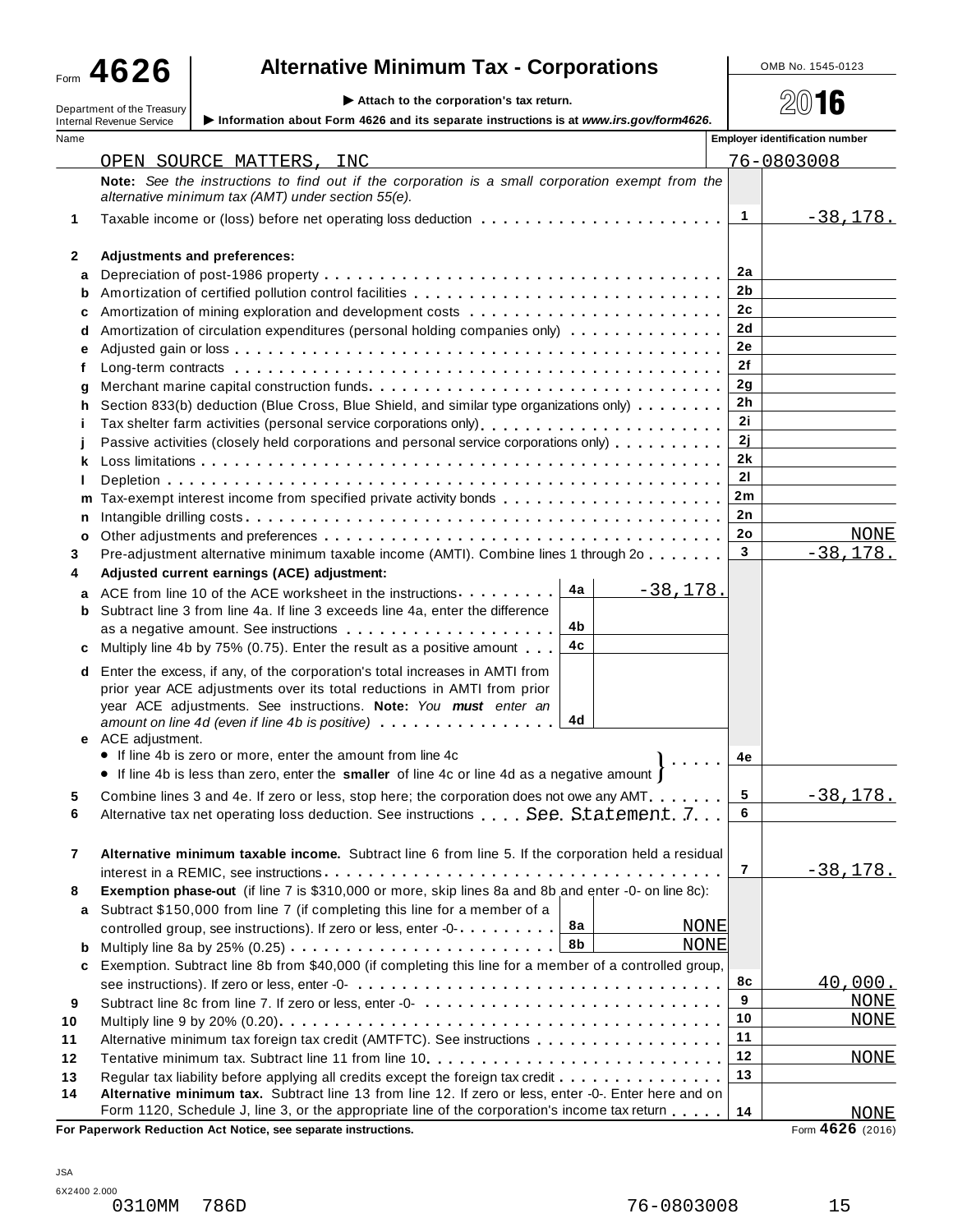# **Ad** *Keep for Your Records* **justed Current Earnings (ACE) Worksheet**

 $\blacktriangleright$  See ACE Worksheet Instructions.

| 1            |   | Pre-adjustment AMTI. Enter the amount from line 3 of Form 4626.                                                                                                                                                               | $\mathbf{1}$   | $-38,178.$      |
|--------------|---|-------------------------------------------------------------------------------------------------------------------------------------------------------------------------------------------------------------------------------|----------------|-----------------|
| $\mathbf{2}$ |   | ACE depreciation adjustment:                                                                                                                                                                                                  |                |                 |
|              | a | 7,136.<br>2a                                                                                                                                                                                                                  |                |                 |
|              | b | ACE depreciation:                                                                                                                                                                                                             |                |                 |
|              |   | (1) Post-1993 property 2b(1)<br>7,136.                                                                                                                                                                                        |                |                 |
|              |   | Post-1989, pre-1994 property 2b(2)<br>(2)                                                                                                                                                                                     |                |                 |
|              |   | Pre-1990 MACRS property 2b(3)                                                                                                                                                                                                 |                |                 |
|              |   | (3)                                                                                                                                                                                                                           |                |                 |
|              |   | Pre-1990 original ACRS property 2b(4)<br>(4)                                                                                                                                                                                  |                |                 |
|              |   | Property described in sections 168(f)(1) through<br>(5)                                                                                                                                                                       |                |                 |
|              |   | (4) $2b(5)$                                                                                                                                                                                                                   |                |                 |
|              |   | (6) Other property $ 2b(6) $                                                                                                                                                                                                  |                |                 |
|              |   | 7,136.                                                                                                                                                                                                                        |                |                 |
|              | c | ACE depreciation adjustment. Subtract line 2b(7) from line 2a                                                                                                                                                                 | 2c             |                 |
| 3            |   | Inclusion in ACE of items included in earnings and profits (E&P):                                                                                                                                                             |                |                 |
|              | а | За                                                                                                                                                                                                                            |                |                 |
|              | b | 3b                                                                                                                                                                                                                            |                |                 |
|              | с | All other distributions from life insurance contracts (including surrenders)<br>3c                                                                                                                                            |                |                 |
|              | d | 3d<br>Inside buildup of undistributed income in life insurance contracts                                                                                                                                                      |                |                 |
|              | е | Other items (see Regulations sections $1.56(g)-1(c)(6)(iii)$ through (ix) for a partial                                                                                                                                       |                |                 |
|              |   | Зе                                                                                                                                                                                                                            |                |                 |
|              | f | Total increase to ACE from inclusion in ACE of items included in E&P. Add lines 3a through 3e                                                                                                                                 | 3f             |                 |
| 4            |   | Disallowance of items not deductible from E&P:                                                                                                                                                                                |                |                 |
|              | а | 4a                                                                                                                                                                                                                            |                |                 |
|              | b | Dividends paid on certain preferred stock of public utilities that are deductible under                                                                                                                                       |                |                 |
|              |   | section 247 (as affected by P.L. 113-295, Div. A, section 221(a)(41)(A), Dec. 19, 2014,<br>4b                                                                                                                                 |                |                 |
|              | c | Dividends paid to an ESOP that are deductible under section $404(k)$ , ,,,,,,<br>4c                                                                                                                                           |                |                 |
|              |   |                                                                                                                                                                                                                               |                |                 |
|              | d | Nonpatronage dividends that are paid and deductible under section 1382(c)<br>4d                                                                                                                                               |                |                 |
|              |   |                                                                                                                                                                                                                               |                |                 |
|              | е | Other items (see Regulations sections 1.56(g)-1(d)(3)(i) and (ii) for a partial list)<br>4е                                                                                                                                   |                |                 |
|              |   |                                                                                                                                                                                                                               |                |                 |
|              | f | Total increase to ACE because of disallowance of items not deductible from E&P. Add lines 4a through 4e                                                                                                                       | 4f             |                 |
| 5            |   | Other adjustments based on rules for figuring E&P:                                                                                                                                                                            |                |                 |
|              |   | 5а                                                                                                                                                                                                                            |                |                 |
|              | а | 5b                                                                                                                                                                                                                            |                |                 |
|              | h |                                                                                                                                                                                                                               |                |                 |
|              |   | 5c                                                                                                                                                                                                                            |                |                 |
|              | d | 5d                                                                                                                                                                                                                            |                |                 |
|              | е | Installment sales enterpreteration of the series of the contract of the series of the series of the series of the series of the series of the series of the series of the series of the series of the series of the series of |                |                 |
|              |   |                                                                                                                                                                                                                               | 5f             |                 |
| 6            |   | Disallowance of loss on exchange of debt pools entitled by entering respectively.                                                                                                                                             | 6              |                 |
| 7            |   | Acquisition expenses of life insurance companies for qualified foreign contracts                                                                                                                                              | $\overline{7}$ |                 |
| 8            |   |                                                                                                                                                                                                                               | 8              |                 |
| 9            |   | Basis adjustments in determining gain or loss from sale or exchange of pre-1994 property                                                                                                                                      | 9              |                 |
| 10           |   | Adjusted current earnings. Combine lines 1, 2c, 3f, 4f, and 5f through 9. Enter the result here and on line 4a of                                                                                                             |                |                 |
|              |   |                                                                                                                                                                                                                               | 10             | <u>-38,178.</u> |

6X2410 2.000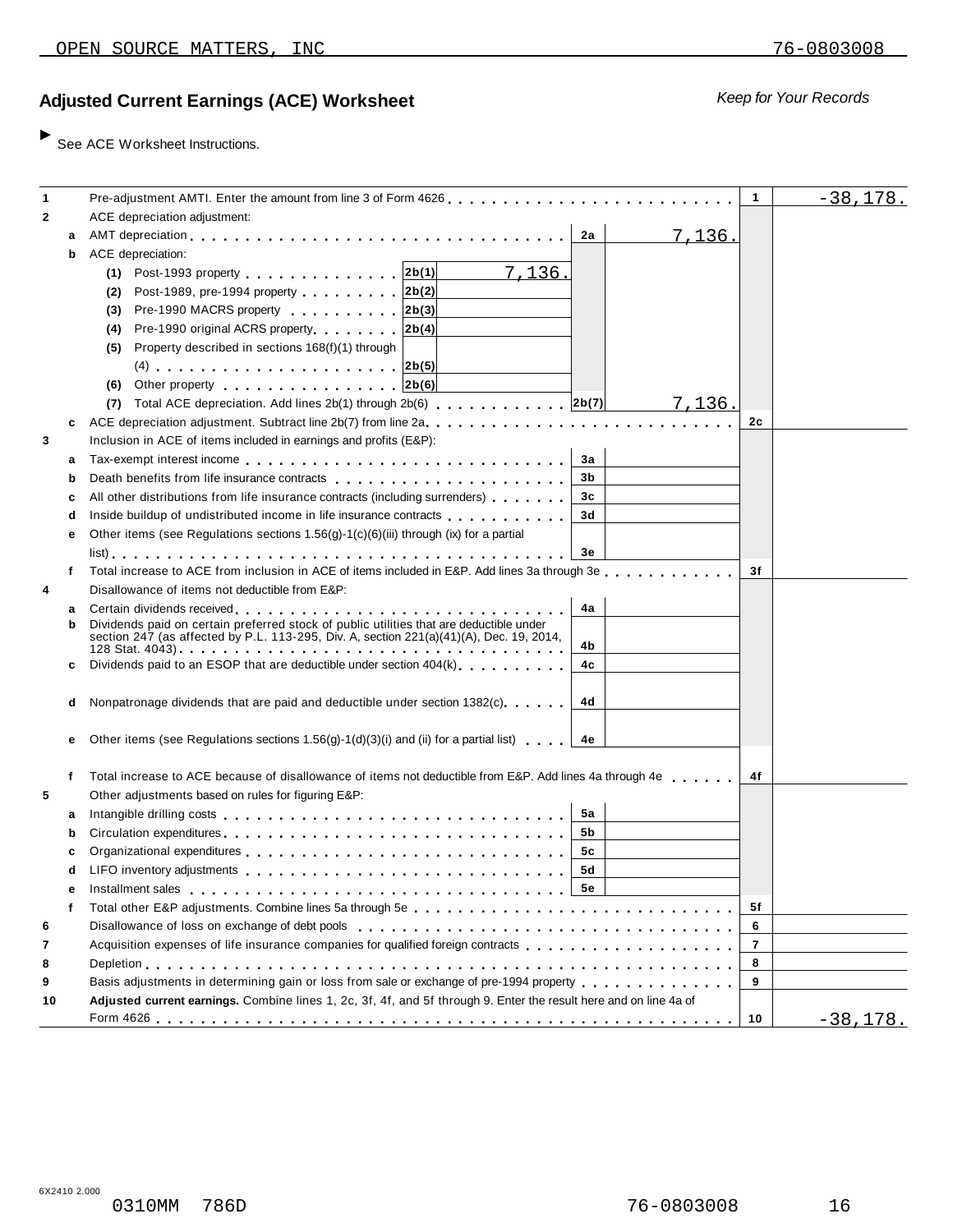# **Direct Deposit of Corporate Tax Refund**<br>
Attach to Form 1120 or 1120S.<br> **Attach to Form 1120 or 1120S.**

(November 2016)<br>Department of the Treasury<br>Internal Revenue Service **Constant Operation About Form 8050 and its instructions is at www.irs.gov/form8050.** 

| Name of corporation (as shown on tax return)                                                           | <b>Employer identification number</b>            |
|--------------------------------------------------------------------------------------------------------|--------------------------------------------------|
| OPEN SOURCE MATTERS, INC                                                                               | 76-0803008                                       |
|                                                                                                        | Phone number (optional)                          |
|                                                                                                        |                                                  |
| Routing number (must be nine digits). The first two digits must be between 01 and 12 or 21 through 32. |                                                  |
| 0 2 1 0 0 0 0 8 9                                                                                      | 3. Type of account (one box<br>must be checked): |

**2. Account number (include hyphens but omit spaces and special symbols):**

# **General Instructions How To File**

3

Section references are to the Internal Revenue<br>Code unless otherwise noted.

8

8

7

8

9

9

7

3

Department of the Treasury<br>Internal Revenue Service

File Form 8050 to request that the IRS deposit a corporate income tax refund (including a refund of \$1 million or more) directly into an account at any U.S. bank or other financial institution (such as a mutual fund or brokerage firm) that accepts direct deposits.

The benefits of a direct deposit include a faster refund, the added security of a paperless payment, and the savings of tax dollars associated with the reduced processing costs.

**Who May File**<br>
Only corporations requesting a direct deposit in the institution<br>
of refund with its original Form 1120 or 1120S number. of refund with its original Form 1120 or 1120S may file Form 8050. **Line 2.** Enter the corporation's account

The corporation is not eligible to request a

lirect deposit if:<br>● The receiving financial institution is a foreign<br>pank or a foreign branch of a U.S. bank, or bank or a foreign branch of a U.S. bank, or<br> $\bullet$  The corporation has applied for an

employer identification number but is filing its tax return before receiving one.

**Note:** For other corporate tax returns, **Note:** For other corporate tax returns, We ask for the information on this form to including **Form 1120X**, Amended U.S. carry out the Internal Revenue laws of the Corporation Income Tax Return, and Form United States. You are required to give us **1139,** Corporation Application for Tentative Refund, a corporation may request a direct deposit of refunds of \$1 million or more by filing **Form 8302,** Electronic Deposit of Tax **Sample Check** Refund of \$1 Million or More.

## **Conditions Resulting in a Refund by Check**

If the IRS is unable to process this request for<br>a direct deposit. a refund by check will be

• The name of the corporation on the tax return does not match the name on the

deposit because of an incorrect routing or account number.

checking or savings). **Note.** The routing and account numbers may be in different places on the corporation's check.

Section references are to the Internal Revenue Attach Form 8050 to the corporation's Form<br>Code unless otherwise noted. 1120 or 1120S after Schedule N (Form 1120), if applicable. To ensure that the corporation's tax return is correctly processed, see **Assembling the Return** in the instructions for Form 1120 or 1120S. **Purpose of Form COVID BY A PURPOSE** TO THE TOTAL TO THE CONDUCTS TO THE CONDUCT A THE CONDUCT OF THE CONDUCT OF THE CONDUCT OF THE CONDUCT OF THE CONDUCT OF THE CONDUCT OF THE CONDUCT OF THE CONDUCT OF THE CONDUCT OF TH

# **Specific Instructions**

**Line 1.** Enter the financial institution's routing number and verify that the institution will accept a direct deposit. See the sample check below for an example of where the routing number may be shown.

institution other than the one at which the account is located, check with your financial institution for the correct routing number. **Do not** use a deposit slip to verify the routing

number. Enter the number from left to right and leave any unused boxes blank. See the If you have comments concerning the direct deposit if: accuracy of these time estimates or sample check below for an example of where the account number may be shown.

# **Paperwork Reduction Act Notice.**

the information. We need it to ensure that you are complying with these laws and to allow us to figure and collect the right amount of tax.

Checking Savings

 $\mathbf{x}$ 

information requested on a form that is subject to the Paperwork Reduction Act unless the form displays a valid OMB control number. Books or records relating to a form or its instructions must be retained as long as their contents may become material in the administration of any Internal Revenue law. Generally, tax returns and return information are confidential, as required by section 6103.

The time needed to complete and file this For accounts payable through a financial form will vary depending on individual circumstances. The estimated burden for business taxpayers filing this form is approved under OMB control number 1545-0123 and is included in the estimates shown in the instructions for their business income tax return.

> suggestions for making this form simpler, we would be happy to hear from you. You can write to the IRS at the address listed in the instructions of the tax return with which this form is filed.

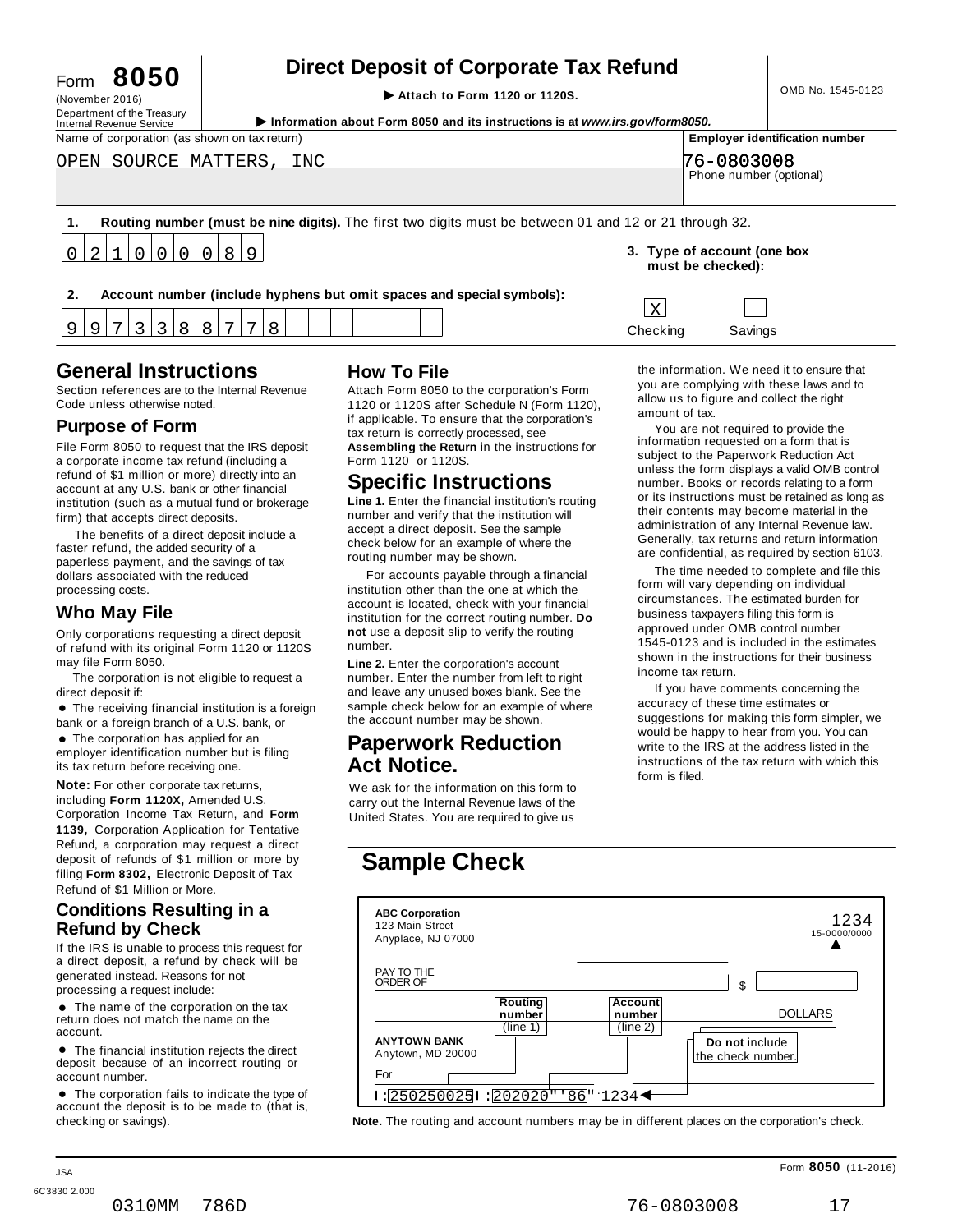# Form  $\bf 4562$  **combing information** and **Amortization combined to the SQS of**  $\bf 4562$  **(Including Information on Listed Property)**

Department of the Treasury<br>Internal Revenue Service (99) **b** Information about Form 4562 and its separate instructions is at www.irs.gov/form4562. Attachment<br>Name (a) above as the sequence No. 179

Form **TVVZ**<br> **Example 1998**<br>
Information about Form 4562 and its separate instructions is at www.irs gov/form4562<br>
Attachment of the Treasury (00)<br>
Information about Form 4562 and its separate instructions is at www.irs g Name(s) shown on return **Identifying number Identifying number Identifying number** 

Business or activity to which this form relates OPEN SOURCE MATTERS, INC 76-0803008

|                                                                                                                                                                                                                                     | Note: If you have any listed property, complete Part V before you complete Part I. |                                                                                                                               |                              |                  |              |                            |
|-------------------------------------------------------------------------------------------------------------------------------------------------------------------------------------------------------------------------------------|------------------------------------------------------------------------------------|-------------------------------------------------------------------------------------------------------------------------------|------------------------------|------------------|--------------|----------------------------|
|                                                                                                                                                                                                                                     |                                                                                    |                                                                                                                               |                              |                  | $\mathbf{1}$ |                            |
| 2                                                                                                                                                                                                                                   |                                                                                    |                                                                                                                               |                              |                  | $\mathbf{2}$ |                            |
| Threshold cost of section 179 property before reduction in limitation (see instructions)<br>3                                                                                                                                       |                                                                                    |                                                                                                                               |                              |                  | 3            |                            |
| 4<br>5                                                                                                                                                                                                                              |                                                                                    |                                                                                                                               |                              |                  | 4            |                            |
| Dollar limitation for tax year. Subtract line 4 from line 1. If zero or less, enter -0-. If married filing<br>separately, see instructions                                                                                          |                                                                                    |                                                                                                                               |                              |                  | 5            |                            |
| 6                                                                                                                                                                                                                                   | (a) Description of property                                                        |                                                                                                                               | (b) Cost (business use only) | (c) Elected cost |              |                            |
| 7 Listed property. Enter the amount from line 29                                                                                                                                                                                    |                                                                                    |                                                                                                                               | $\overline{7}$               |                  |              |                            |
| Total elected cost of section 179 property. Add amounts in column (c), lines 6 and 7 [11, 11, 11, 11, 11, 11, 11, 11, 11]<br>8                                                                                                      |                                                                                    |                                                                                                                               |                              |                  | 8            |                            |
| 9                                                                                                                                                                                                                                   |                                                                                    |                                                                                                                               |                              |                  | 9            |                            |
| 10                                                                                                                                                                                                                                  |                                                                                    |                                                                                                                               |                              |                  | 10           |                            |
| Business income limitation. Enter the smaller of business income (not less than zero) or line 5 (see instructions)<br>11                                                                                                            |                                                                                    |                                                                                                                               |                              |                  | 11           |                            |
| Section 179 expense deduction. Add lines 9 and 10, but don't enter more than line 11<br>12                                                                                                                                          |                                                                                    |                                                                                                                               |                              |                  | 12           |                            |
| Carryover of disallowed deduction to 2017. Add lines 9 and 10, less line 12 ►<br>13                                                                                                                                                 |                                                                                    |                                                                                                                               | 13                           |                  |              |                            |
| Note: Don't use Part II or Part III below for listed property. Instead, use Part V.                                                                                                                                                 |                                                                                    |                                                                                                                               |                              |                  |              |                            |
| Special Depreciation Allowance and Other Depreciation (Don't include listed property.) (See instructions.)<br>Part II                                                                                                               |                                                                                    |                                                                                                                               |                              |                  |              |                            |
| Special depreciation allowance for qualified property (other than listed property) placed in service<br>14                                                                                                                          |                                                                                    |                                                                                                                               |                              |                  |              |                            |
|                                                                                                                                                                                                                                     |                                                                                    |                                                                                                                               |                              |                  | 14           |                            |
| 15                                                                                                                                                                                                                                  |                                                                                    |                                                                                                                               |                              |                  | 15           |                            |
| 16.                                                                                                                                                                                                                                 |                                                                                    |                                                                                                                               |                              |                  | 16           |                            |
| Part III MACRS Depreciation (Don't include listed property.) (See instructions.)                                                                                                                                                    |                                                                                    |                                                                                                                               |                              |                  |              |                            |
|                                                                                                                                                                                                                                     |                                                                                    | <b>Section A</b>                                                                                                              |                              |                  |              |                            |
|                                                                                                                                                                                                                                     | (b) Month and year                                                                 | Section B - Assets Placed in Service During 2016 Tax Year Using the General Depreciation System<br>(c) Basis for depreciation | (d) Recovery                 |                  |              |                            |
| (a) Classification of property                                                                                                                                                                                                      | placed in<br>service                                                               | (business/investment use<br>only - see instructions)                                                                          | period                       | (e) Convention   | (f) Method   | (g) Depreciation deduction |
| <b>19a</b> 3-year property                                                                                                                                                                                                          |                                                                                    |                                                                                                                               |                              |                  |              |                            |
| <b>b</b> 5-year property                                                                                                                                                                                                            |                                                                                    | 1,039                                                                                                                         | 5.000                        | ΗY               | 200 DB       | 104.                       |
| c 7-year property                                                                                                                                                                                                                   |                                                                                    |                                                                                                                               |                              |                  |              |                            |
| d 10-year property                                                                                                                                                                                                                  |                                                                                    |                                                                                                                               |                              |                  |              |                            |
| e 15-year property                                                                                                                                                                                                                  |                                                                                    |                                                                                                                               |                              |                  |              |                            |
| f 20-year property                                                                                                                                                                                                                  |                                                                                    |                                                                                                                               |                              |                  |              |                            |
|                                                                                                                                                                                                                                     |                                                                                    |                                                                                                                               |                              |                  |              |                            |
| g 25-year property                                                                                                                                                                                                                  |                                                                                    |                                                                                                                               | 25 yrs.                      |                  | S/L          |                            |
| h Residential rental                                                                                                                                                                                                                |                                                                                    |                                                                                                                               | 27.5 yrs.                    | мм               | S/L          |                            |
| property                                                                                                                                                                                                                            |                                                                                    |                                                                                                                               | 27.5 yrs.                    | мм               | S/L          |                            |
| <i>i</i> Nonresidential real                                                                                                                                                                                                        |                                                                                    |                                                                                                                               | 39 yrs.                      | мм               | S/L          |                            |
| property                                                                                                                                                                                                                            |                                                                                    |                                                                                                                               |                              | MМ               | S/L          |                            |
|                                                                                                                                                                                                                                     |                                                                                    | Section C - Assets Placed in Service During 2016 Tax Year Using the Alternative Depreciation System                           |                              |                  |              |                            |
|                                                                                                                                                                                                                                     |                                                                                    |                                                                                                                               |                              |                  | S/L          |                            |
| $b$ 12-year                                                                                                                                                                                                                         |                                                                                    |                                                                                                                               | 12 yrs.                      |                  | S/L          |                            |
| $c$ 40-year                                                                                                                                                                                                                         |                                                                                    |                                                                                                                               | 40 yrs.                      | MМ               | S/L          |                            |
|                                                                                                                                                                                                                                     |                                                                                    |                                                                                                                               |                              |                  |              |                            |
| Listed property. Enter amount from line 28                                                                                                                                                                                          |                                                                                    |                                                                                                                               |                              |                  | 21           |                            |
| Total. Add amounts from line 12, lines 14 through 17, lines 19 and 20 in column (g), and line 21. Enter here                                                                                                                        |                                                                                    |                                                                                                                               |                              |                  |              |                            |
| and on the appropriate lines of your return. Partnerships and S corporations - see instructions                                                                                                                                     |                                                                                    |                                                                                                                               |                              |                  | 22           | <u>7,136.</u>              |
| For assets shown above and placed in service during the current year, enter the                                                                                                                                                     |                                                                                    |                                                                                                                               |                              |                  |              |                            |
| 20a Class life<br>Part IV Summary (See instructions.)<br>21<br>22<br>23<br>portion of the basis attributable to section 263A costs<br><sup>JSA</sup> For Paperwork Reduction Act Notice, see separate instructions.<br>6X2300 2.000 |                                                                                    |                                                                                                                               | 23                           |                  |              | Form 4562 (2016)           |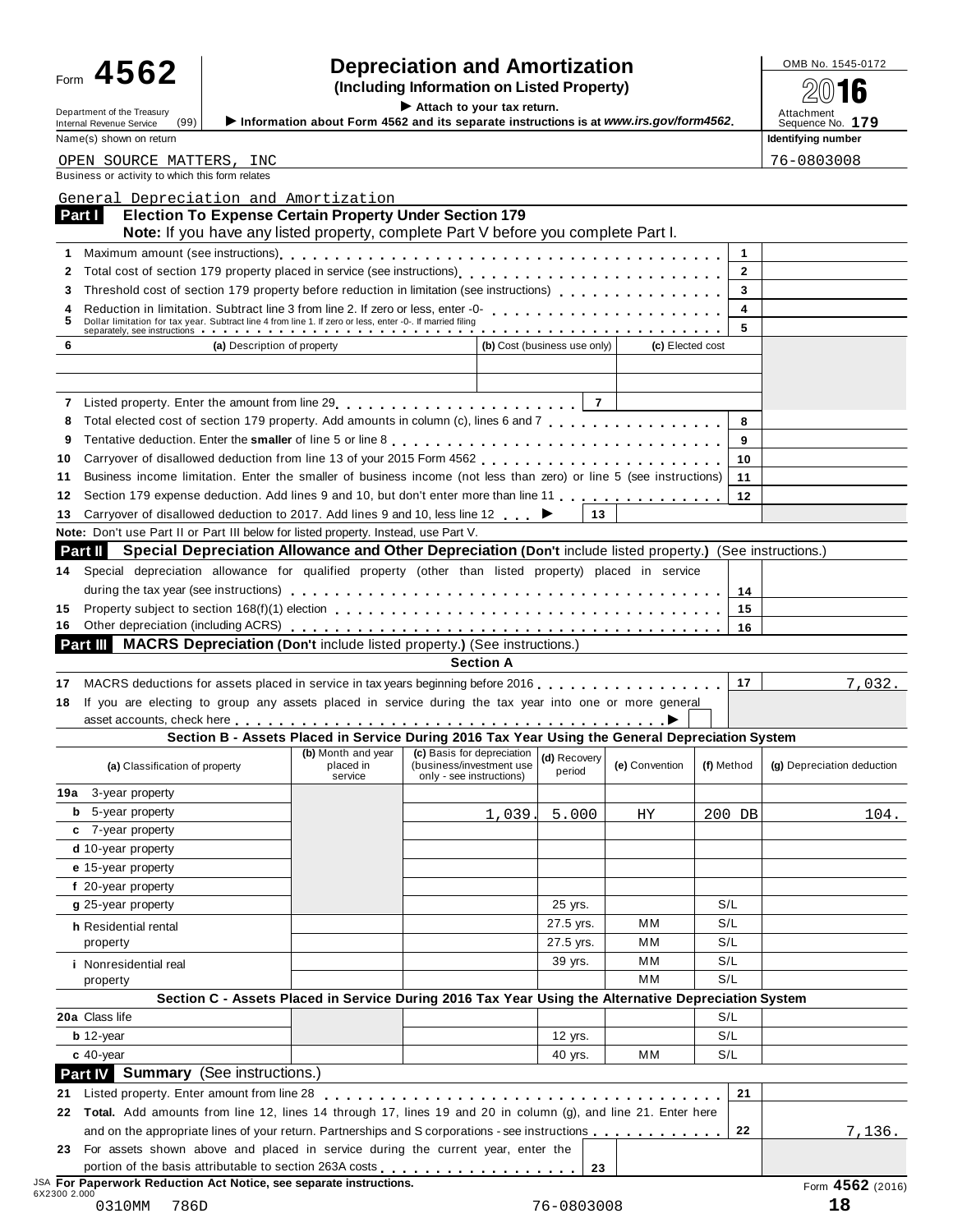| OPEN SOURCE MATTERS, INC<br>Form 4562 (2016)                                                                                                                                                 |                                                                                                                                                                                                                                                                           |                                            |            |                            |     |                                                             |     |                                        |                       |                                         | 76-0803008 | Page $Z$                          |                             |    |
|----------------------------------------------------------------------------------------------------------------------------------------------------------------------------------------------|---------------------------------------------------------------------------------------------------------------------------------------------------------------------------------------------------------------------------------------------------------------------------|--------------------------------------------|------------|----------------------------|-----|-------------------------------------------------------------|-----|----------------------------------------|-----------------------|-----------------------------------------|------------|-----------------------------------|-----------------------------|----|
| <b>Part V</b>                                                                                                                                                                                | Listed Property (Include automobiles, certain other vehicles, certain aircraft, certain computers, and property                                                                                                                                                           |                                            |            |                            |     |                                                             |     |                                        |                       |                                         |            |                                   |                             |    |
|                                                                                                                                                                                              | used for entertainment, recreation, or amusement.)<br>Note: For any vehicle for which you are using the standard mileage rate or deducting lease expense, complete only 24a,<br>24b, columns (a) through (c) of Section A, all of Section B, and Section C if applicable. |                                            |            |                            |     |                                                             |     |                                        |                       |                                         |            |                                   |                             |    |
|                                                                                                                                                                                              | Section A - Depreciation and Other Information (Caution: See the instructions for limits for passenger automobiles.)                                                                                                                                                      |                                            |            |                            |     |                                                             |     |                                        |                       |                                         |            |                                   |                             |    |
| <b>24a</b> Do you have evidence to support the business/investment use claimed?                                                                                                              |                                                                                                                                                                                                                                                                           |                                            |            |                            |     | Yes                                                         | No  | 24b If "Yes," is the evidence written? |                       |                                         |            |                                   | Yes                         | No |
| (a)                                                                                                                                                                                          | (b)                                                                                                                                                                                                                                                                       | (c)                                        |            |                            |     | (e)                                                         |     | (f)                                    |                       | (g)                                     |            | (h)                               | (i)                         |    |
| Type of property (list<br>vehicles first)                                                                                                                                                    | Date placed<br>in service                                                                                                                                                                                                                                                 | Business/<br>investment use<br>percentage  |            | (d)<br>Cost or other basis |     | Basis for depreciation<br>(business/investment<br>use only) |     | Recovery<br>period                     | Method/<br>Convention |                                         |            | Depreciation<br>deduction         | Elected section 179<br>cost |    |
| 25 Special depreciation allowance for qualified listed property placed in service during                                                                                                     | the tax year and used more than 50% in a qualified business use (see instructions)                                                                                                                                                                                        |                                            |            |                            |     |                                                             |     |                                        |                       | 25                                      |            |                                   |                             |    |
| 26                                                                                                                                                                                           | Property used more than 50% in a qualified business use:                                                                                                                                                                                                                  |                                            |            |                            |     |                                                             |     |                                        |                       |                                         |            |                                   |                             |    |
|                                                                                                                                                                                              |                                                                                                                                                                                                                                                                           | %                                          |            |                            |     |                                                             |     |                                        |                       |                                         |            |                                   |                             |    |
|                                                                                                                                                                                              |                                                                                                                                                                                                                                                                           | %                                          |            |                            |     |                                                             |     |                                        |                       |                                         |            |                                   |                             |    |
|                                                                                                                                                                                              |                                                                                                                                                                                                                                                                           | %                                          |            |                            |     |                                                             |     |                                        |                       |                                         |            |                                   |                             |    |
| 27                                                                                                                                                                                           | Property used 50% or less in a qualified business use:                                                                                                                                                                                                                    |                                            |            |                            |     |                                                             |     |                                        |                       |                                         |            |                                   |                             |    |
|                                                                                                                                                                                              | %                                                                                                                                                                                                                                                                         |                                            |            |                            |     |                                                             |     | $S/L -$                                |                       |                                         |            |                                   |                             |    |
|                                                                                                                                                                                              | %                                                                                                                                                                                                                                                                         |                                            |            |                            |     |                                                             |     | $S/L -$                                |                       |                                         |            |                                   |                             |    |
|                                                                                                                                                                                              | %                                                                                                                                                                                                                                                                         |                                            |            |                            |     |                                                             |     | $S/L -$                                |                       |                                         |            |                                   |                             |    |
| 28                                                                                                                                                                                           | Add amounts in column (h), lines 25 through 27. Enter here and on line 21, page 1,                                                                                                                                                                                        |                                            |            |                            |     |                                                             |     |                                        |                       | 28                                      |            |                                   |                             |    |
| 29                                                                                                                                                                                           |                                                                                                                                                                                                                                                                           |                                            |            |                            |     |                                                             |     |                                        |                       |                                         |            | 29                                |                             |    |
|                                                                                                                                                                                              |                                                                                                                                                                                                                                                                           | Section B - Information on Use of Vehicles |            |                            |     |                                                             |     |                                        |                       |                                         |            |                                   |                             |    |
| Complete this section for vehicles used by a sole proprietor, partner, or other "more than 5% owner," or related person. If you provided vehicles                                            |                                                                                                                                                                                                                                                                           |                                            |            |                            |     |                                                             |     |                                        |                       |                                         |            |                                   |                             |    |
| to your employees, first answer the questions in Section C to see if you meet an exception to completing this section for those vehicles.                                                    |                                                                                                                                                                                                                                                                           |                                            |            |                            |     |                                                             |     |                                        |                       |                                         |            |                                   |                             |    |
|                                                                                                                                                                                              |                                                                                                                                                                                                                                                                           |                                            |            | (a)                        |     | (b)                                                         |     | (c)                                    | (d)                   |                                         |            | (e)                               | (f)<br>Vehicle 6            |    |
| Vehicle 1<br>Vehicle 2<br>Vehicle 3<br>Vehicle 4<br>Vehicle 5<br>Total business/investment miles driven during<br>30 -<br>the year (don't include commuting miles)                           |                                                                                                                                                                                                                                                                           |                                            |            |                            |     |                                                             |     |                                        |                       |                                         |            |                                   |                             |    |
| Total commuting miles driven during the year.<br>31                                                                                                                                          |                                                                                                                                                                                                                                                                           |                                            |            |                            |     |                                                             |     |                                        |                       |                                         |            |                                   |                             |    |
| 32 Total<br>other personal (noncommuting)<br>miles driven experience and the set of the set of the set of the set of the set of the set of the set of the s                                  |                                                                                                                                                                                                                                                                           |                                            |            |                            |     |                                                             |     |                                        |                       |                                         |            |                                   |                             |    |
| 33 Total miles driven during the year. Add                                                                                                                                                   |                                                                                                                                                                                                                                                                           |                                            |            |                            |     |                                                             |     |                                        |                       |                                         |            |                                   |                             |    |
|                                                                                                                                                                                              | lines 30 through 32                                                                                                                                                                                                                                                       |                                            |            |                            |     |                                                             |     |                                        |                       |                                         |            |                                   |                             |    |
| 34 Was the vehicle available for personal                                                                                                                                                    |                                                                                                                                                                                                                                                                           |                                            | <b>Yes</b> | No                         | Yes | No                                                          | Yes | No                                     | Yes                   | No                                      | Yes        | No                                | Yes                         | No |
|                                                                                                                                                                                              | use during off-duty hours?                                                                                                                                                                                                                                                |                                            |            |                            |     |                                                             |     |                                        |                       |                                         |            |                                   |                             |    |
| 35 Was the vehicle used primarily by a more                                                                                                                                                  |                                                                                                                                                                                                                                                                           |                                            |            |                            |     |                                                             |     |                                        |                       |                                         |            |                                   |                             |    |
|                                                                                                                                                                                              | than 5% owner or related person?                                                                                                                                                                                                                                          |                                            |            |                            |     |                                                             |     |                                        |                       |                                         |            |                                   |                             |    |
| 36 Is another vehicle available for personal                                                                                                                                                 |                                                                                                                                                                                                                                                                           |                                            |            |                            |     |                                                             |     |                                        |                       |                                         |            |                                   |                             |    |
|                                                                                                                                                                                              | use? <u></u>                                                                                                                                                                                                                                                              |                                            |            |                            |     |                                                             |     |                                        |                       |                                         |            |                                   |                             |    |
| Answer these questions to determine if you meet an exception to completing Section B for vehicles used by employees who aren't<br>more than 5% owners or related persons (see instructions). | Section C - Questions for Employers Who Provide Vehicles for Use by Their Employees                                                                                                                                                                                       |                                            |            |                            |     |                                                             |     |                                        |                       |                                         |            |                                   |                             |    |
| 37 Do you maintain a written policy statement that prohibits all personal use of vehicles, including commuting, by                                                                           |                                                                                                                                                                                                                                                                           |                                            |            |                            |     |                                                             |     |                                        |                       |                                         |            |                                   | Yes                         | No |
| 38 Do you maintain a written policy statement that prohibits personal use of vehicles, except commuting, by your                                                                             |                                                                                                                                                                                                                                                                           |                                            |            |                            |     |                                                             |     |                                        |                       |                                         |            |                                   |                             |    |
|                                                                                                                                                                                              |                                                                                                                                                                                                                                                                           |                                            |            |                            |     |                                                             |     |                                        |                       |                                         |            |                                   |                             |    |
|                                                                                                                                                                                              |                                                                                                                                                                                                                                                                           |                                            |            |                            |     |                                                             |     |                                        |                       |                                         |            |                                   |                             |    |
| 39 Do you treat all use of vehicles by employees as personal use?<br>40 Do you provide more than five vehicles to your employees, obtain information from your employees about the           |                                                                                                                                                                                                                                                                           |                                            |            |                            |     |                                                             |     |                                        |                       |                                         |            |                                   |                             |    |
|                                                                                                                                                                                              | use of the vehicles, and retain the information received?                                                                                                                                                                                                                 |                                            |            |                            |     |                                                             |     |                                        |                       |                                         |            |                                   |                             |    |
| 41 Do you meet the requirements concerning qualified automobile demonstration use? (See instructions.)                                                                                       |                                                                                                                                                                                                                                                                           |                                            |            |                            |     |                                                             |     |                                        |                       |                                         |            |                                   |                             |    |
|                                                                                                                                                                                              | Note: If your answer to 37, 38, 39, 40, or 41 is "Yes," don't complete Section B for the covered vehicles.                                                                                                                                                                |                                            |            |                            |     |                                                             |     |                                        |                       |                                         |            |                                   |                             |    |
| <b>Part VI</b> Amortization                                                                                                                                                                  |                                                                                                                                                                                                                                                                           |                                            |            |                            |     |                                                             |     |                                        |                       |                                         |            |                                   |                             |    |
|                                                                                                                                                                                              |                                                                                                                                                                                                                                                                           |                                            |            |                            |     |                                                             |     |                                        |                       | (e)                                     |            |                                   |                             |    |
| (a)<br>Description of costs                                                                                                                                                                  |                                                                                                                                                                                                                                                                           | (b)<br>Date amortization<br>begins         |            |                            |     | (c)<br>Amortizable amount                                   |     | (d)<br>Code section                    |                       | Amortization<br>period or<br>percentage |            | (f)<br>Amortization for this year |                             |    |
| 42 Amortization of costs that begins during your 2016 tax year (see instructions):                                                                                                           |                                                                                                                                                                                                                                                                           |                                            |            |                            |     |                                                             |     |                                        |                       |                                         |            |                                   |                             |    |
|                                                                                                                                                                                              |                                                                                                                                                                                                                                                                           |                                            |            |                            |     |                                                             |     |                                        |                       |                                         |            |                                   |                             |    |
|                                                                                                                                                                                              |                                                                                                                                                                                                                                                                           |                                            |            |                            |     |                                                             |     |                                        |                       |                                         |            |                                   |                             |    |
| 43                                                                                                                                                                                           | Amortization of costs that began before your 2016 tax year                                                                                                                                                                                                                |                                            |            |                            |     |                                                             |     |                                        |                       |                                         | 43         |                                   |                             |    |
| 44 Total. Add amounts in column (f). See the instructions for where to report                                                                                                                |                                                                                                                                                                                                                                                                           |                                            |            |                            |     |                                                             |     |                                        |                       |                                         | 44         |                                   |                             |    |

Form **4562** (2016) JSA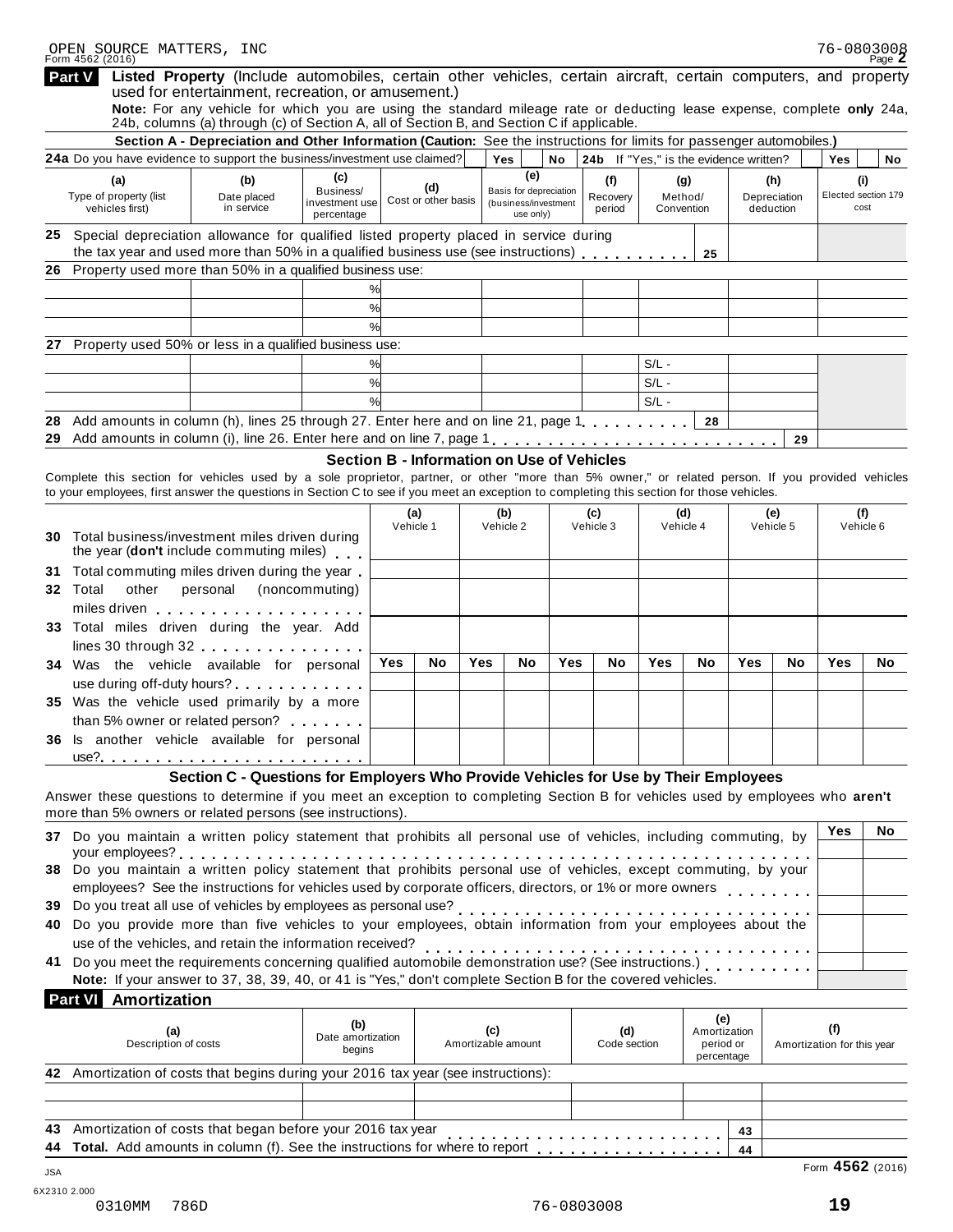# **2016 Depreciation**

#### **Description of Property**

General Depreciation and Amortization

| General Depreciation and Amortization |                              |                             |              |                                                                                        |                    |                           |                                          |                                       |              |                      |      |                     |   |                                            |                              |
|---------------------------------------|------------------------------|-----------------------------|--------------|----------------------------------------------------------------------------------------|--------------------|---------------------------|------------------------------------------|---------------------------------------|--------------|----------------------|------|---------------------|---|--------------------------------------------|------------------------------|
| Asset description                     | Date<br>placed in<br>service | Unadjusted<br>cost or basis | Bus.<br>$\%$ | $\begin{array}{c} 179 \\ \text{exp.} \\ \text{reduce.} \\ \text{in basis} \end{array}$ | Basis<br>Reduction | Basis for<br>depreciation | Beginning<br>Accumulated<br>Depreciation | Ending<br>Accumulated<br>Depreciation | Me-<br>thod  | Con-<br>ven-<br>tion | Life | $\sf ACRS$<br>class |   | MA Current<br>CRS -yr 179<br>class expense | Current-year<br>depreciation |
| COMPUTER HARDWARE                     | 12/07/2007                   | 7,422.                      | 100          |                                                                                        |                    | 7,422.                    | 7,236.                                   | $7,236.$ S/L                          |              | MQ                   |      |                     | 5 |                                            |                              |
| COMPUTER HARDWARE                     | 12/01/2016                   | 37,010.                     | 100          |                                                                                        |                    | 37,010.                   | 1,851                                    | 8,883. 200 DB                         |              | MQ                   |      |                     | 5 |                                            | 7,032.                       |
| COMPUTER HARDWARE                     | 01/01/2017                   | 1,039.                      | 100.         |                                                                                        |                    | 1,039.                    |                                          |                                       | $104.200$ DB | $_{\rm HY}$          |      |                     | 5 |                                            | 104.                         |
|                                       |                              |                             |              |                                                                                        |                    |                           |                                          |                                       |              |                      |      |                     |   |                                            |                              |
|                                       |                              |                             |              |                                                                                        |                    |                           |                                          |                                       |              |                      |      |                     |   |                                            |                              |
|                                       |                              |                             |              |                                                                                        |                    |                           |                                          |                                       |              |                      |      |                     |   |                                            |                              |
|                                       |                              |                             |              |                                                                                        |                    |                           |                                          |                                       |              |                      |      |                     |   |                                            |                              |
|                                       |                              |                             |              |                                                                                        |                    |                           |                                          |                                       |              |                      |      |                     |   |                                            |                              |
|                                       |                              |                             |              |                                                                                        |                    |                           |                                          |                                       |              |                      |      |                     |   |                                            |                              |
|                                       |                              |                             |              |                                                                                        |                    |                           |                                          |                                       |              |                      |      |                     |   |                                            |                              |
|                                       |                              |                             |              |                                                                                        |                    |                           |                                          |                                       |              |                      |      |                     |   |                                            |                              |
|                                       |                              |                             |              |                                                                                        |                    |                           |                                          |                                       |              |                      |      |                     |   |                                            |                              |
|                                       |                              |                             |              |                                                                                        |                    |                           |                                          |                                       |              |                      |      |                     |   |                                            |                              |
|                                       |                              |                             |              |                                                                                        |                    |                           |                                          |                                       |              |                      |      |                     |   |                                            |                              |
|                                       |                              |                             |              |                                                                                        |                    |                           |                                          |                                       |              |                      |      |                     |   |                                            |                              |
|                                       |                              |                             |              |                                                                                        |                    |                           |                                          |                                       |              |                      |      |                     |   |                                            |                              |
|                                       |                              |                             |              |                                                                                        |                    |                           |                                          |                                       |              |                      |      |                     |   |                                            |                              |
|                                       |                              |                             |              |                                                                                        |                    |                           |                                          |                                       |              |                      |      |                     |   |                                            |                              |
|                                       |                              |                             |              |                                                                                        |                    |                           |                                          |                                       |              |                      |      |                     |   |                                            |                              |
|                                       |                              |                             |              |                                                                                        |                    |                           |                                          |                                       |              |                      |      |                     |   |                                            |                              |
|                                       |                              |                             |              |                                                                                        |                    |                           |                                          |                                       |              |                      |      |                     |   |                                            |                              |
|                                       |                              |                             |              |                                                                                        |                    |                           |                                          |                                       |              |                      |      |                     |   |                                            |                              |
|                                       |                              |                             |              |                                                                                        |                    |                           |                                          |                                       |              |                      |      |                     |   |                                            |                              |
|                                       |                              |                             |              |                                                                                        |                    |                           |                                          |                                       |              |                      |      |                     |   |                                            |                              |
|                                       |                              |                             |              |                                                                                        |                    |                           |                                          |                                       |              |                      |      |                     |   |                                            |                              |
|                                       |                              |                             |              |                                                                                        |                    |                           |                                          |                                       |              |                      |      |                     |   |                                            |                              |
|                                       |                              |                             |              |                                                                                        |                    |                           |                                          |                                       |              |                      |      |                     |   |                                            |                              |
|                                       |                              |                             |              |                                                                                        |                    |                           |                                          |                                       |              |                      |      |                     |   |                                            |                              |
|                                       |                              |                             |              |                                                                                        |                    |                           |                                          |                                       |              |                      |      |                     |   |                                            |                              |
|                                       |                              |                             |              |                                                                                        |                    |                           |                                          |                                       |              |                      |      |                     |   |                                            |                              |
|                                       |                              |                             |              |                                                                                        |                    |                           |                                          |                                       |              |                      |      |                     |   |                                            |                              |
|                                       |                              |                             |              |                                                                                        |                    |                           |                                          |                                       |              |                      |      |                     |   |                                            |                              |
|                                       |                              |                             |              |                                                                                        |                    |                           |                                          |                                       |              |                      |      |                     |   |                                            |                              |
|                                       |                              |                             |              |                                                                                        |                    |                           |                                          |                                       |              |                      |      |                     |   |                                            |                              |
|                                       |                              |                             |              |                                                                                        |                    |                           |                                          |                                       |              |                      |      |                     |   |                                            |                              |
| <u>TOTALS</u>                         |                              | 45,471.                     |              |                                                                                        |                    | 45,471.                   | 9,087.                                   | 16, 223.                              |              |                      |      |                     |   |                                            | 7,136.                       |

\*Assets Retired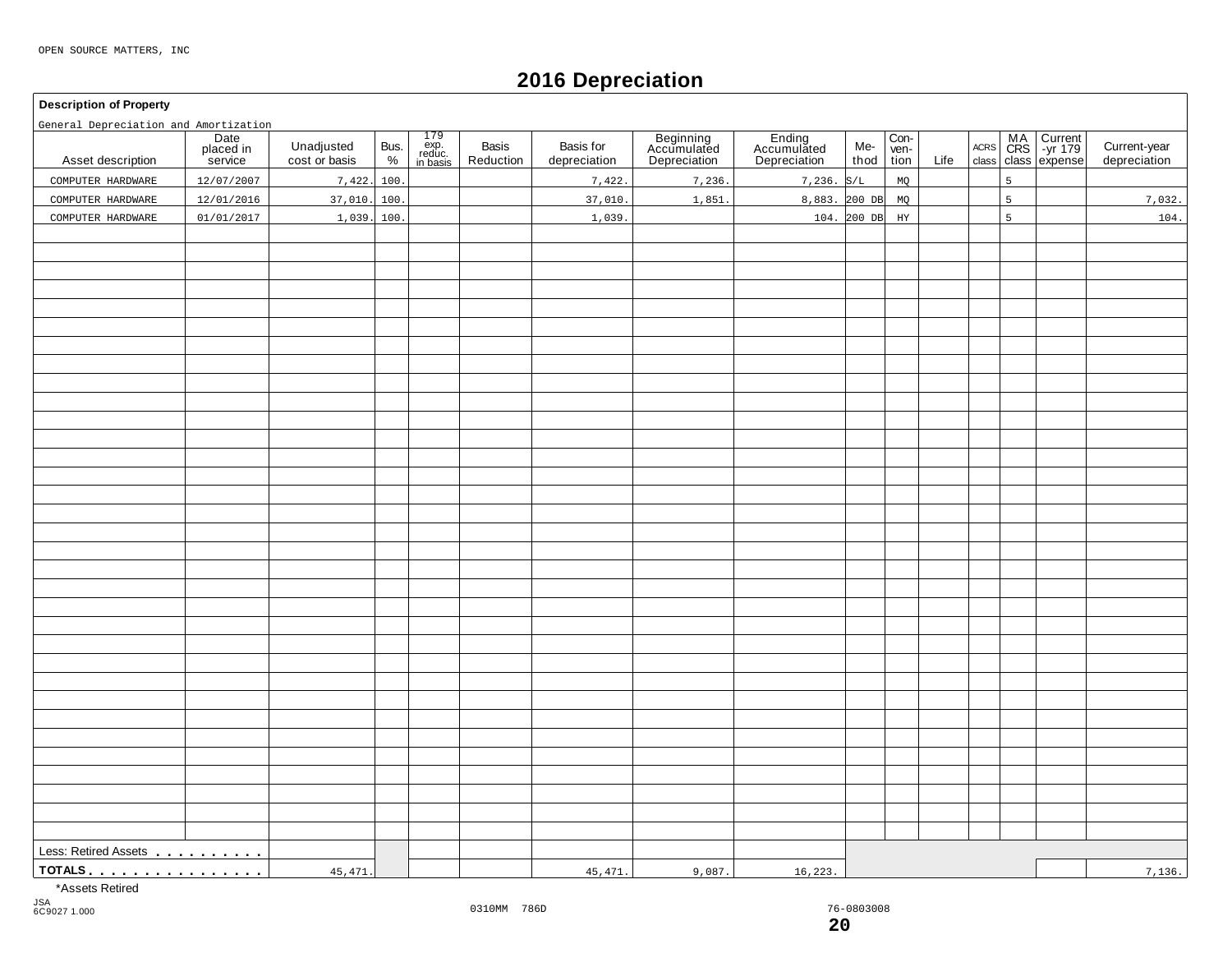# **2016 Depreciation**

### **Description of Property** 179 exp. reduc. in basis **Date** placed in service **Beginning** Accumulated Depreciation Basis | Basis for | Beginning | Ending | Me-<br>Reduction depreciation | Depreciation | Depreciation | thoc Con- ven-tion MA Current |<br>CRS | -yr 179 | Unadjusted Bus. exp. Basis Basis Basis for Accumulated Accumulated Me- wen- Acres CRS -yr 179 |<br>
cost or basis % | reduction | depreciation | Depreciation | Depreciation | thod tion Life class class expense Unadjusted Bus.<br>cost or basis  $\begin{array}{c} \circ \\ \circ \circ \end{array}$ Basis<br>Reduction thod ACRS Asset description | placed in Unadjusted Bus. exp. Basis Basis Current-year Accumulated Accumulated Me- Ven- Accumulated Accumulated Accumulated Me- Ven- Accumulated Accumulated Accumulated Accumulated Me- Ven- Accumulated Gross Amounts<br>Less: Retired Assets . . . . . . . . . **TOTALS** <u>mass mass mass mass measured in the measured in the measured in the measured in the measured in the measured in the measured in the measured in the measured in the measured in the measured in the measured in the </u> General Depreciation and Amortization - GRAND TOTAL PROPERTY DETAIL Other Than Listed Property Gross Less: Retired Assets Current Year Special Depreciation Allowance Sub Total: 45,471. 45,471. 45,471. 45,471. 9,087. 9,087. 16,223. 16,223. 7,136. 7,136. Gross Amounts | 45,471.| | 45,471.| 9,087.| 16,223. | | | 7,136. 45,471. 45,471. 45,471. 9,087. 9,087. 16,223. 16,223. 7,136.

\*Assets Retired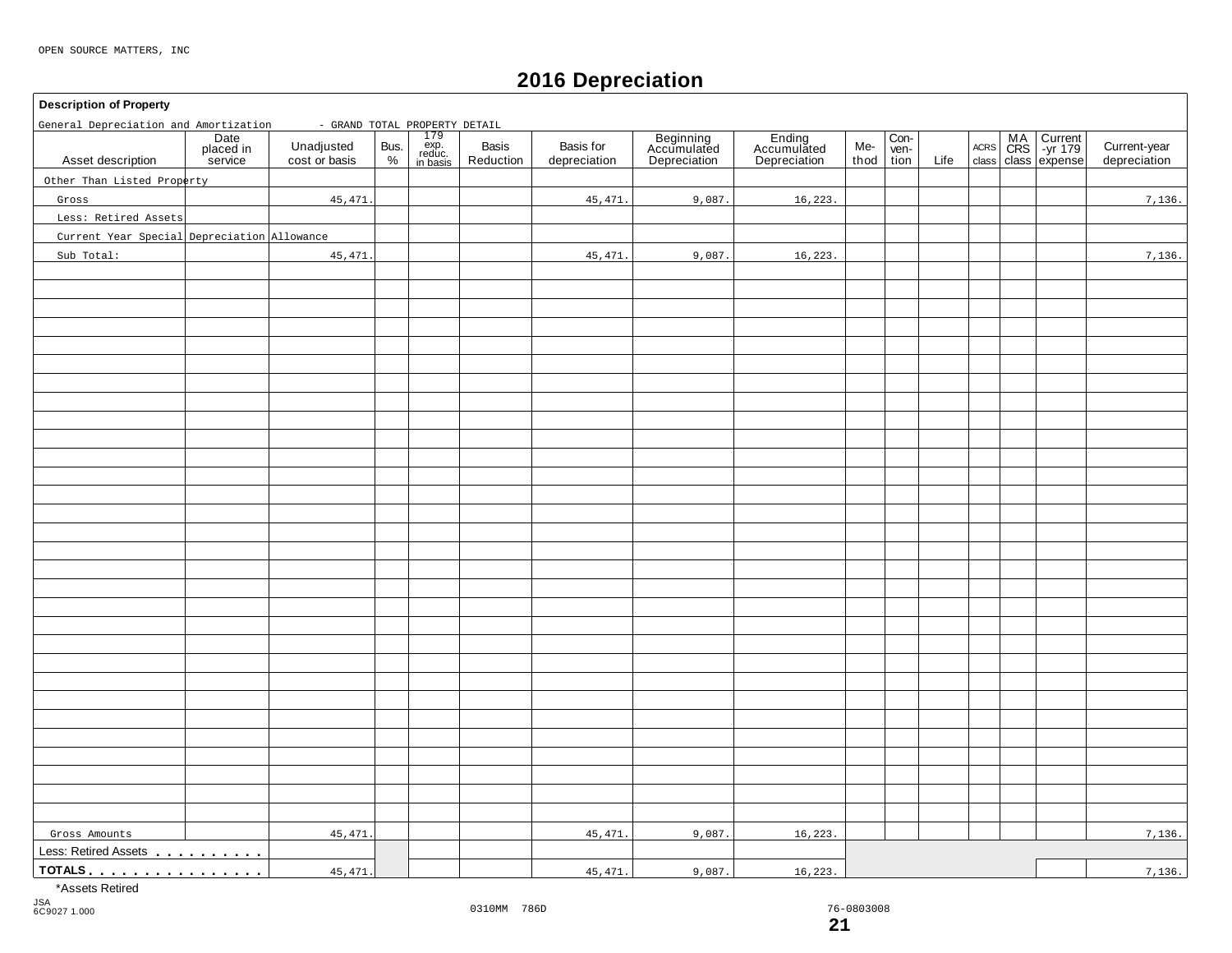# **2016 ACE Depreciation**

#### **Description of Property**

General Depreciation and Amortization

| General Depreciation and Amortization |                              |                                                                                                |                                    |             |               |              |                                | AMT**             |                              |
|---------------------------------------|------------------------------|------------------------------------------------------------------------------------------------|------------------------------------|-------------|---------------|--------------|--------------------------------|-------------------|------------------------------|
| Asset description                     | Date<br>placed in<br>service | ACE<br>basis for<br>depreciation                                                               | ACE<br>accumulated<br>depreciation | Me-<br>thod | Orig.<br>Life | Rem.<br>Life | $\mathsf{ACE}$<br>depreciation | depreciation used | $\mathsf{ACE}$<br>adjustment |
| COMPUTER HARDWARE                     | 12/07/2007                   | 7,422.                                                                                         | 7,421.                             | S/L         | 5.000         | 5.000        |                                |                   |                              |
| COMPUTER HARDWARE                     | 12/01/2016                   | 37,010.                                                                                        | 1,388.                             | 200 DB      | 5.000         | 5.000        | 7,032.                         | 7,032.            |                              |
| COMPUTER HARDWARE                     | 01/01/2017                   | 1,039                                                                                          |                                    | $200$ DB    | 5.000         | 5.000        | 104.                           | 104.              |                              |
|                                       |                              |                                                                                                |                                    |             |               |              |                                |                   |                              |
|                                       |                              |                                                                                                |                                    |             |               |              |                                |                   |                              |
|                                       |                              |                                                                                                |                                    |             |               |              |                                |                   |                              |
|                                       |                              |                                                                                                |                                    |             |               |              |                                |                   |                              |
|                                       |                              |                                                                                                |                                    |             |               |              |                                |                   |                              |
|                                       |                              |                                                                                                |                                    |             |               |              |                                |                   |                              |
|                                       |                              |                                                                                                |                                    |             |               |              |                                |                   |                              |
|                                       |                              |                                                                                                |                                    |             |               |              |                                |                   |                              |
|                                       |                              |                                                                                                |                                    |             |               |              |                                |                   |                              |
|                                       |                              |                                                                                                |                                    |             |               |              |                                |                   |                              |
|                                       |                              |                                                                                                |                                    |             |               |              |                                |                   |                              |
|                                       |                              |                                                                                                |                                    |             |               |              |                                |                   |                              |
|                                       |                              |                                                                                                |                                    |             |               |              |                                |                   |                              |
|                                       |                              |                                                                                                |                                    |             |               |              |                                |                   |                              |
|                                       |                              |                                                                                                |                                    |             |               |              |                                |                   |                              |
|                                       |                              |                                                                                                |                                    |             |               |              |                                |                   |                              |
|                                       |                              |                                                                                                |                                    |             |               |              |                                |                   |                              |
|                                       |                              |                                                                                                |                                    |             |               |              |                                |                   |                              |
|                                       |                              |                                                                                                |                                    |             |               |              |                                |                   |                              |
|                                       |                              |                                                                                                |                                    |             |               |              |                                |                   |                              |
|                                       |                              |                                                                                                |                                    |             |               |              |                                |                   |                              |
|                                       |                              |                                                                                                |                                    |             |               |              |                                |                   |                              |
|                                       |                              |                                                                                                |                                    |             |               |              |                                |                   |                              |
|                                       |                              |                                                                                                |                                    |             |               |              |                                |                   |                              |
|                                       |                              |                                                                                                |                                    |             |               |              |                                |                   |                              |
|                                       |                              |                                                                                                |                                    |             |               |              |                                |                   |                              |
|                                       |                              |                                                                                                |                                    |             |               |              |                                |                   |                              |
|                                       |                              |                                                                                                |                                    |             |               |              |                                |                   |                              |
|                                       |                              |                                                                                                |                                    |             |               |              |                                |                   |                              |
|                                       |                              |                                                                                                |                                    |             |               |              |                                |                   |                              |
|                                       |                              |                                                                                                |                                    |             |               |              |                                |                   |                              |
|                                       |                              |                                                                                                |                                    |             |               |              |                                |                   |                              |
|                                       |                              | 45,471.                                                                                        | 8,809.                             |             |               |              | 7,136.                         | 7,136.            |                              |
| *Assets Retired                       |                              | **In certain circumstances, this may be regular tax depreciation rather than AMT depreciation. |                                    |             |               |              |                                |                   |                              |

 $\mathop{\mathrm{is}}\nolimits$ , this may be regular tax depreciation rather than AMT depi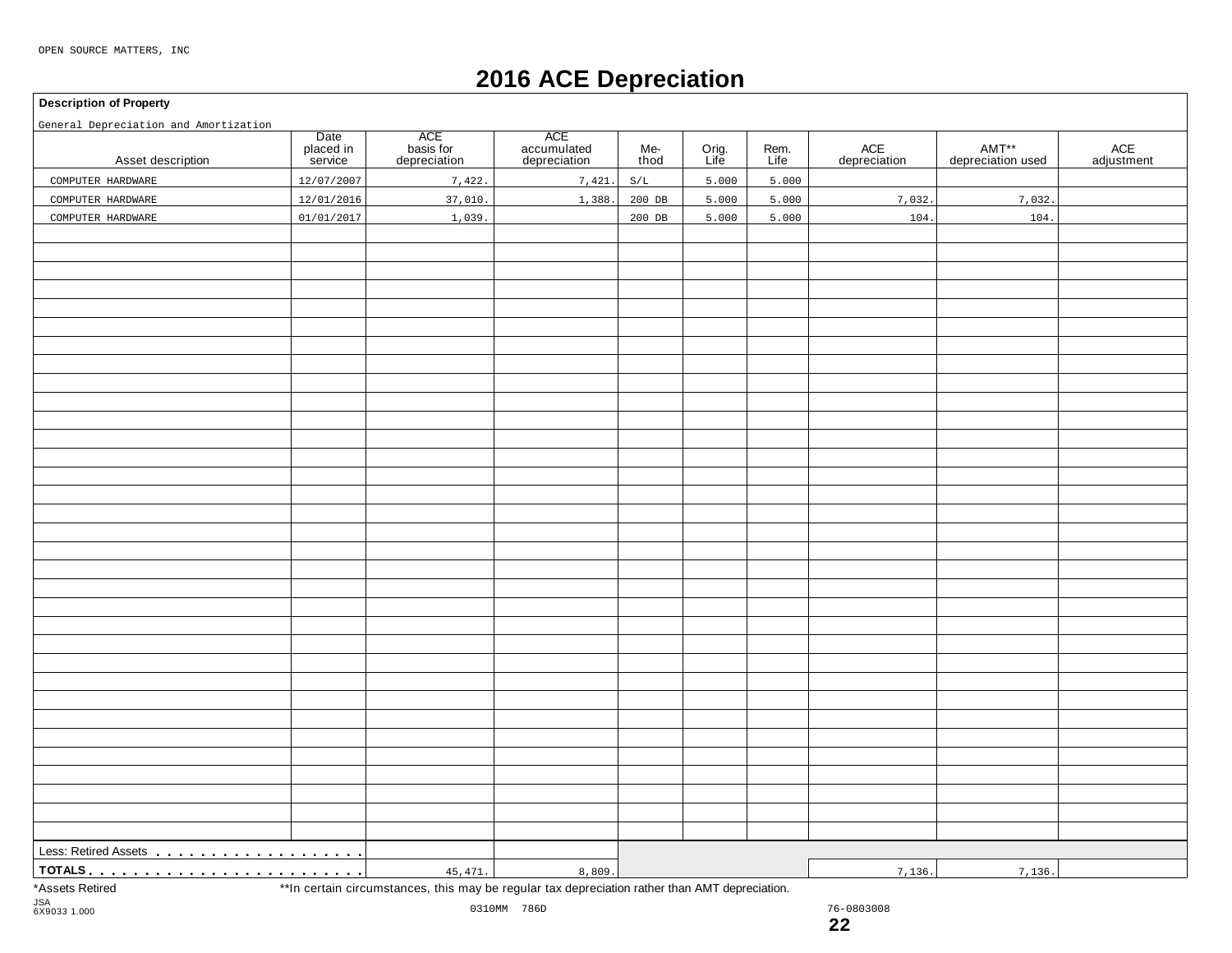<span id="page-13-0"></span>============================================================================== Form 1120, Page 1 Detail

Line 5 - Interest income ------------------------ Interest on U.S. obligations 400.

Total  $400.$ --------------- ===============

Statement 1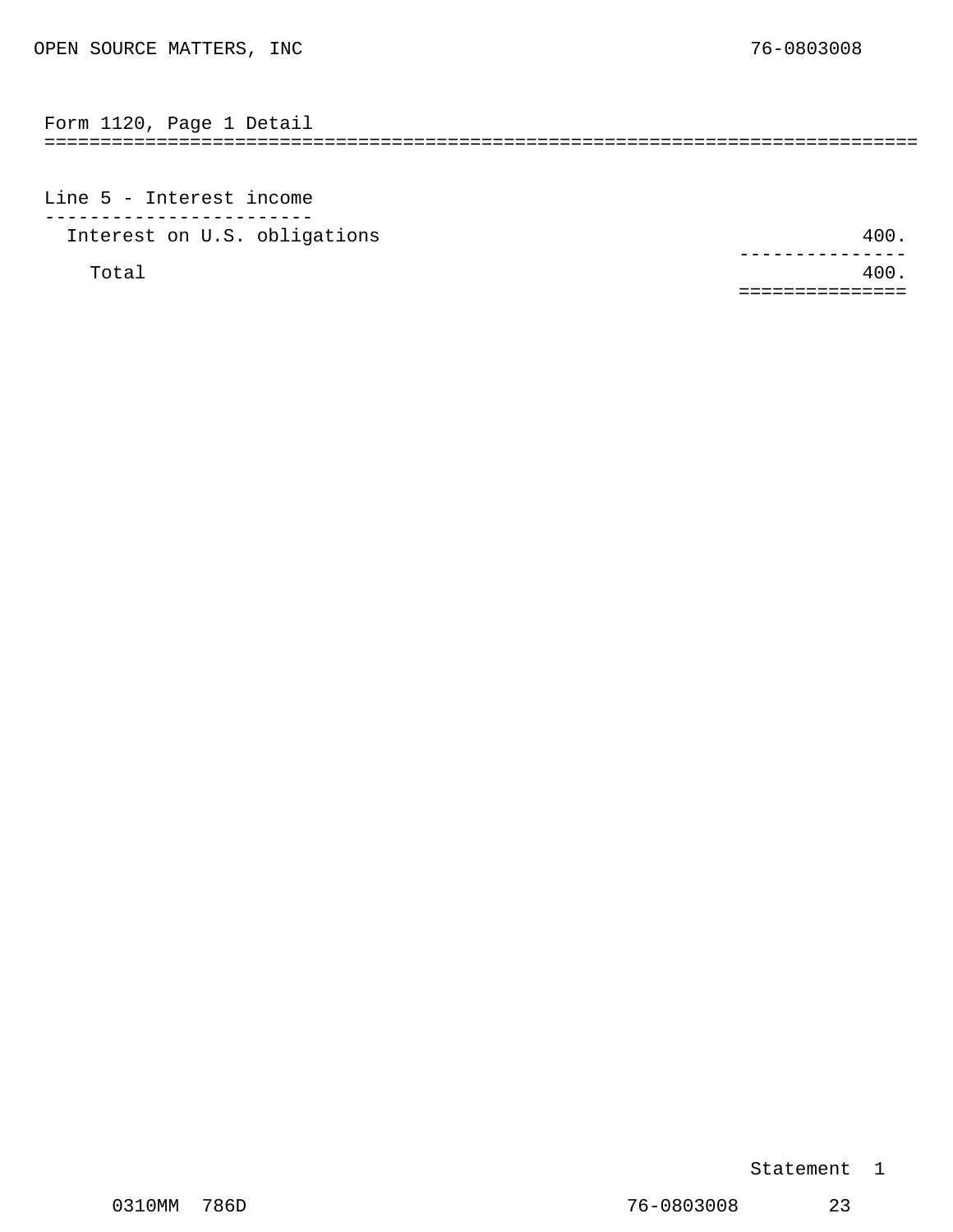<span id="page-14-0"></span>

| Form 1120, Page 1 Detail                                                                                                                                                                                                                                   |                                                                                                        |
|------------------------------------------------------------------------------------------------------------------------------------------------------------------------------------------------------------------------------------------------------------|--------------------------------------------------------------------------------------------------------|
| Line 26 - Summary of Travel, Meals and Entertainment                                                                                                                                                                                                       |                                                                                                        |
| CONFERENCES, SEMINARS, SUMMITS AND EVENTS                                                                                                                                                                                                                  | 94,655.                                                                                                |
| Total                                                                                                                                                                                                                                                      | 94,655.<br>=============                                                                               |
| Line 26 - Other deductions                                                                                                                                                                                                                                 |                                                                                                        |
| Travel, meals and entertainment<br><b>BANK CHARGES</b><br>LEGAL<br>ACCOUNTING<br>CONFERENCES AND SEMINARS- JOOMLA DAY EVENTS<br>POSTAGE AND DELIVERY<br>CODING AND DEVELOPMENT<br>OFFICE EXPENSE<br>SUPPLIES AND MATERIALS<br>PROCESSING FEES<br>INSURANCE | 94,655.<br>697.<br>11,503.<br>4,500.<br>25,991.<br>1,676.<br>8,207.<br>1,835.<br>80.<br>355.<br>1,770. |
| Total                                                                                                                                                                                                                                                      | 151,269.<br>==============                                                                             |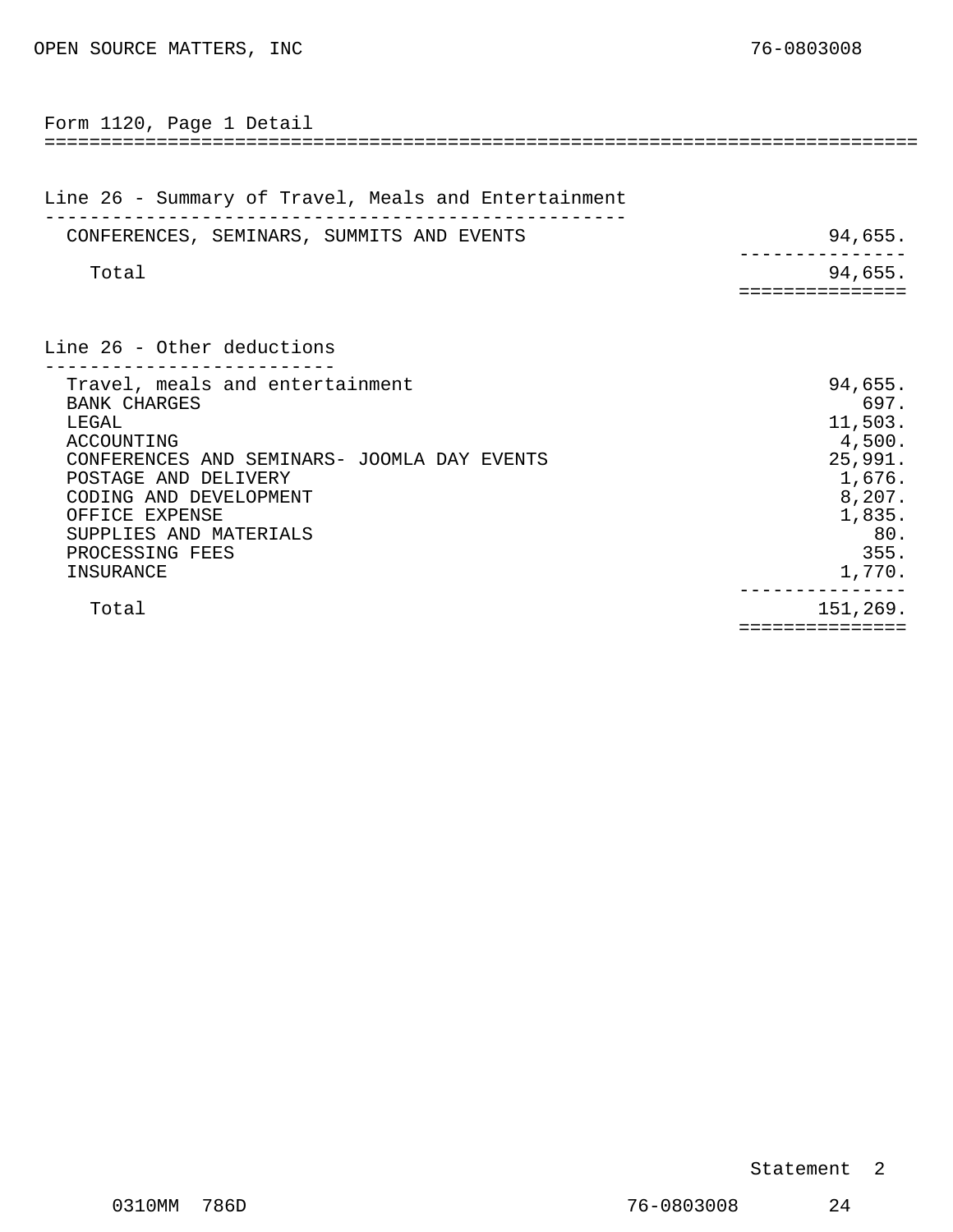Form 1120, Page 1 Detail

====================================================================================================

Line 29a - Non-SRLY NOL deduction

---------------------------------

<span id="page-15-0"></span>

| Year ending                            | Original NOL                   | Amount<br>Available | Amount Used | Converted<br>Contributions | Carryover<br>to<br>Next year |
|----------------------------------------|--------------------------------|---------------------|-------------|----------------------------|------------------------------|
| 06/30/2009<br>06/30/2014<br>06/30/2017 | 10,279.<br>159,288.<br>38,178. | 56,314.<br>38,178.  |             |                            | 56, 314.<br>38,178.          |
| Total                                  | 207,745.                       | 94,492.             |             |                            | 94,492.                      |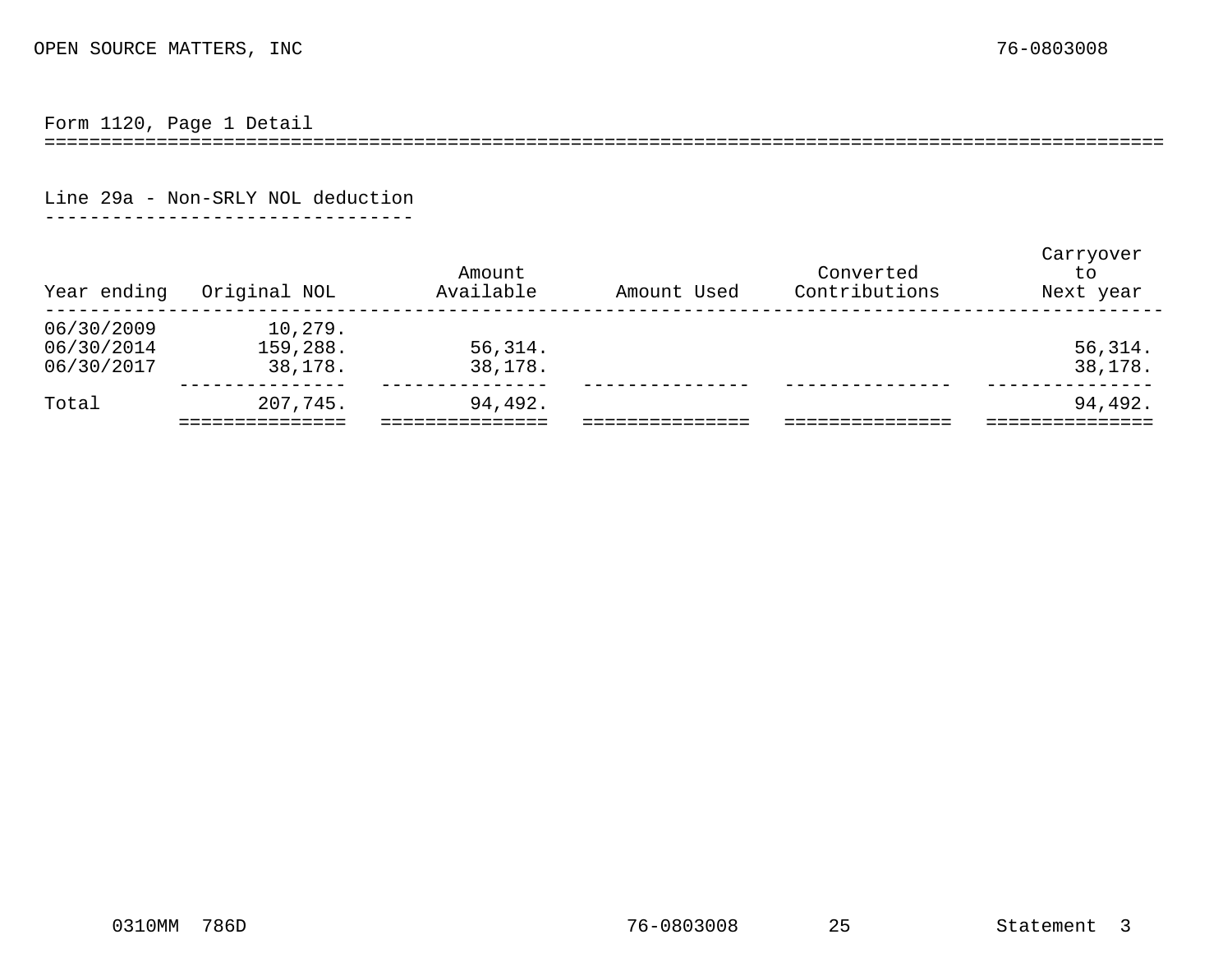<span id="page-16-0"></span>Form 1120, Page 5 Detail

| Sch L, Line $6 -$<br>Other current assets | Beginning | Ending  |
|-------------------------------------------|-----------|---------|
| PREPAID EXPENSES                          | 25,626.   | 35,978. |
| Total                                     | 25,626.   | 35,978. |
| Sch L, Line 18 -                          |           |         |

==============================================================================

Other current liabilities ------------------------- Other current liabilities 6,000. The set of the set of the set of the set of the set of the set of the set of the set of the set of the set of the set of the set of the set of the set of the set of the set of the set of th

 $Total$  8,000. --------------- ===================================== 8,000. ---------------

### Statement 4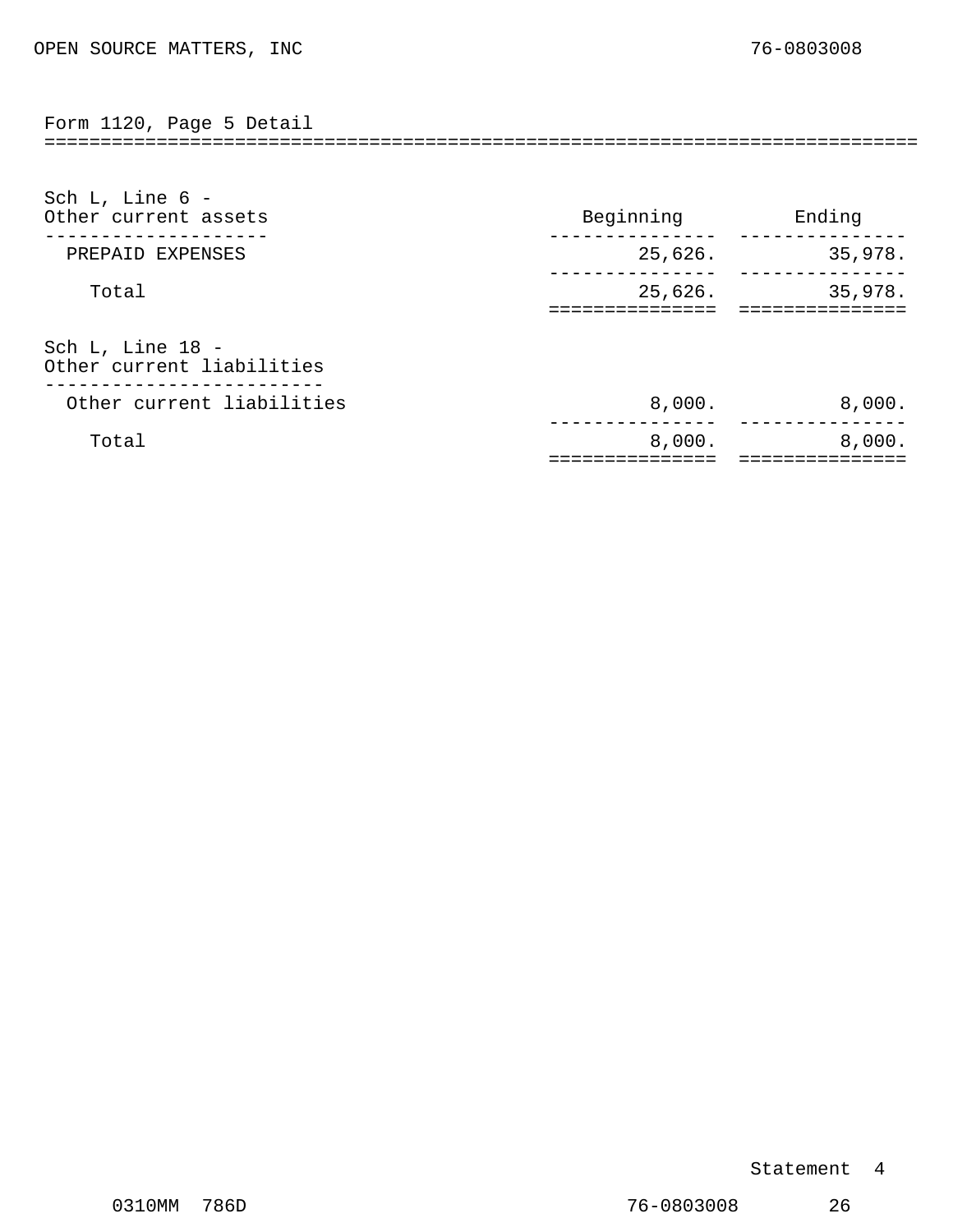<span id="page-17-0"></span>============================================================================== Form 1120, Page 5 Detail

Sch M-1, Line 7 - Income recorded on books not included on return ----------------------------------------------------------------- REFUND ON FEDERAL TAXES PAID 20,000. Total 20,000. --------------- ===============

### Statement 5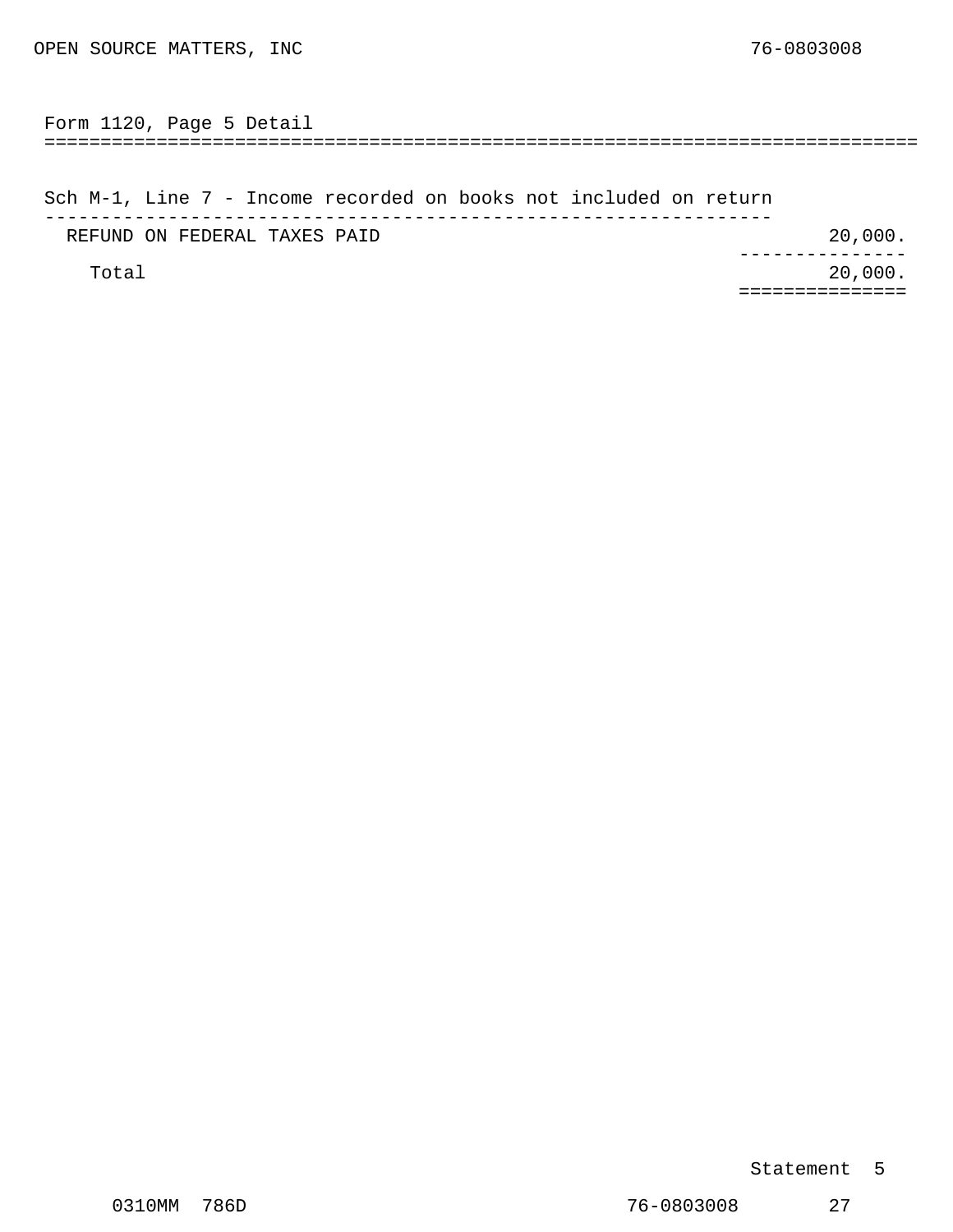============================================================================== Form 4626 Detail

Line 2o - Contributions Adjustment ---------------------------------- Regular Contributions NONE AMT Contributions NONE

Contribution adjustment  $\blacksquare$ 

--------------- ===============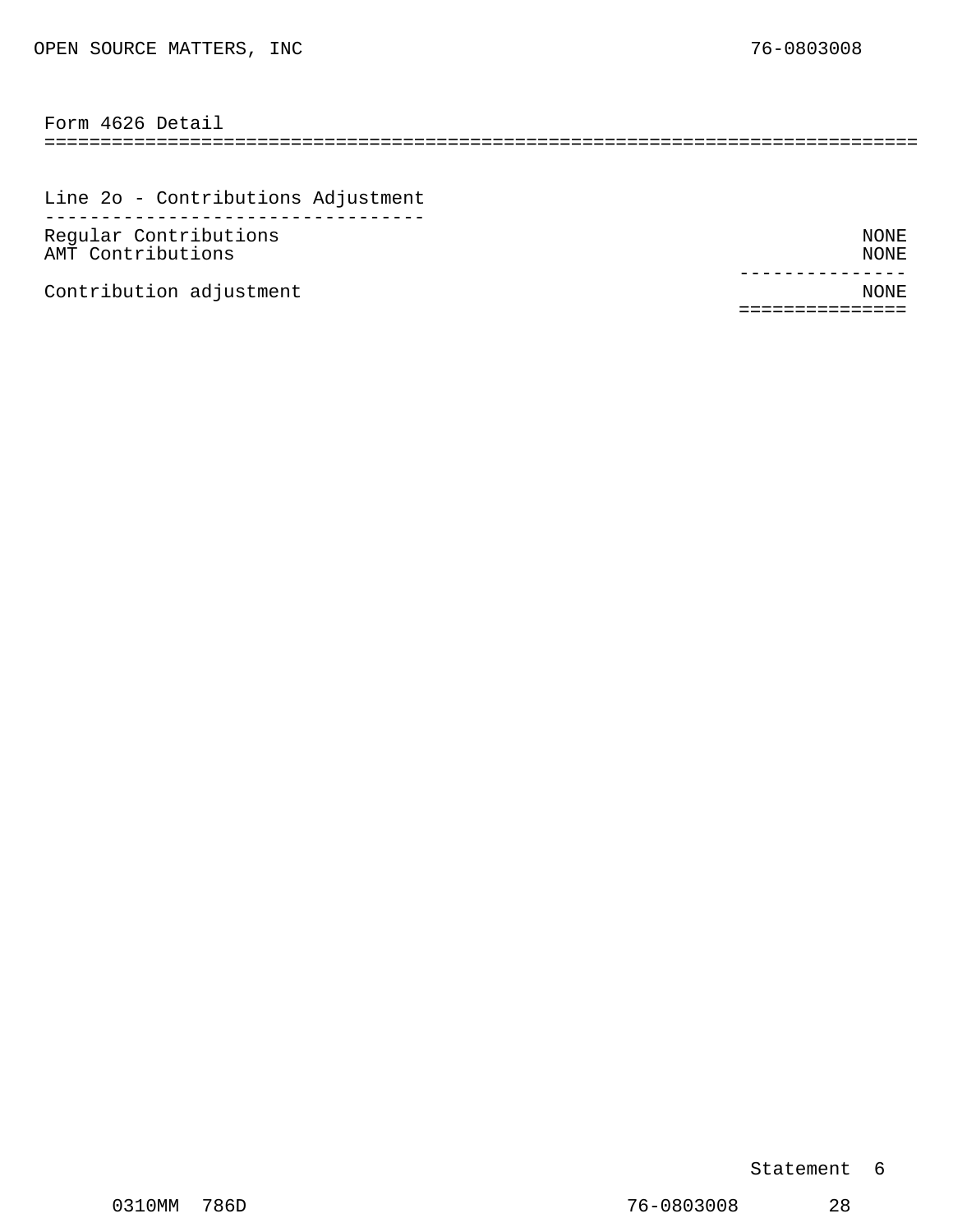### <span id="page-19-0"></span>Form 4626 Detail

==============================================================================

#### Line 6 - Non-SRLY AMT NOL Deduction -----------------------------------

| Year ending                            | Original NOL                  | Amount<br>Available | Amount Used | Carryover<br>t.o<br>Next year |
|----------------------------------------|-------------------------------|---------------------|-------------|-------------------------------|
| 06/30/2009<br>06/30/2014<br>06/30/2017 | 10,087.<br>78,618.<br>38,178. | 38,178.             |             | 38,178.                       |
| Total                                  | 126,883.                      | 38,178.             |             | 38,178.                       |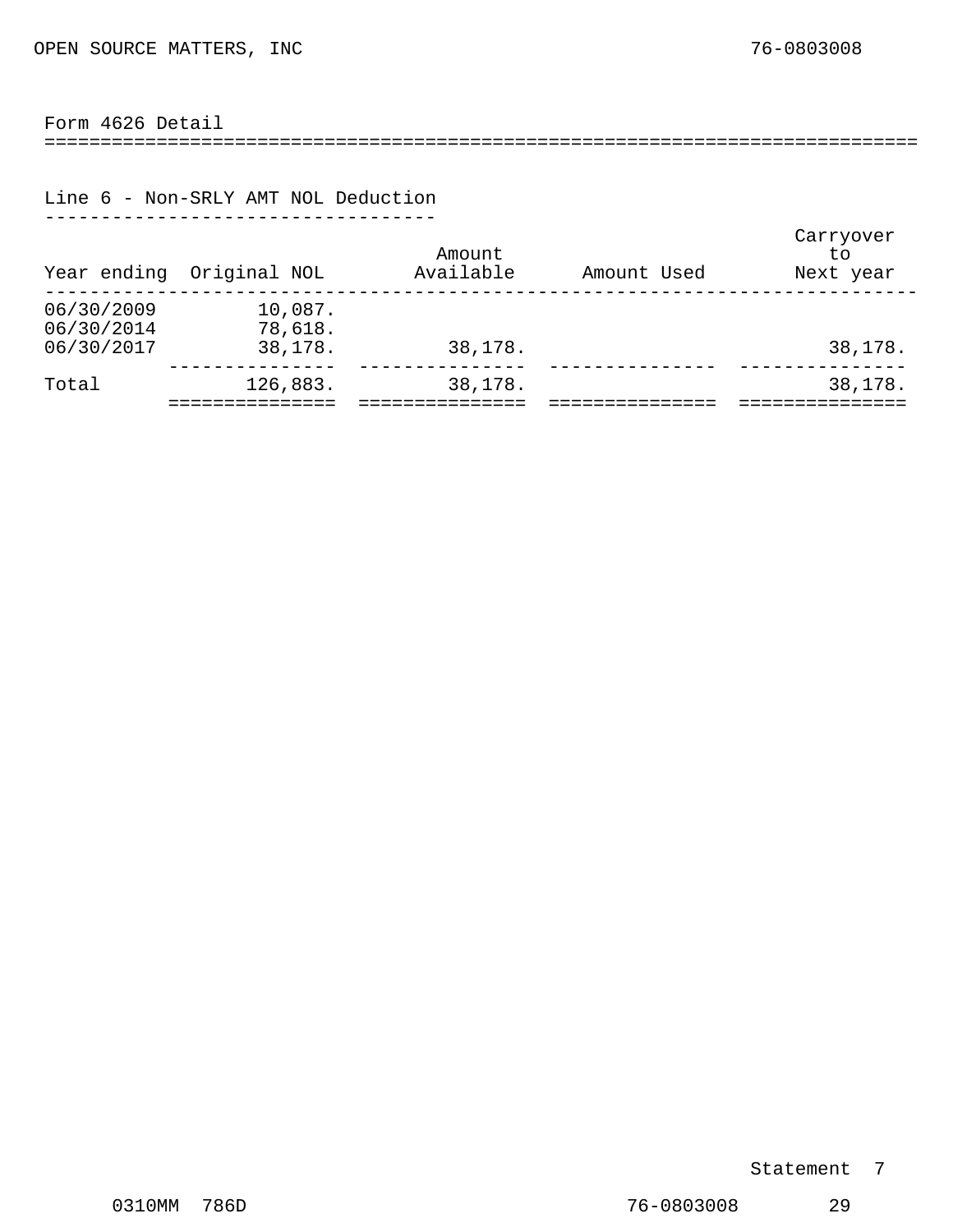**Electronic Filing Information: PDF attachments Included in this Return**

**Tax Year:** 2016 **Jurisdiction:** Federal **Name:** OPEN SOURCE MATTE **No of Attachments:** 1 **Return No:** C0310MM6

**PDF Attachment Description PDF File Name File Size**

Form1128 C0310MM6\_FE\_OS1128.pdf 757,845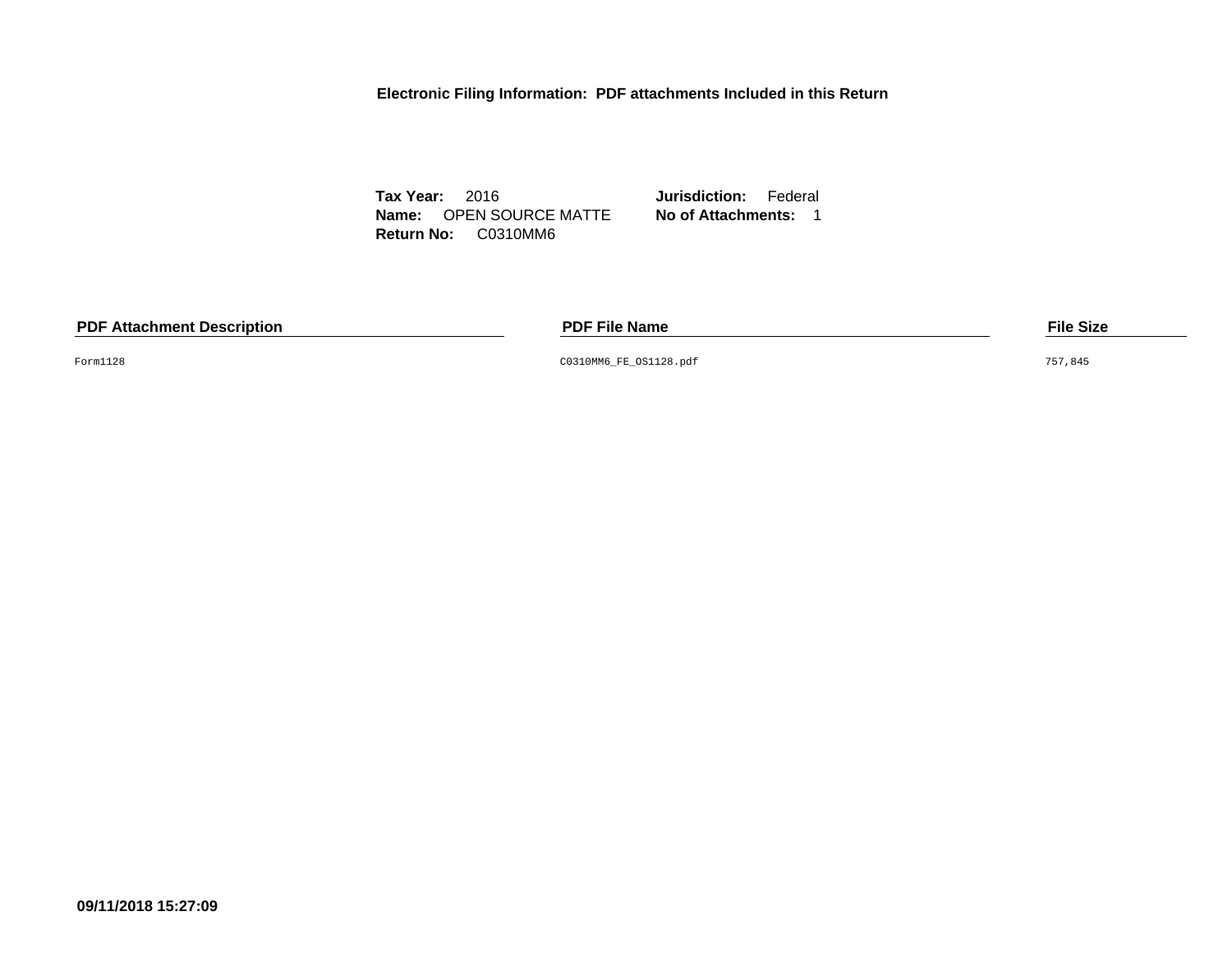# Form 1128 (Rev. October 2014)

# Application To Adopt, Change, or Retain a Tax Year

OMB No. 1545-0134

Sequence No. 148

Attachment

Department of the Treasury<br>Internal Revenue Service

> Information about Form 1128 and its separate instructions is available at www.irs.gov/form1128.

|             | <b>General Information</b><br>Part I                                                                                                                                |                                                                  |
|-------------|---------------------------------------------------------------------------------------------------------------------------------------------------------------------|------------------------------------------------------------------|
|             | Important: All filers must complete Part I and sign below. See instructions.                                                                                        |                                                                  |
|             | Name of filer (if a joint return is filed, also enter spouse's name) (see instructions)                                                                             | Filer's identifying number                                       |
|             | OPEN SOURCE MATTERS INC                                                                                                                                             | 76-0803008                                                       |
|             | Number, street, and room or suite no. (if a P.O. box, see instructions)                                                                                             | Service Center where income tax return will be filed             |
|             | PO BOX 4668 #88354                                                                                                                                                  | CINCINNATI, OH                                                   |
| Ĕ           | City or town, state, and ZIP code                                                                                                                                   | Filer's area code and telephone number/Fax number                |
| ð           | <b>NEW YORK, NY 10163-4668</b>                                                                                                                                      | 347)<br>425-9397                                                 |
| <b>Type</b> | Name of applicant, if different than the filer (see instructions)                                                                                                   | Applicant's identifying number (see instructions)                |
|             |                                                                                                                                                                     |                                                                  |
|             | Name of person to contact (if not the applicant or filer, attach a power of attorney)                                                                               | Contact person's area code and telephone number/Fax number       |
|             |                                                                                                                                                                     |                                                                  |
|             | Check the appropriate box(es) to indicate the type of applicant (see instructions).<br>1                                                                            |                                                                  |
|             | $\Box$ Cooperative (sec. 1381(a))<br>$\Box$ Individual                                                                                                              | Passive foreign investment company (PFIC)                        |
|             | Controlled foreign corporation (CFC) (sec. 957)<br>Partnership                                                                                                      | (sec. 1297)                                                      |
|             | Foreign sales corporation (FSC) or Interest-charge<br>Estate                                                                                                        | Other foreign corporation                                        |
|             | domestic international sales corporation (IC-DISC)<br>Domestic corporation                                                                                          | Tax-exempt organization                                          |
|             | Specified foreign corporation (SFC) (sec. 898)<br>$\Box$ S corporation                                                                                              | Homeowners Association (sec. 528)                                |
|             | $\Box$ 10/50 corporation (sec. 904(d)(2)(E))                                                                                                                        | Other<br>ப                                                       |
|             | Personal service<br>corporation (PSC)<br>∐ Trust                                                                                                                    | (Specify entity and applicable Code section)                     |
|             | Approval is requested to (check one) (see instructions):                                                                                                            |                                                                  |
|             | 2а<br>$\Box$ Adopt a tax year ending $\blacktriangleright$                                                                                                          | (Partnerships and PSCs: Go to Part III after completing Part I.) |
|             |                                                                                                                                                                     |                                                                  |
|             | $\triangleright$ Change to a tax year ending $\triangleright$<br>06/30                                                                                              |                                                                  |
|             |                                                                                                                                                                     |                                                                  |
|             |                                                                                                                                                                     |                                                                  |
|             | $\Box$ Retain a tax year ending $\blacktriangleright$<br>If changing a tax year, indicate the date the present tax year ends (see instructions).                    | 12/31                                                            |
|             | b                                                                                                                                                                   |                                                                  |
|             | If adopting or changing a tax year, the first return or short period return will be filed for the tax year<br>c<br>, and ending $\blacktriangleright$<br>, 20<br>17 | , 20<br>17<br><b>JUNE 30</b>                                     |
|             | beginning $\blacktriangleright$<br><b>JANUARY</b>                                                                                                                   | <b>No</b><br>$ v $ Yes                                           |
|             | Is the applicant's present tax year, as stated on line 2b above, also its current financial reporting year?<br>3                                                    |                                                                  |
|             |                                                                                                                                                                     |                                                                  |
|             | If "No," attach an explanation.                                                                                                                                     |                                                                  |
|             | Indicate the applicant's present overall method of accounting.<br>4                                                                                                 |                                                                  |
|             | Accrual method<br>□ Cash receipts and disbursements method                                                                                                          |                                                                  |
|             |                                                                                                                                                                     |                                                                  |
|             | Other method (specify) ▶                                                                                                                                            |                                                                  |
|             | State the nature of the applicant's business or principal source of income.<br>5                                                                                    |                                                                  |
|             | OPEN SOURCE SOFTWARE SUPPORTED THROUGH ADVERTISING AND SUPPORT PACKAGES.                                                                                            |                                                                  |
|             |                                                                                                                                                                     |                                                                  |
|             |                                                                                                                                                                     |                                                                  |
|             |                                                                                                                                                                     |                                                                  |
|             |                                                                                                                                                                     |                                                                  |
|             |                                                                                                                                                                     |                                                                  |

|                             |                                                                                                                                                                                                                                                                                                                            | Signature - All Filers (See Who Must Sign in the instructions.) |                              |                                                       |
|-----------------------------|----------------------------------------------------------------------------------------------------------------------------------------------------------------------------------------------------------------------------------------------------------------------------------------------------------------------------|-----------------------------------------------------------------|------------------------------|-------------------------------------------------------|
| <b>Sign</b>                 | Under penalties of peridly, I declare that Lhave-examined this application, including accompanying schedules and statements, and to the best of my knowledge<br>and belief, it is flue, correct, And complete. Declaration of preparer (other than filer) is based on all information of which preparer has any knowledge. |                                                                 |                              |                                                       |
| Here                        |                                                                                                                                                                                                                                                                                                                            | 2017 '<br>09                                                    |                              | Demopoulos, Michael T<br>Treasurer                    |
|                             | Signature of filer                                                                                                                                                                                                                                                                                                         | Date                                                            | Type or print name and title |                                                       |
| Paid                        | Print/Type preparer's name<br><b>IDANIELLE HLATKY</b>                                                                                                                                                                                                                                                                      | Prepara Signature                                               | Date                         | PTIN<br>Check $\Box$ if<br>P01403210<br>self-employed |
| Preparer<br><b>Use Only</b> | PIPIA COHEN HLATKY LLC'<br>Firm's name                                                                                                                                                                                                                                                                                     |                                                                 |                              | 26-4268100<br>Firm's EIN ▶                            |
|                             | <b>195 KOSCISUZKO ST BROOKLYN NY 11216</b><br>Firm's address ▶                                                                                                                                                                                                                                                             |                                                                 | Phone no.                    | 347-425-9397                                          |
|                             | For Privacy Act and Paperwork Reduction Act Notice, see separate instructions.                                                                                                                                                                                                                                             |                                                                 | Cat. No. 21115C              | Form 1128 (Rev. 10-2014)                              |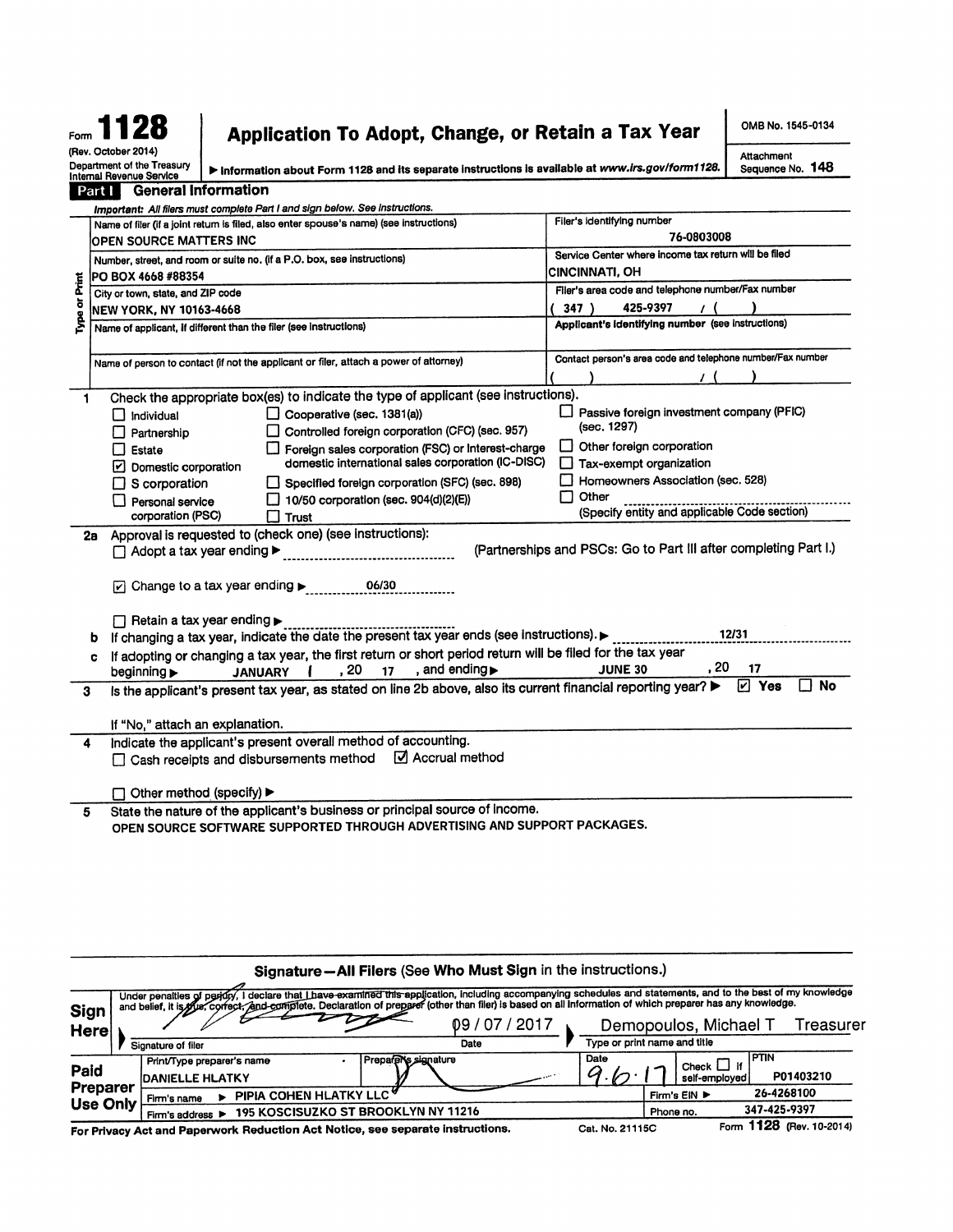|              | Form 1128 (Rev. 10-2014)                                                                                                                                                                                                                                                                                                                                                                                              | Page 2                  |
|--------------|-----------------------------------------------------------------------------------------------------------------------------------------------------------------------------------------------------------------------------------------------------------------------------------------------------------------------------------------------------------------------------------------------------------------------|-------------------------|
| Part II      | <b>Automatic Approval Request</b> (see instructions)                                                                                                                                                                                                                                                                                                                                                                  |                         |
|              | . Identify the revenue procedure under which this automatic approval request is filed ><br>$2006 - 45$                                                                                                                                                                                                                                                                                                                |                         |
|              | Section A-Corporations (Other Than S Corporations or Personal Service Corporations) (Rev. Proc. 2006-45, or its successor)                                                                                                                                                                                                                                                                                            |                         |
|              |                                                                                                                                                                                                                                                                                                                                                                                                                       | Yes I No                |
| 1            | Is the applicant a corporation (including a homeowners association (section 528)) that is requesting a change in<br>tax year and is allowed to use the automatic approval rules under section 4 of Rev. Proc. 2006-45 (or its<br>successor)? (see instructions)                                                                                                                                                       | V                       |
| 2            | Does the corporation intend to elect to be an S corporation for the tax year immediately following the short period?<br>If "Yes" and the corporation is electing to change to a permitted tax year, file Form 1128 as an attachment to Form<br>2553.                                                                                                                                                                  |                         |
| 3.           | Is the applicant a corporation requesting a concurrent change for a CFC, FSC or IC-DISC? (see instructions).                                                                                                                                                                                                                                                                                                          |                         |
|              | Section B-Partnerships, S Corporations, Personal Service Corporations (PSCs), and Trusts (Rev. Proc. 2006-46, or<br>its successor)                                                                                                                                                                                                                                                                                    |                         |
| 4            | Is the applicant a partnership, S corporation, PSC, or trust that is requesting a tax year and is allowed to use the<br>automatic approval rules under section 4 of Rev. Proc. 2006-46 (or its successor)? (see instructions)                                                                                                                                                                                         |                         |
| 5            | Is the partnership, S corporation, PSC, or trust requesting to change to its required tax year or a partnership, S<br>corporation, or PSC that wants to change to a 52-53 week tax year ending with reference to such tax year? .                                                                                                                                                                                     | <b>MARKET IN BRANCH</b> |
| 6            | Is the partnership, S corporation, or PSC (other than a member of a tiered structure) requesting a tax year that<br>coincides with its natural business year described in section 4.01(2) of Rev. Proc. 2006-46 (or its successor)?<br>Attach a statement showing gross receipts for the most recent 47 months. (See instructions for information<br>required to be submitted)                                        |                         |
| 7            | Is the S corporation requesting an ownership tax year? (see instructions).                                                                                                                                                                                                                                                                                                                                            |                         |
| 8            | Is the applicant a partnership requesting a concurrent change pursuant to section 6.09 of Rev. Proc. 2006-45<br>(or its successor) or section 5.04(8) of Rev. Proc. 2002-39 (or its successor)? (see instructions)                                                                                                                                                                                                    |                         |
|              | Section C-Individuals (Rev. Proc. 2003-62, or its successor) (see instructions)                                                                                                                                                                                                                                                                                                                                       |                         |
| 9            | ▶<br>Is the applicant an individual requesting a change from a fiscal year to a calendar year? $\ldots$ , $\ldots$                                                                                                                                                                                                                                                                                                    |                         |
|              | Section D-Tax-Exempt Organizations (Rev. Proc. 76-10 or 85-58) (see instructions)                                                                                                                                                                                                                                                                                                                                     | <b>REAR ENGIN</b>       |
| 10           | Is the applicant a tax-exempt organization requesting a change?<br>and a series of the control of the series of                                                                                                                                                                                                                                                                                                       |                         |
| Part III     | Ruling Request (All applicants requesting a ruling must complete Section A and any other section that<br>applies to the entity. See instructions.) (Rev. Proc. 2002-39, or its successor)                                                                                                                                                                                                                             |                         |
|              | <b>Section A-General Information</b>                                                                                                                                                                                                                                                                                                                                                                                  | Yes No                  |
| 1            | Is the applicant a partnership, S corporation, personal service corporation, or trust that is under examination by<br>$\mathbf{a}$ and $\mathbf{a}$ are a subset of the subset of the subset of the subset of the subset of the subset of the subset of the subset of the subset of the subset of the subset of the subset of the subset of the subset of t<br>the IRS, before an appeals office, or a Federal court? | <b>ARCHIME</b>          |
|              | If "Yes," see the instructions for information that must be included on an attached explanation.                                                                                                                                                                                                                                                                                                                      | 22 323                  |
| $\mathbf{2}$ | Has the applicant changed its annual accounting period at any time within the most recent 48-month period<br>ending with the last month of the requested tax year?                                                                                                                                                                                                                                                    |                         |
|              | If "Yes" and a letter ruling was issued granting approval to make the change, attach a copy of the letter ruling, or if<br>not available, an explanation including the date approval was granted. If a letter ruling was not issued, indicate<br>when and explain how the change was implemented.                                                                                                                     |                         |
| З            | Within the most recent 48-month period, has any accounting period application been withdrawn, not perfected,<br>denied, or not implemented?<br>If "Yes," attach an explanation.                                                                                                                                                                                                                                       | <b>RANGE DE SER</b>     |
| 4а           | Is the applicant requesting to establish a business purpose under section 5.02(1) of Rev. Proc. 2002-39 (or its<br>successor)?.                                                                                                                                                                                                                                                                                       |                         |
|              | If "Yes," attach an explanation of the legal basis supporting the requested tax year (see instructions).                                                                                                                                                                                                                                                                                                              |                         |
| b            | If your business purpose is based on one of the natural business year tests under section 5.03, check the<br>applicable box.                                                                                                                                                                                                                                                                                          |                         |
|              | $\Box$ 25-percent gross receipts test<br>Annual business cycle test<br>Seasonal business test<br>Attach a statement showing gross receipts from sales and services (and inventory cost if applicable) for the test<br>period. (see instructions)                                                                                                                                                                      |                         |
| 5            | Enter the taxable income or (loss) for the 3 tax years immediately preceding the year of change and for the short<br>period. If necessary, estimate the amount for the short period.                                                                                                                                                                                                                                  |                         |
|              | \$<br>First preceding year<br>Short period                                                                                                                                                                                                                                                                                                                                                                            |                         |
|              | Third preceding year<br>Second preceding year                                                                                                                                                                                                                                                                                                                                                                         |                         |
|              | Note: Individuals, enter adjusted gross income. Partnerships and S corporations, enter ordinary income. Section<br>501(c) organizations, enter unrelated business taxable income. Estates, enter adjusted total income. All other<br>applicants, enter taxable income before net operating loss deduction and special deductions.                                                                                     |                         |

Form 1128 (Rev. 10-2014)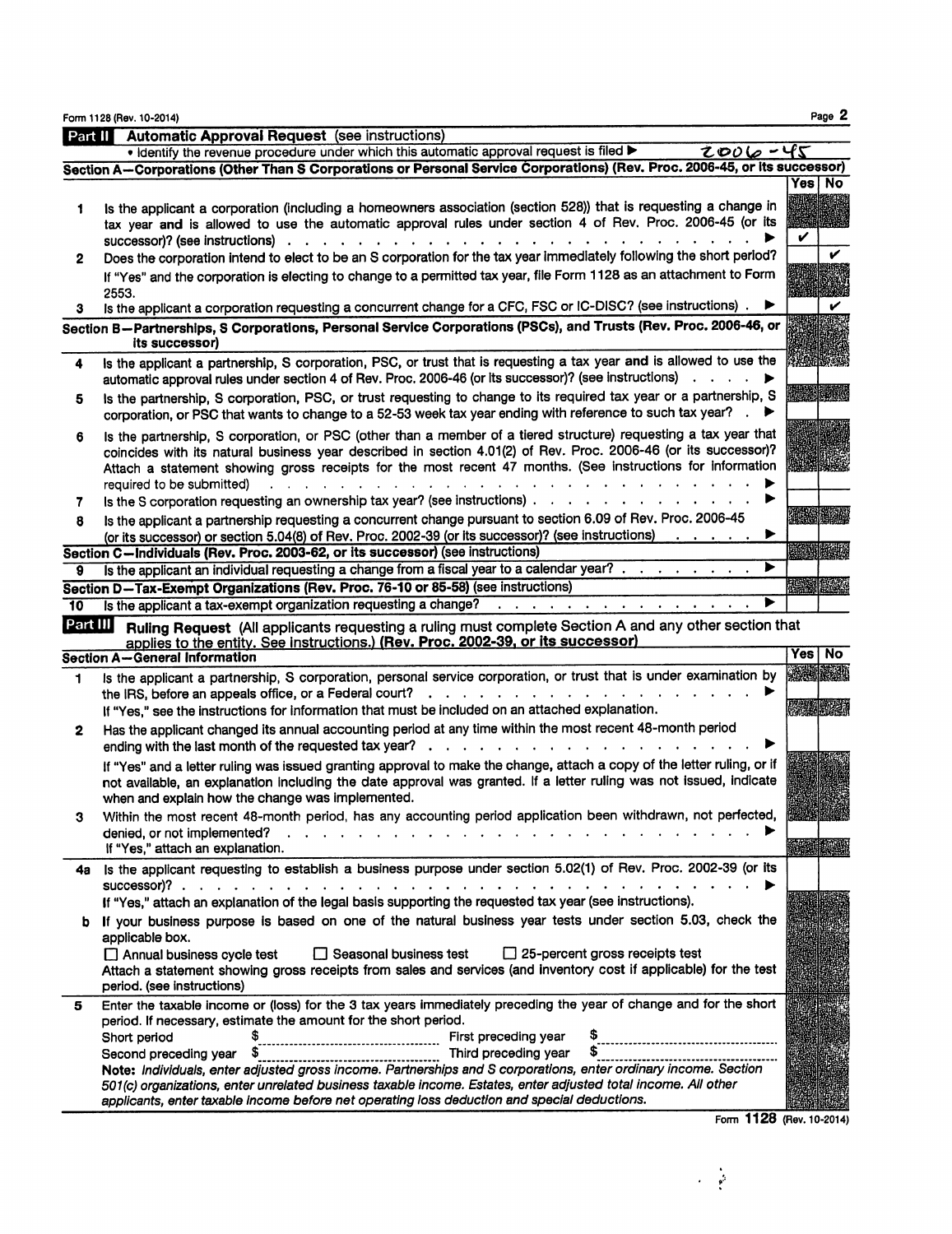|     | Form 1128 (Rev. 10-2014)                                                                                                                                                                                                                                                                                                                                                                                                                                                                                                                                                        | Page 3             |
|-----|---------------------------------------------------------------------------------------------------------------------------------------------------------------------------------------------------------------------------------------------------------------------------------------------------------------------------------------------------------------------------------------------------------------------------------------------------------------------------------------------------------------------------------------------------------------------------------|--------------------|
| 6   | Corporations only, enter the losses or credits, if any, that were generated or that expired in the short period:                                                                                                                                                                                                                                                                                                                                                                                                                                                                | Yes I No           |
|     | Expiring<br>Generated                                                                                                                                                                                                                                                                                                                                                                                                                                                                                                                                                           |                    |
|     | \$<br>Net operating loss \$                                                                                                                                                                                                                                                                                                                                                                                                                                                                                                                                                     |                    |
|     | Capital loss $\cdots$ $\cdots$ $\cdots$ $\cdots$ $\cdots$ $\cdots$                                                                                                                                                                                                                                                                                                                                                                                                                                                                                                              |                    |
|     | Unused credits \$                                                                                                                                                                                                                                                                                                                                                                                                                                                                                                                                                               |                    |
| 7   | Enter the amount of deferral, if any, resulting from the change (see section 5.05(1), (2), (3) and 6.01(7) of                                                                                                                                                                                                                                                                                                                                                                                                                                                                   |                    |
|     | Rev. Proc. 2002-39, or its successor) $\cdots$ $\cdots$ $\cdots$ $\cdots$ $\cdots$ $\cdots$ $\cdots$ $\cdots$ $\cdots$                                                                                                                                                                                                                                                                                                                                                                                                                                                          |                    |
| 8а  | Is the applicant a U.S. shareholder in a CFC? $\ldots$ $\ldots$ $\ldots$ $\ldots$ $\ldots$ $\ldots$                                                                                                                                                                                                                                                                                                                                                                                                                                                                             |                    |
|     | If "Yes," attach a statement for each CFC providing the name, address, identifying number, tax year, the<br>percentage of total combined voting power of the applicant, and the amount of income included in the gross<br>income of the applicant under section 951 for the 3 tax years immediately before the short period and for the<br>short period.                                                                                                                                                                                                                        |                    |
|     | b Will each CFC concurrently change its tax year?.                                                                                                                                                                                                                                                                                                                                                                                                                                                                                                                              |                    |
|     | If "Yes" to line 8b, go to Part II, line 3.<br>If "No," attach a statement explaining why the CFC will not be conforming to the tax year requested by the U.S.<br>shareholder.                                                                                                                                                                                                                                                                                                                                                                                                  |                    |
| 9а  | Is the applicant a U.S. shareholder in a PFIC as defined in section 1297?                                                                                                                                                                                                                                                                                                                                                                                                                                                                                                       |                    |
|     | If "Yes," attach a statement providing the name, address, identifying number, and tax year of the PFIC, the<br>percentage of interest owned by the applicant, and the amount of distributions or ordinary earnings and net<br>capital gain from the PFIC included in the income of the applicant.<br>b Did the applicant elect under section 1295 to treat the PFIC as a qualified electing fund?                                                                                                                                                                               |                    |
| 10a | Is the applicant a member of a partnership, a beneficiary of a trust or estate, a shareholder of an S corporation, a                                                                                                                                                                                                                                                                                                                                                                                                                                                            |                    |
|     | shareholder of an IC-DISC, or a shareholder of an FSC?<br>and a strain and a strain and a strain and a                                                                                                                                                                                                                                                                                                                                                                                                                                                                          |                    |
|     | If "Yes," attach a statement providing the name, address, identifying number, type of entity (partnership, trust,<br>estate, S corporation, IC-DISC, or FSC), tax year, percentage of interest in capital and profits, or percentage of<br>interest of each IC-DISC or FSC and the amount of income received from each entity for the first preceding year<br>and for the short period. Indicate the percentage of gross income of the applicant represented by each amount.<br>Will any partnership concurrently change its tax year to conform with the tax year requested? ▶ |                    |
| c   | If "Yes" to line 10b, has any Form 1128 been filed for such partnership?                                                                                                                                                                                                                                                                                                                                                                                                                                                                                                        |                    |
| 11  | Does the applicant or any related entity currently have any accounting method, tax year, ruling, or technical<br>المتناقل والمتناقل والمتناقل والمتناقل والمتناقل والمناقل والمناقل<br>advice request pending with the IRS National Office?<br>If "Yes," attach a statement explaining the type of request (method, tax year, etc.) and the specific issues involved<br>in each request.                                                                                                                                                                                        |                    |
| 12  | Is Form 2848, Power of Attorney and Declaration of Representative, attached to this application?                                                                                                                                                                                                                                                                                                                                                                                                                                                                                |                    |
| 13  | Does the applicant request a conference of right (in person or by telephone) with the IRS National Office, if the                                                                                                                                                                                                                                                                                                                                                                                                                                                               | <b>North State</b> |
| 14  | Enter amount of user fee attached to this application (see instructions)                                                                                                                                                                                                                                                                                                                                                                                                                                                                                                        |                    |
|     | Section B-Corporations (other than S corporations and controlled foreign corporations) (see instructions)                                                                                                                                                                                                                                                                                                                                                                                                                                                                       |                    |
| 15  | Enter the date of incorporation.                                                                                                                                                                                                                                                                                                                                                                                                                                                                                                                                                | Yes   No           |
|     | 16a Does the corporation intend to elect to be an S corporation for the tax year immediately following the short<br>period?<br>$\mathbf{r} = \mathbf{r} + \mathbf{r}$ .<br>$\ddotsc$                                                                                                                                                                                                                                                                                                                                                                                            |                    |
|     | b If "Yes," will the corporation be going to a permitted S corporation tax year?<br>If "No" to line 16b, attach an explanation.                                                                                                                                                                                                                                                                                                                                                                                                                                                 |                    |
| 17  | Is the corporation a member of an affiliated group filing a consolidated return?<br>▶                                                                                                                                                                                                                                                                                                                                                                                                                                                                                           |                    |
|     | If "Yes," attach a statement providing (a) the name, address, identifiying number used on the consolidated retum,                                                                                                                                                                                                                                                                                                                                                                                                                                                               |                    |
|     | tax year, and Service Center where the applicant files the return; (b) the name, address, and identifying number of<br>each member of the affiliated group; (c) the taxable income (loss) of each member for the 3 years immediately<br>before the short period and for the short period; and (d) the name of the parent corporation.                                                                                                                                                                                                                                           |                    |
| 18a | Personal service corporations (PSCs): Attach a statement providing each shareholder's name, type of entity<br>(individual, partnership, corporation, etc.), address, identifying number, tax year, percentage of ownership, and<br>amount of income received from the PSC for the first preceding year and the short period.                                                                                                                                                                                                                                                    |                    |
| b   | If the PSC is using a tax year other than the required tax year, indicate how it obtained its tax year.                                                                                                                                                                                                                                                                                                                                                                                                                                                                         |                    |
|     | Section 444 election (date of election<br>Grandfathered (attach copy of letter ruling)<br>(attach copy))<br>Letter ruling (date of letter ruling                                                                                                                                                                                                                                                                                                                                                                                                                                |                    |

Form 1128 (Rev. 10-2014)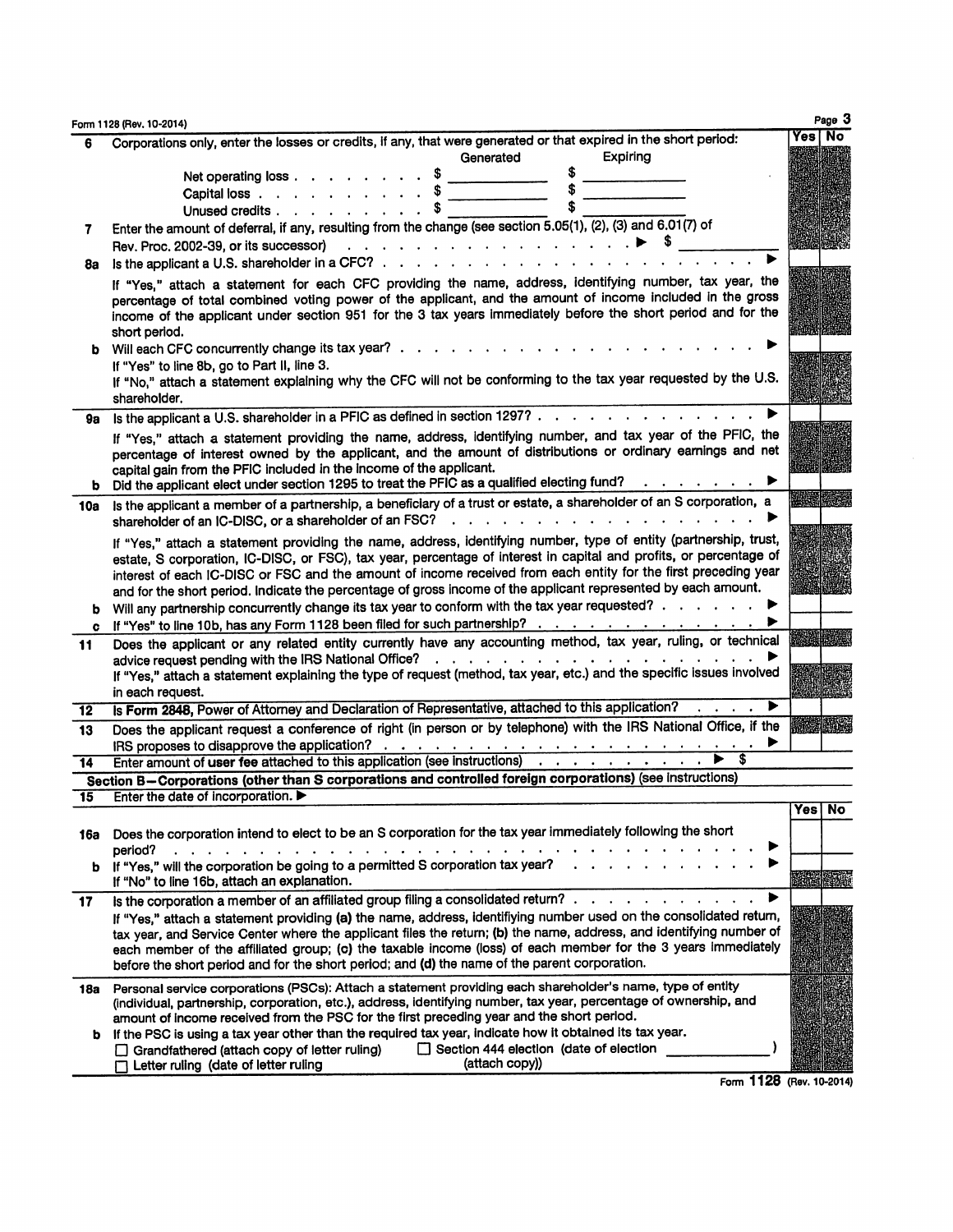|  | Form 1128 (Rev. 10-2014) |  |
|--|--------------------------|--|
|  |                          |  |

|    | Section C-S Corporations (see instructions)                                                                                                                                                                                                                                                                                                                                                                 |                  |
|----|-------------------------------------------------------------------------------------------------------------------------------------------------------------------------------------------------------------------------------------------------------------------------------------------------------------------------------------------------------------------------------------------------------------|------------------|
| 19 | Enter the date of the S corporation election.                                                                                                                                                                                                                                                                                                                                                               | <b>No</b><br>Yes |
| 20 | Is any shareholder applying for a corresponding change in tax year?<br>If "Yes," each shareholder requesting a corresponding change in tax year must file a separate Form 1128 to get                                                                                                                                                                                                                       |                  |
|    | advance approval to change its tax year.                                                                                                                                                                                                                                                                                                                                                                    |                  |
| 21 | If the corporation is using a tax year other than the required tax year, indicate how it obtained its tax year.<br>Section 444 election (date of election<br>Grandfathered (attach copy of letter ruling)                                                                                                                                                                                                   |                  |
|    | (attach copy))<br>$\Box$ Letter ruling (date of letter ruling                                                                                                                                                                                                                                                                                                                                               |                  |
| 22 | Attach a statement providing each shareholder's name, type of shareholder (individual, estate, qualified<br>subchapter S Trust, electing small business trust, other trust, or exempt organization), address, identifying<br>number, tax year, percentage of ownership, and the amount of income each shareholder received from the S<br>corporation for the first preceding year and for the short period. |                  |
|    | Section D-Partnerships (see instructions)                                                                                                                                                                                                                                                                                                                                                                   |                  |
| 23 | Enter the date the partnership's business began. $\blacktriangleright$                                                                                                                                                                                                                                                                                                                                      | <b>Yes</b><br>No |
| 24 | Is any partner applying for a corresponding change in tax year?                                                                                                                                                                                                                                                                                                                                             |                  |
| 25 | Attach a statement providing each partner's name, type of partner (individual, partnership, estate, trust,<br>corporation, S corporation, IC-DISC, etc.), address, identifying number, tax year, and the percentage of interest in<br>capital and profits.                                                                                                                                                  |                  |
| 26 | Is any partner a shareholder of a PSC as defined in Regulations section 1.441-3(c)?<br>If "Yes," attach a statement providing the name, address, identifiying number, tax year, percentage of interest in<br>capital and profits, and the amount of income received from each PSC for the first preceding year and for the<br>short period.                                                                 |                  |
| 27 | If the partnership is using a tax year other than the required tax year, indicate how it obtained its tax year.<br>Section 444 election (date of election<br>$\Box$ Grandfathered (attach copy of letter ruling)<br>(attach copy))<br>$\Box$ Letter ruling (date of letter ruling                                                                                                                           |                  |
|    | <b>Section E-Controlled Foreign Corporations (CFC)</b>                                                                                                                                                                                                                                                                                                                                                      |                  |
| 28 | Attach a statement for each U.S. shareholder (as defined in section 951(b)) providing the name, address,<br>identifying number, tax year, percentage of total value and percentage of total voting power, and the amount of<br>income included in gross income under section 951 for the 3 tax years immediately before the short period and<br>for the short period.                                       |                  |
|    | <b>Section F-Tax-Exempt Organizations</b>                                                                                                                                                                                                                                                                                                                                                                   |                  |
| 29 | Other (specify) $\blacktriangleright$<br>Trust<br>Type of organization:<br>Corporation                                                                                                                                                                                                                                                                                                                      | Yes<br>No        |
| 30 | Date of organization. ▶                                                                                                                                                                                                                                                                                                                                                                                     |                  |
| 31 | Code section under which the organization is exempt. $\blacktriangleright$                                                                                                                                                                                                                                                                                                                                  |                  |
| 32 | Is the organization required to file an annual return on Form 990, 1120-C, 990-PF, 990-T, 1120-H, or 1120-POL?                                                                                                                                                                                                                                                                                              |                  |
| 33 | . Attach a copy of the letter ruling granting<br>Enter the date the tax exemption was granted.<br>exemption. If a copy of the letter ruling is not available, attach an explanation.                                                                                                                                                                                                                        |                  |
|    | If the organization is a private foundation, is the foundation terminating its status under section 507?                                                                                                                                                                                                                                                                                                    |                  |
| 34 |                                                                                                                                                                                                                                                                                                                                                                                                             |                  |
|    | <b>Section G-Estates</b><br>Enter the date the estate was created.                                                                                                                                                                                                                                                                                                                                          |                  |
| 35 |                                                                                                                                                                                                                                                                                                                                                                                                             |                  |
|    | 36 a Attach a statement providing the name, identifying number, address, and tax year of each beneficiary and each person who is<br>an interested party of any portion of the estate.                                                                                                                                                                                                                       |                  |
|    | b Based on the adjusted total income of the estate entered in Part III, Section A, line 5, attach a statement showing the<br>distribution deduction and the taxable amounts distributed to each beneficiary for the 2 tax years immediately before the short<br>period and for the short period.                                                                                                            |                  |
|    | Section H-Passive Foreign Investment Companies                                                                                                                                                                                                                                                                                                                                                              |                  |
| 37 | If the applicant is a passive foreign investment company, attach a statement providing each U.S. shareholder's name, address,                                                                                                                                                                                                                                                                               |                  |

If the applicant is a passive foreign investment company,<br>identifying number, and percentage of interest owned.

Form 1128 (Rev. 10-2014)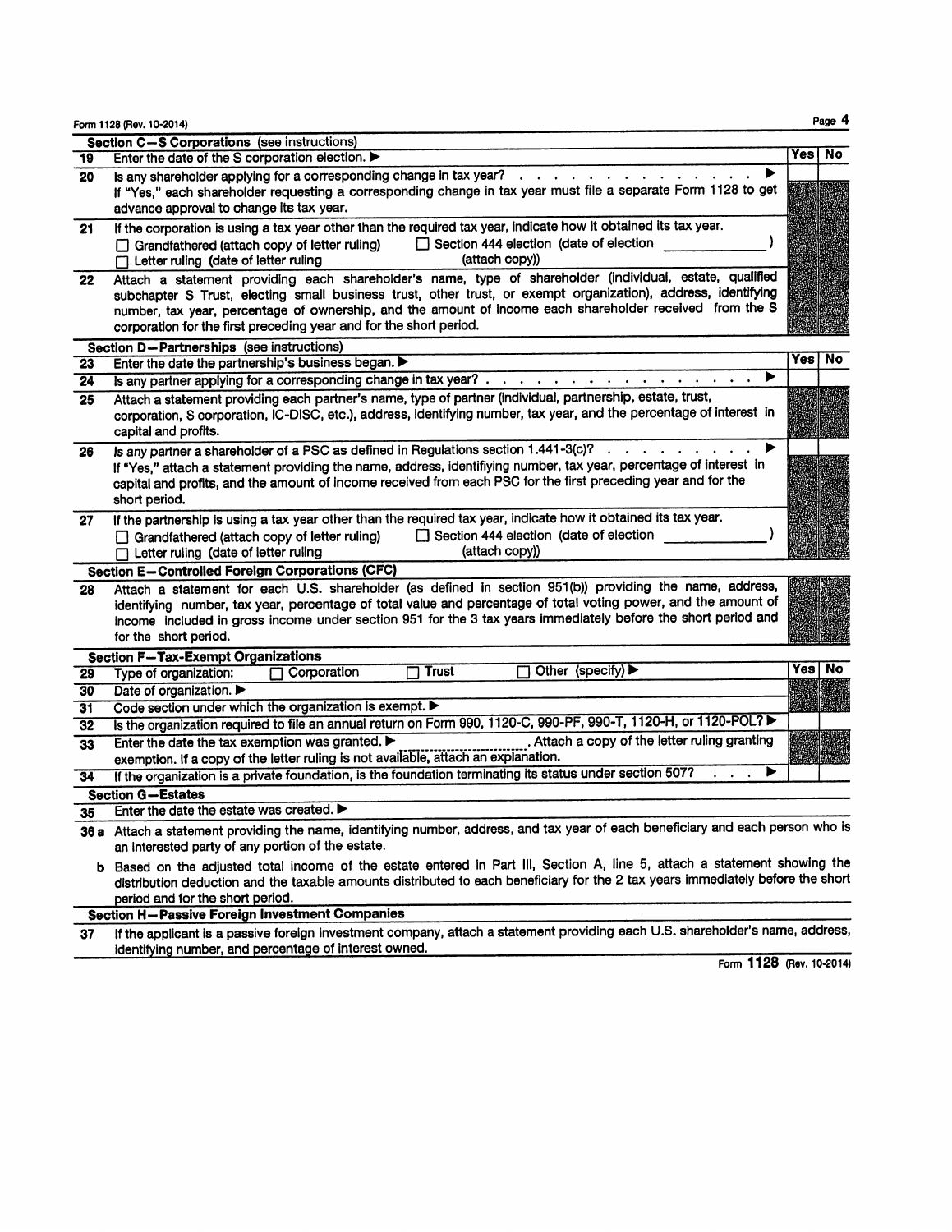

# Department of Taxation and Finance **General Business Corporation CT-3 Franchise Tax Return**

**Tax Law - Article 9-A**

**Caution:** This form must be used **only** for tax periods beginning on or after January 1, 2016. If you use it for any prior periods, the return will **not** be processed and will **not** be considered timely filed. As a result, penalties and interest may be incurred *(see Form CT-1).*

| See instructions, Form CT-3-I, before completing return.<br>All filers must enter tax period:                                                        |                                                                                 |  |                                               |  |                                   |                                                                                   |
|------------------------------------------------------------------------------------------------------------------------------------------------------|---------------------------------------------------------------------------------|--|-----------------------------------------------|--|-----------------------------------|-----------------------------------------------------------------------------------|
| Amended return X<br>Final return                                                                                                                     |                                                                                 |  | beginning                                     |  | $01 - 01 - 17$                    | $06 - 30 - 17$<br>ending                                                          |
| Employer identification number (EIN)                                                                                                                 | File number                                                                     |  | Business telephone number                     |  | If you claim an overpayment,      |                                                                                   |
| 76-0803008                                                                                                                                           | AA9                                                                             |  | 347-425-9397                                  |  |                                   | X<br>mark an $X$ in the box $\ldots$ $\ldots$ $\ldots$ $\ldots$ $\ldots$ $\ldots$ |
| Legal name of corporation                                                                                                                            |                                                                                 |  |                                               |  | Trade name/DBA                    |                                                                                   |
| OPEN SOURCE MATTERS,                                                                                                                                 | INC                                                                             |  |                                               |  |                                   |                                                                                   |
| Mailing name (if different from legal name above)                                                                                                    |                                                                                 |  |                                               |  | State or country of incorporation |                                                                                   |
| c/o                                                                                                                                                  |                                                                                 |  |                                               |  |                                   |                                                                                   |
| Mailing address number and street or PO box                                                                                                          |                                                                                 |  |                                               |  | Date of incorporation             | Foreign corporations: date began business in NYS                                  |
| PO BOX 4668 #88354                                                                                                                                   |                                                                                 |  |                                               |  | $01 - 01 - 05$                    |                                                                                   |
| City                                                                                                                                                 | State ZIP code                                                                  |  | Country (if not United States)                |  |                                   | For office use only                                                               |
| NEW YORK                                                                                                                                             | NY 10163-4668                                                                   |  |                                               |  |                                   |                                                                                   |
| Principal business activity in NYS                                                                                                                   |                                                                                 |  | NAICS business code number (from NYS Pub 910) |  |                                   |                                                                                   |
| SOFTWARE M<br>WEB BASED                                                                                                                              |                                                                                 |  | 511130                                        |  |                                   |                                                                                   |
| If address/phone above is                                                                                                                            | If you need to update your address or phone information for corporation tax, or |  |                                               |  |                                   |                                                                                   |
| new, mark an $X$ in the box                                                                                                                          | other tax types, you can do so online. See Business information in Form CT-1.   |  |                                               |  |                                   |                                                                                   |
|                                                                                                                                                      |                                                                                 |  |                                               |  |                                   |                                                                                   |
| A. Pay amount shown on Part 2, line 23. Make payable to: New York State Corporation Tax                                                              |                                                                                 |  |                                               |  |                                   | Payment enclosed                                                                  |
| Attach your payment here. (Detach all check stubs; see instructions for details.)                                                                    |                                                                                 |  |                                               |  | A                                 |                                                                                   |
| B. Are you subject to the metropolitan transportation business tax (MTA surcharge)? (see instructions;                                               |                                                                                 |  |                                               |  |                                   |                                                                                   |
| mark an <b>X</b> in the appropriate box) $\ldots$ , $\ldots$ , $\ldots$ , $\ldots$ , $\ldots$ , $\ldots$ , $\ldots$ , $\ldots$ , $\ldots$ , $\ldots$ |                                                                                 |  |                                               |  |                                   | $B$ Yes $X$<br>No I                                                               |
|                                                                                                                                                      |                                                                                 |  |                                               |  |                                   |                                                                                   |
| C. If you are disclaiming tax liability in New York State based on Public Law 86-272, mark an X                                                      |                                                                                 |  |                                               |  |                                   |                                                                                   |
|                                                                                                                                                      |                                                                                 |  |                                               |  |                                   |                                                                                   |
|                                                                                                                                                      |                                                                                 |  |                                               |  |                                   |                                                                                   |
|                                                                                                                                                      | Designee's name (print)                                                         |  |                                               |  |                                   | Designee's phone number                                                           |
| Third - party<br>Yes<br>X<br>No                                                                                                                      | DANIELLE HLATKY                                                                 |  |                                               |  |                                   |                                                                                   |

| THILL - DUILY      | No<br>v<br><u>י דעדי ה'</u><br>Yes<br>`N.<br>▁△<br>$\overline{\phantom{a}}$<br>┙┶┚<br>------- |                             |
|--------------------|-----------------------------------------------------------------------------------------------|-----------------------------|
| designee           | Designee's e-mail address                                                                     |                             |
| (see instructions) |                                                                                               | <b>PIN</b><br>$\cap$ $\sim$ |

**Certification:** I certify that this return and any attachments are to the best of my knowledge and belief true, correct, and complete.

|                 | Printed name of authorized person                  | Signature of authorized person |                    | <b>Official title</b> |                 |                        |
|-----------------|----------------------------------------------------|--------------------------------|--------------------|-----------------------|-----------------|------------------------|
| Authorized      | MIKE DEMOPOULOS                                    |                                |                    |                       | TREASURER       |                        |
| person          | E-mail address of authorized person                |                                |                    | Telephone number      |                 | Date                   |
|                 |                                                    |                                |                    |                       |                 |                        |
|                 | Firm's name (or yours if self-employed)            |                                | Firm's EIN         |                       |                 | Preparer's PTIN or SSN |
| Paid            | PIPIA COHEN HLATKY LLC                             |                                | 26-4268100         |                       |                 | P01403210              |
| preparer<br>use | Signature of individual preparing this return      | Address 195 KOSCIUSZKO ST      |                    |                       |                 |                        |
| only            |                                                    | BROOKLYN,<br>ΝY                | 11216              |                       |                 |                        |
| (see instr.)    | E-mail address of individual preparing this return |                                | Preparer's NYTPRIN | or                    | Excl. code Date |                        |
|                 |                                                    |                                | 11419808           |                       |                 |                        |
| - - - -         |                                                    |                                |                    |                       |                 |                        |

#### See instructions for where to file.

#### **Content of Form CT-3**

| Part 1 - General corporate information              | Part 5 - Computation of investment capital for the current tax year |
|-----------------------------------------------------|---------------------------------------------------------------------|
| Part 2 - Computation of balance due or overpayment  | Part 6 - Computation of business apportionment factor               |
| Part 3 - Computation of tax on business income base | Part 7 - Summary of tax credits claimed                             |
| Part 4 - Computation of tax on capital base         |                                                                     |

567001161062 {Yg"1+\_} 6D3511 1.000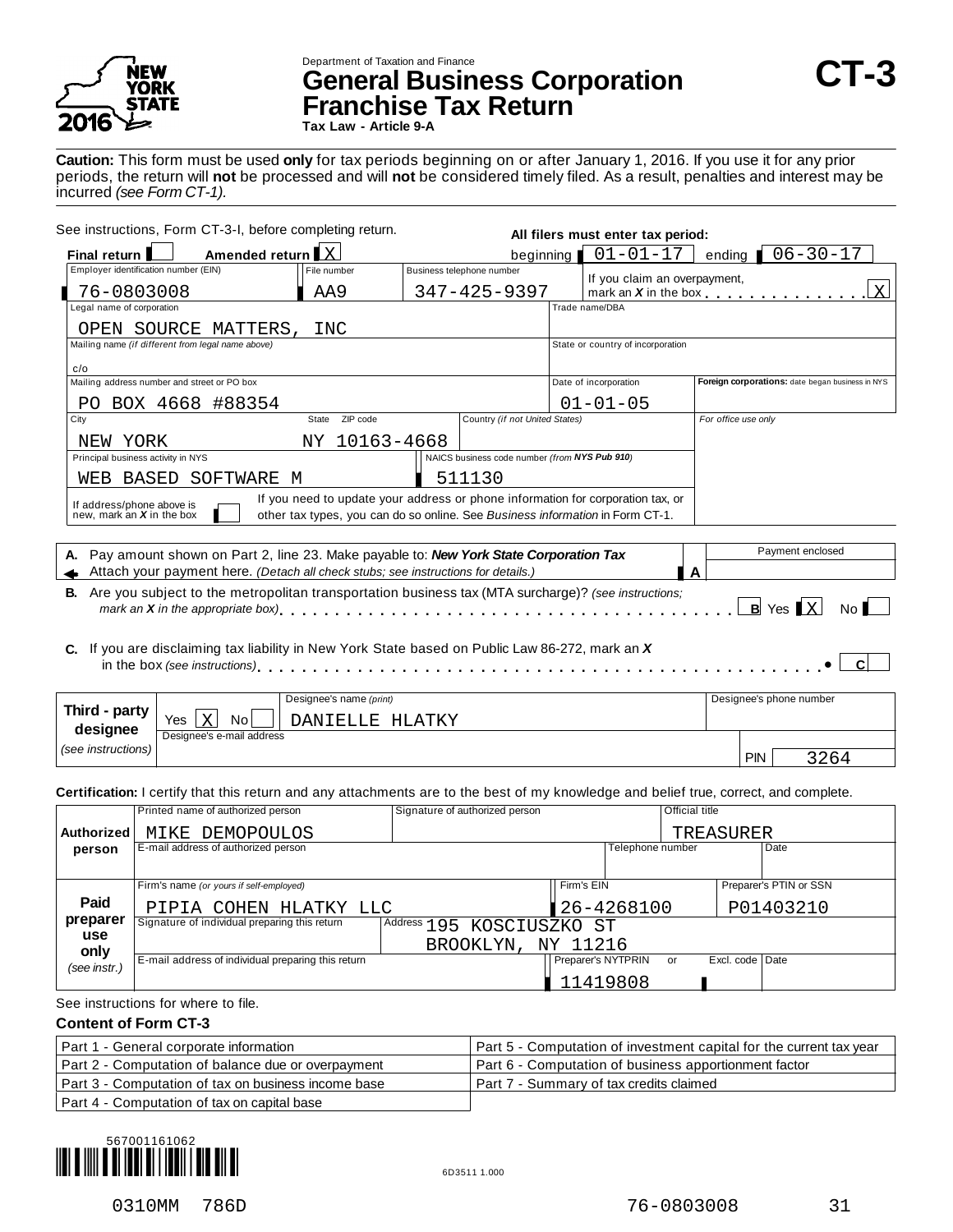# **Part 1 – General corporate information**

|              | Section A - Qualification for preferential tax rates<br>If you are a corporation as identified in this section and qualify for preferential tax rates, mark an $X$ in the boxes that apply |
|--------------|--------------------------------------------------------------------------------------------------------------------------------------------------------------------------------------------|
|              | to you (see instructions).                                                                                                                                                                 |
|              | 1 A qualified emerging technology company (QETC) for purposes of the lower tax rates, capital base tax cap, and fixed                                                                      |
|              |                                                                                                                                                                                            |
|              | 2 A qualified New York manufacturer based on the principally engaged test for purposes of the lower business income                                                                        |
| 3            | A qualified New York manufacturer based on the principally engaged test for purposes of the lower capital base                                                                             |
|              |                                                                                                                                                                                            |
|              | A qualified New York manufacturer based on the significant employment and property test for purposes of the lower                                                                          |
|              |                                                                                                                                                                                            |
| 5            | $5\phantom{a}$                                                                                                                                                                             |
| 6            | 6 <br>If you marked this box, complete line 6a; also mark the box at line 6b or 6c, if applicable.                                                                                         |
|              |                                                                                                                                                                                            |
|              | 6 <sub>b</sub>                                                                                                                                                                             |
|              | 6c                                                                                                                                                                                         |
| $\mathbf{7}$ | A qualified entity of a New York State innovation hot spot that operates solely within such New York State innovation                                                                      |
|              | hot spot, and you have elected to be subject only to the fixed dollar minimum tax base.                                                                                                    |
|              | Section B - New York State information (see instructions)                                                                                                                                  |
| 1            |                                                                                                                                                                                            |
| 2            | 2                                                                                                                                                                                          |
| 3            |                                                                                                                                                                                            |
| 4            | If you have an interest in, or have rented, real property in New York State, mark an X in the box and complete                                                                             |
|              | 4                                                                                                                                                                                          |
|              |                                                                                                                                                                                            |
|              |                                                                                                                                                                                            |
| 5            | If you are claiming an exception to the related member expense addback under Tax Law §208.9(o)(2)(B),                                                                                      |
|              | 5                                                                                                                                                                                          |
|              | 5a If you marked the line 5 box, use line 5a to report the applicable exception<br>Amount<br>Number                                                                                        |
|              | number (1-4) and the amount of royalty payments. $\ldots$ , $5a \cdot 1$<br>$\bullet$                                                                                                      |
| 6            | If you are not protected by Public Law 86-272 and are subject to tax solely as a result of deriving receipts in<br>6                                                                       |
|              |                                                                                                                                                                                            |
|              | Section C - Filing information                                                                                                                                                             |
|              | 1 Federal return filed – you must mark an $X$ in one box and attach a complete copy of your federal return                                                                                 |
|              | 1120-REIT                                                                                                                                                                                  |
|              | Χ<br>1120F ●<br>1120S •<br>1120-H<br>$1120$ $\bullet$<br>1120 consolidated •<br>or 1120-RIC                                                                                                |
| 2            | Amended return – If you marked the amended return box on page 1, then for any item(s) that apply, mark an $X$ in the box                                                                   |
|              | Failure to meet investment capital holding period •<br>and attach documentation:                                                                                                           |
|              | Date of determination<br><b>NOL</b><br>Final federal<br>Capital loss                                                                                                                       |
|              | 1139 •<br>$1120X \bullet$<br>$caryback$ $\bullet$<br>determination •<br>carryback $\bullet$                                                                                                |
|              | 2a Enter the tax due amount from your most recently filed New York State return for this tax period. 2a                                                                                    |
| 3            | Required attachments – For all forms, other than tax credit claim forms, that are attached to this return, mark an $X$ in the<br>applicable box(es)                                        |
|              | CT-3.3 $\mathbf{X}$ CT-3.4 $\mathbf{X}$ CT-60 $\mathbf{U}$ CT-225 $\mathbf{U}$<br>$CT-3.1$ $\bullet$ $\downarrow$<br>$CT-3.2 \bullet$ $\Box$<br>Other (identify):                          |
|              | If you are claiming tax credits, enter the number of tax credit forms attached to this return. Where multiple forms                                                                        |
|              |                                                                                                                                                                                            |
| 5.           | 5 <sup>1</sup><br>If you filed federal Form 1120F and you have effectively connected income (ECI), mark an X in the box                                                                    |
|              |                                                                                                                                                                                            |
|              | 567002161062                                                                                                                                                                               |
|              | 6D3512 1.000                                                                                                                                                                               |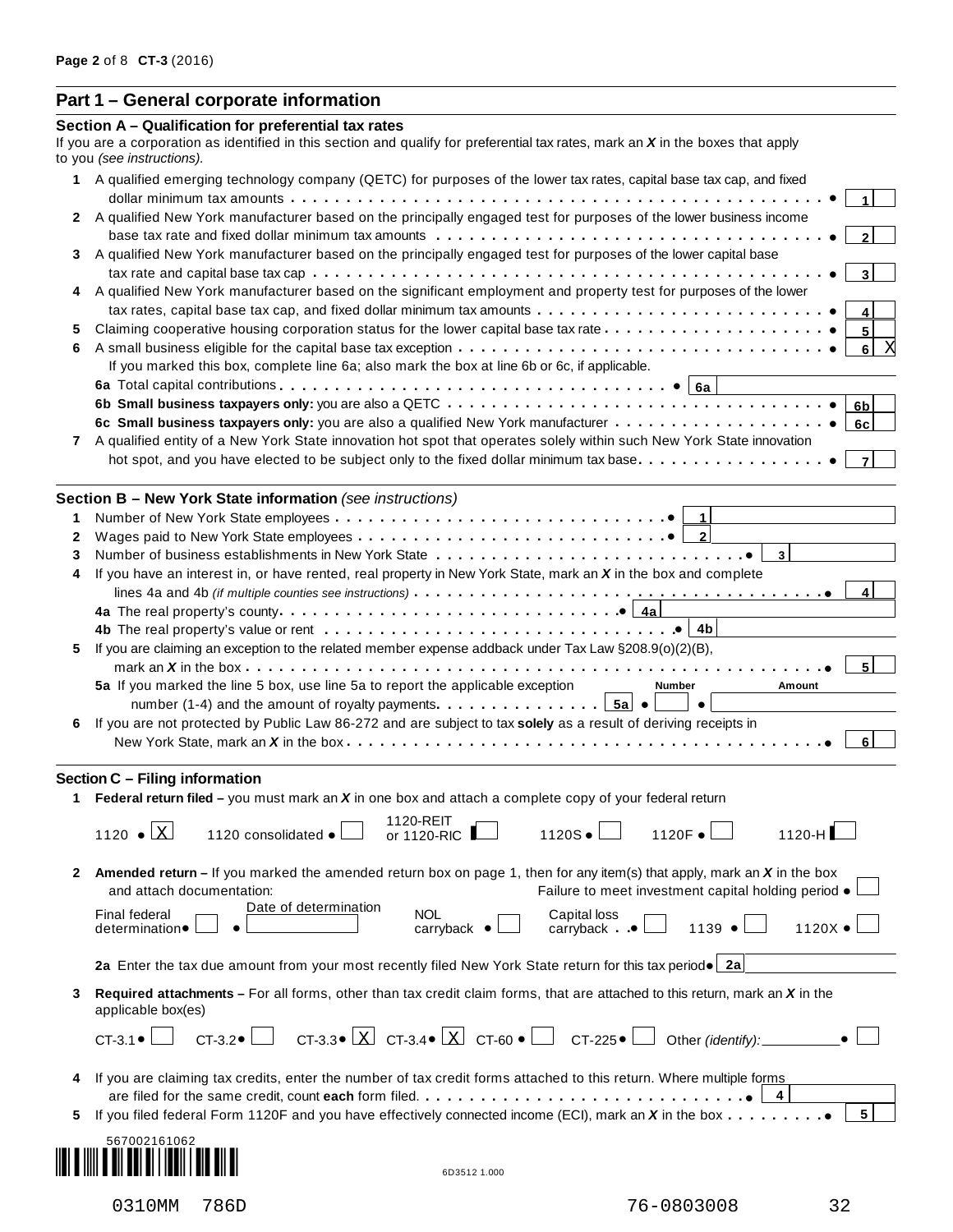# **Part 2 – Computation of balance due or overpayment**

|     | Largest of three tax bases, minus credits                                                                                                                                                                                            |                |                     |
|-----|--------------------------------------------------------------------------------------------------------------------------------------------------------------------------------------------------------------------------------------|----------------|---------------------|
|     | 1a Business income base tax (from Part 3, line 20)<br>1a                                                                                                                                                                             |                |                     |
|     | 265.<br>1b Capital base tax (from Part 4, line 15; see instructions)<br>1b                                                                                                                                                           |                |                     |
|     | New York receipts                                                                                                                                                                                                                    |                |                     |
|     | 250.<br><b>1c</b> Fixed dollar minimum tax (see instr) $\bullet$<br>846,986.<br>$\bullet$ 1 1 c                                                                                                                                      |                | See Statement<br>-1 |
| 2   |                                                                                                                                                                                                                                      | $\overline{2}$ | 265.                |
|     |                                                                                                                                                                                                                                      | 3              |                     |
|     | Tax due after credits (subtract line 3 from line 2; if line 3 is more than line 2, enter 0)                                                                                                                                          | 4              | 265.                |
| 5   |                                                                                                                                                                                                                                      |                |                     |
| 6   | Mandatory first installment (MFI) removed; see instructions                                                                                                                                                                          |                |                     |
| 7   |                                                                                                                                                                                                                                      |                |                     |
|     | <b>Penalties and interest</b>                                                                                                                                                                                                        |                |                     |
|     | 8 Estimated tax penalty (see instructions; if Form CT-222 is                                                                                                                                                                         |                |                     |
|     | attached, mark an $X$ in the box) $\cdots$ $\cdots$ $\cdots$<br>8                                                                                                                                                                    |                |                     |
|     | 9<br>Interest on late payment (see instructions) entitled to the control of the control of the control of the control of the control of the control of the control of the control of the control of the control of the control of t  |                |                     |
| 10  | Late filing and late payment penalties (see instructions) (a) 10                                                                                                                                                                     |                |                     |
| 11  |                                                                                                                                                                                                                                      | 11             |                     |
|     | Voluntary gifts/contributions (see instructions)                                                                                                                                                                                     |                |                     |
|     | 12a                                                                                                                                                                                                                                  |                |                     |
| 12b | Breast Cancer Research and Education Fund.<br>12b                                                                                                                                                                                    |                |                     |
| 12c | Prostate Cancer Research, Detection, and Education Fund.<br>12c                                                                                                                                                                      |                |                     |
| 12d | 9/11 Memorial<br>12d                                                                                                                                                                                                                 |                |                     |
| 12e | Volunteer Firefighting & EMS Recruitment Fund<br>12e                                                                                                                                                                                 |                |                     |
| 12f | Veterans Remembrance experience and the set of the set of the set of the set of the set of the set of the set o<br>∎12f                                                                                                              |                |                     |
| 12g | Women's Cancers Education and Prevention Fund.<br>12g                                                                                                                                                                                |                |                     |
| 13. |                                                                                                                                                                                                                                      | 13             |                     |
|     | <b>Total amount due</b>                                                                                                                                                                                                              | 14             | 265.                |
|     | <b>Prepayments</b>                                                                                                                                                                                                                   |                |                     |
| 15  | 15                                                                                                                                                                                                                                   |                |                     |
| 16  | Second installment (from Form CT-400)<br>16                                                                                                                                                                                          |                |                     |
| 17  | 17                                                                                                                                                                                                                                   |                |                     |
| 18  | Fourth installment (from Form CT-400) [19] [19] COLLECT FOUR DETAILS AND THE RESERVE TO THE RESERVE TO THE RESERVE TO THE RESERVE TO THE RESERVE TO THE RESERVE TO THE RESERVE TO THE RESERVE TO THE RESERVE TO THE RESERVE TO<br>18 |                |                     |
| 19  | Payment with extension request (from Form CT-5, line 5)<br>19                                                                                                                                                                        |                |                     |
| 20  | Overpayment credited from prior years Period<br>20<br>$\mathbf{r}=\mathbf{r}$                                                                                                                                                        |                |                     |
| 21  | 2,758.<br>Overpayment credited from CT-3-M<br>Period<br>21                                                                                                                                                                           |                |                     |
|     | 22 Total prepayments (add lines 15 through 21; see instructions)                                                                                                                                                                     | 22             | 2,758.              |
|     | Payment due or overpayment to be credited/refunded                                                                                                                                                                                   |                |                     |
|     | 23 Balance due (If line 22 is less than line 14, subtract line 22 from line 14 and enter the result here.                                                                                                                            |                |                     |
|     |                                                                                                                                                                                                                                      | l 23           |                     |
|     | 24 Overpayment (If line 22 is more than line 14, subtract line 14 from line 22. This is your overpayment;                                                                                                                            |                |                     |
|     |                                                                                                                                                                                                                                      | 24             | 2,493.              |
| 25  | Amount of overpayment to be credited to next period (see instructions)                                                                                                                                                               | 25             | 2,493.              |
| 26  | Balance of overpayment available (subtract line 25 from line 24; see instructions)                                                                                                                                                   | 26             |                     |
| 27  | Amount of overpayment to be credited to Form CT-3-M                                                                                                                                                                                  | 27             |                     |
| 28  | Balance of overpayment to be refunded (subtract line 27 from line 26; see instructions).                                                                                                                                             | 28             |                     |
| 29  | Unused tax credits to be refunded (see instructions)<br>29                                                                                                                                                                           |                |                     |
| 30  | Unused tax credits applied to next period<br>30                                                                                                                                                                                      |                |                     |
|     |                                                                                                                                                                                                                                      |                |                     |

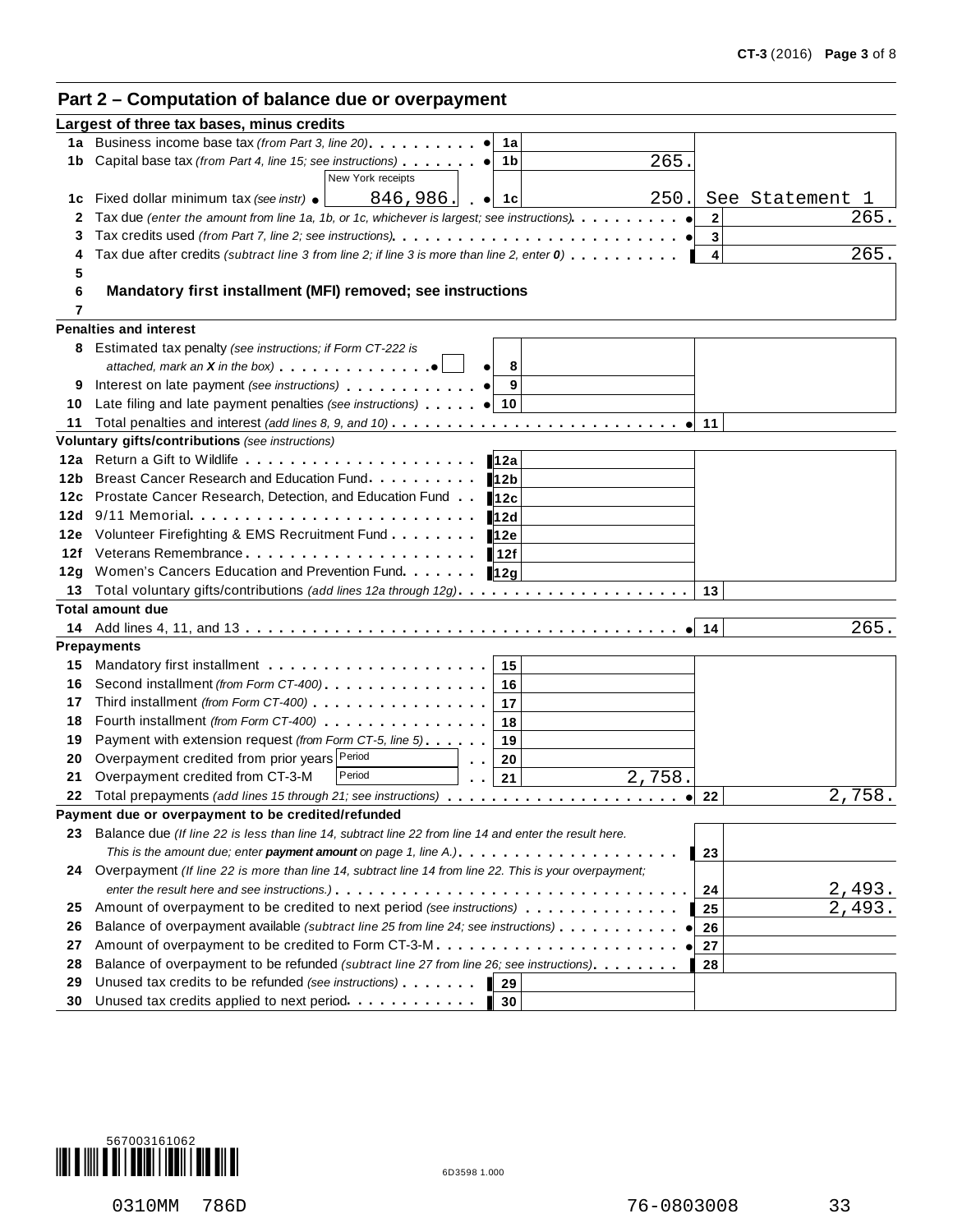|    | Part 3 – Computation of tax on business income base                                                                                       |              |             |
|----|-------------------------------------------------------------------------------------------------------------------------------------------|--------------|-------------|
|    | Federal taxable income (FTI) before net operating loss (NOL) and special deductions (see instructions) $\bullet$                          |              | $-38,178.$  |
| 2  |                                                                                                                                           | $\mathbf{2}$ |             |
| 3  |                                                                                                                                           |              | $-38,178.$  |
|    | Subtractions from FTI (from Form CT-225, line 10) $\ldots \ldots \ldots \ldots \ldots \ldots \ldots \ldots \ldots \ldots$                 | 4            |             |
| 5. | Subtract line 4 from line $3 \ldots \ldots \ldots \ldots \ldots \ldots \ldots \ldots \ldots \ldots \ldots \ldots$                         | 5            | $-38,178.$  |
| 6  | Subtraction modification for qualified banks (from Form CT-3.2, Schedule A, line 1; see instructions)                                     | 6            |             |
| 7  |                                                                                                                                           |              | $-38,178.$  |
| 8  |                                                                                                                                           | 8            |             |
| 9  |                                                                                                                                           |              | $-38,178.$  |
| 10 | Excess interest deductions attributable to investment income, investment capital, and other                                               |              |             |
|    |                                                                                                                                           |              |             |
| 11 |                                                                                                                                           |              | $-38,178.$  |
| 12 | Addback of income previously reported as investment income (from Form CT-3.1, Schedule F,                                                 |              |             |
|    |                                                                                                                                           |              |             |
| 13 |                                                                                                                                           |              | $-38, 178.$ |
| 14 |                                                                                                                                           |              | 1.0000      |
| 15 |                                                                                                                                           |              | $-38,178.$  |
| 16 |                                                                                                                                           |              |             |
| 17 |                                                                                                                                           |              | $-38,178.$  |
| 18 |                                                                                                                                           |              |             |
| 19 |                                                                                                                                           |              | $-38,178.$  |
| 20 | Business income base tax (multiply line 19 by the appropriate business income tax rate from the tax                                       |              |             |
|    |                                                                                                                                           |              |             |
|    | Note: If you make any entry on line 2, 4, 6, 8, 10, 12, 16, or 18, you must complete and file the appropriate attachment form, or any tax |              |             |

benefit claimed may be disallowed, or there may be a delay in receiving such benefit.

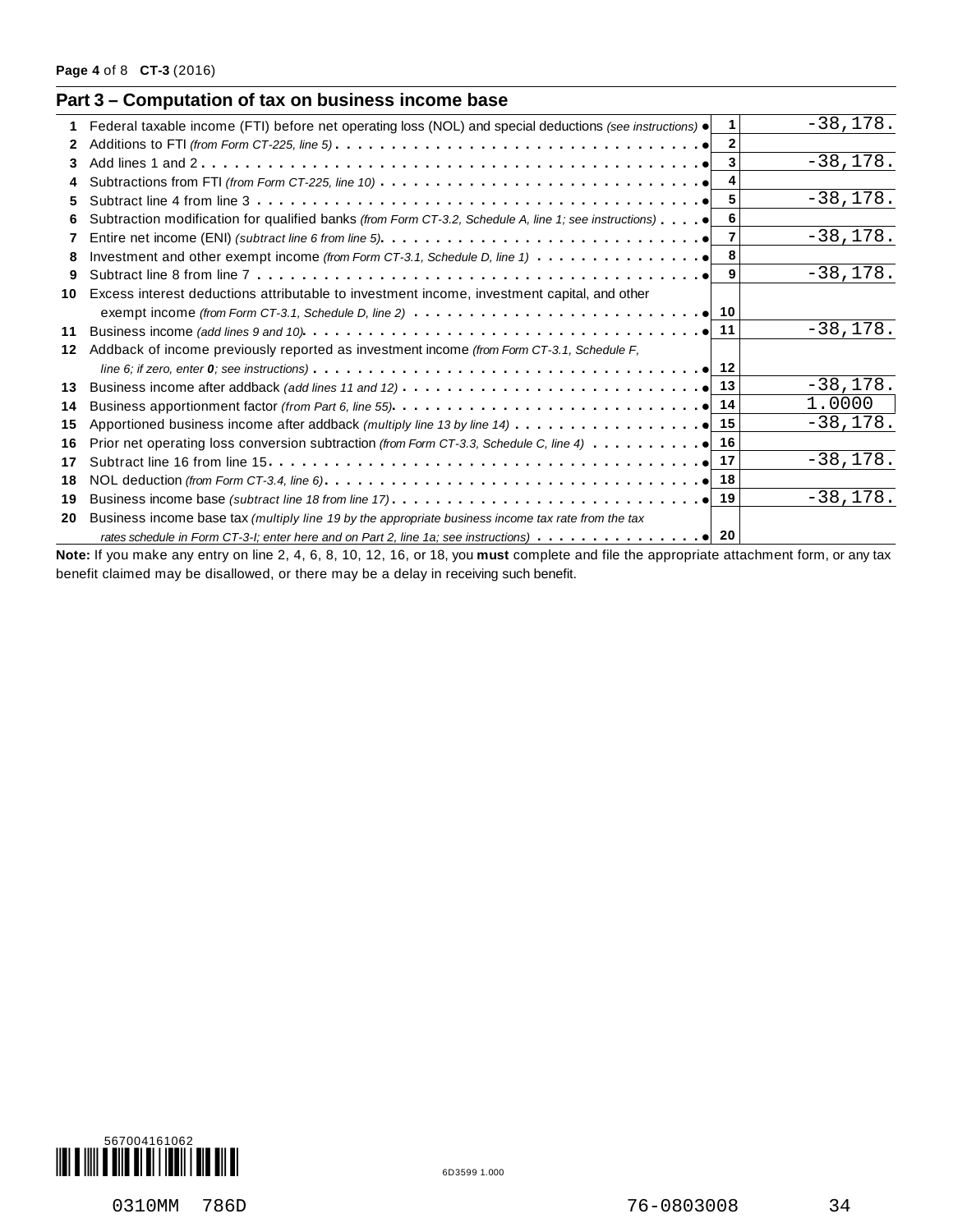## **Part 4 – Computation of tax on capital base** *(see instructions)*

|              |                                                                                                                                           |                   | R.                 |               |
|--------------|-------------------------------------------------------------------------------------------------------------------------------------------|-------------------|--------------------|---------------|
|              |                                                                                                                                           | Beginning of year | End of year        | Average value |
|              | Total assets from federal return $\bullet$   1                                                                                            | 442, 426.         | 423, 493.          | 432,960.      |
| $\mathbf{2}$ | Real property and marketable securities                                                                                                   |                   |                    |               |
|              | included on line $1 \ldots \ldots \ldots$                                                                                                 |                   |                    |               |
| 3            | Subtract line 2 from line 1<br>3                                                                                                          | 442,426.          | 423, 493.          | 432,960.      |
| 4            | Real property and marketable securities                                                                                                   |                   |                    |               |
|              | at fair market value 4                                                                                                                    |                   |                    |               |
| 5.           | Adjusted total assets (add lines 3 and 4) $\vert \cdot \vert$ 5                                                                           | 442, 426.         | 423, 493.          | 432,960.      |
| 6            | Total liabilities experience and the line of the line of the line of the line of the line of the line of the l<br>- 61                    | 8,755.            | $8,000.$ $\bullet$ | 8,378.        |
| 7            | Total net assets (subtract line 6, column C, from line 5, column C) See. Statement. 2.                                                    |                   |                    | 212,291.      |
| 8            |                                                                                                                                           |                   |                    |               |
| 9            |                                                                                                                                           |                   |                    | 212,291.      |
| 10           | Addback of capital previously reported as investment capital (from Part 5, line 20, column C; if zero or less, enter $0$ ) $\bullet$   10 |                   |                    |               |
| 11           |                                                                                                                                           |                   |                    | 212,291.      |
| 12           |                                                                                                                                           |                   |                    | 1.0000        |
| 13           | Apportioned business capital (multiply line 11 by line 12) $\cdots \cdots \cdots$                                                         |                   |                    | 212,291.      |
| 14           | New small business <i>(if in first two tax years, mark an <b>X</b> in one box)</i> Year one $\bullet$ $\Box$ Year two $\bullet$           |                   |                    |               |
| 15           | Capital base tax (multiply line 13 by the appropriate capital base tax rate from the tax rates schedule in                                |                   |                    |               |
|              | Form CT-3-I; enter here and on Part 2, line 1b) $\ldots \ldots \ldots \ldots \ldots \ldots \ldots \ldots \ldots \ldots \ldots$            |                   | •⊺15               | 265.          |
|              |                                                                                                                                           |                   |                    |               |

## **Part 5 – Computation of investment capital for the current tax year** *(see instructions)*

|    |                                                                                                                                           | Average fair market<br>value as reported | Liabilities attributable to<br>column A amount | Net average value<br>(column A - column B) |
|----|-------------------------------------------------------------------------------------------------------------------------------------------|------------------------------------------|------------------------------------------------|--------------------------------------------|
| 16 | Total capital that generates income<br>claimed to not be taxable by New York<br>under the U.S. Constitution                               |                                          |                                                |                                            |
|    | (from Form CT-3.1, Schedule E, line 1) $\bullet$   16                                                                                     |                                          |                                                |                                            |
| 17 | Total of stocks actually held for more than<br>one year (from Form CT-3.1, Schedule E,                                                    |                                          |                                                |                                            |
| 18 | Total of stocks presumed held for more<br>than one year (from Form CT-3.1,<br>Schedule E, line 3) $\ldots$ $\ldots$ $\ldots$ $\bullet$ 18 |                                          |                                                |                                            |
| 19 | Total investment capital for the current year (Add column C lines 16, 17, and 18; enter the result here                                   |                                          |                                                |                                            |

#### **Addback of capital previously reported as investment capital**

|    |                                                                                                                                                                        | Average fair market<br>value as previously reported | в<br>Liabilities attributable to<br>column A amount as<br>previously reported | Net average value as<br>previously reported<br>(column A - column B) |
|----|------------------------------------------------------------------------------------------------------------------------------------------------------------------------|-----------------------------------------------------|-------------------------------------------------------------------------------|----------------------------------------------------------------------|
| 20 | Total of stocks previously presumed held<br>for more than one year, but did not meet<br>the holding period (from Form CT-3.1,<br>Schedule F, line 1; enter here and on |                                                     |                                                                               |                                                                      |

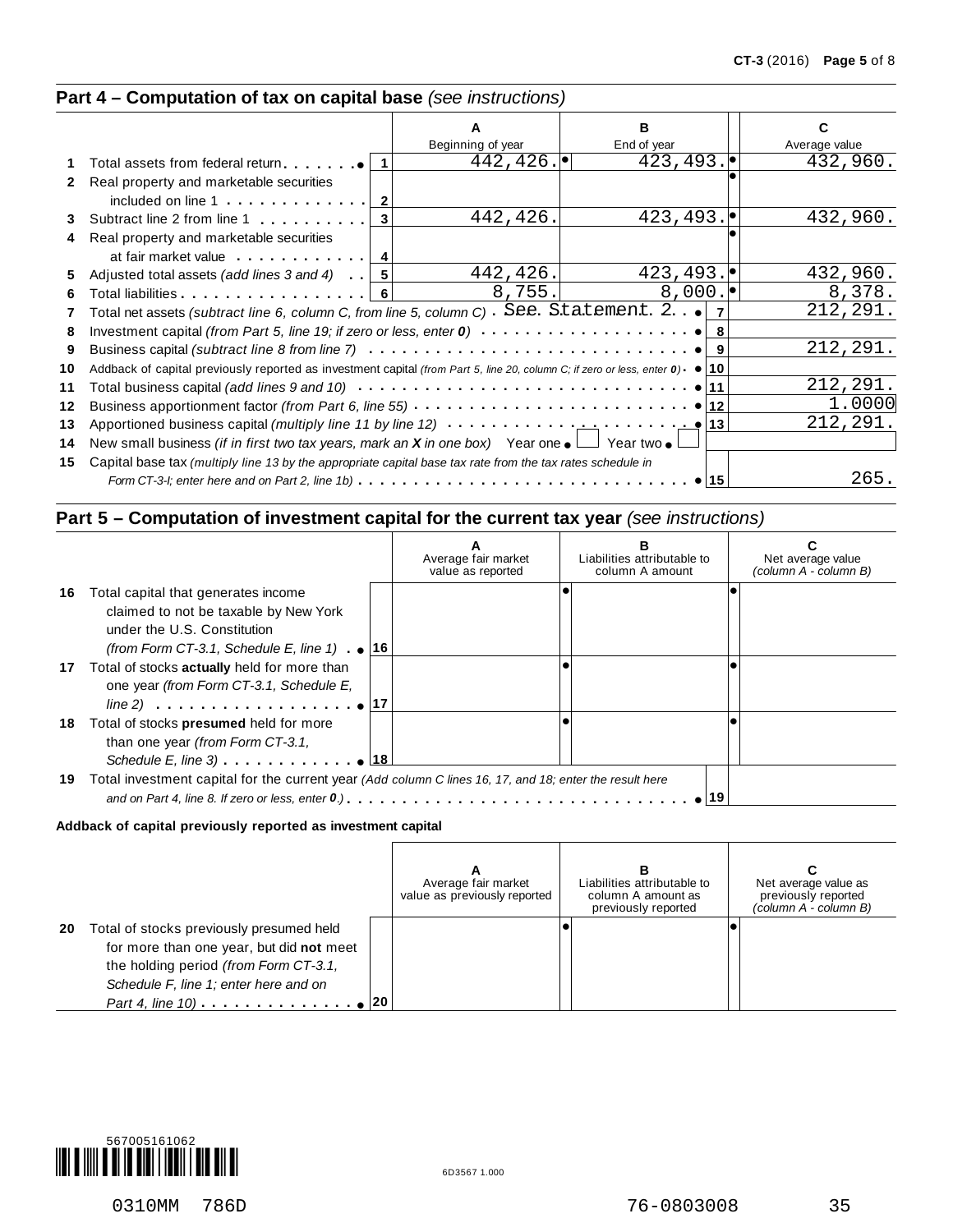# **Part 6 - Computation of business apportionment factor** *(see instructions)*

| A - New York State<br><b>B</b> - Everywhere<br>Section 210-A.2<br>1<br>$\mathbf{2}$<br>3<br>Section 210-A.3<br>4 Rentals of real and tangible personal property <b>Act and Set and Set and Terminal</b><br>4<br>5 Royalties from patents, copyrights, trademarks, and similar intangible<br>5<br>6 Sales of rights for certain closed-circuit and cable TV transmissions<br>6<br>Section 210-A.4<br>7 Sale, licensing, or granting access to digital products<br>7<br>Section 210-A.5(a)(1) - Fixed percentage method for qualified financial instruments (QFIs)<br>8<br><b>Section 210-A.5(a)(2)</b> – Mark an $X$ in each box that is applicable (see line 8 instructions)<br>Section 210-A.5(a)(2)(A)<br>Interest from loans secured by real property<br>9<br>9<br>10 Net gains from sales of loans secured by real property<br>10<br>11 Interest from loans not secured by real property (QFI $\bullet$ \[allequal )<br>11<br>12 Net gains from sales of loans not secured by real property (QFI $\bullet$ $\Box$ )<br>12<br>Section 210-A.5(a)(2)(B) (QFI $\bullet$<br>13<br>13<br>14<br>Interest from NYS and its political subdivisions debt<br>15<br>15<br>16<br>16<br>Interest from other states and their political subdivisions debt.<br>17<br>17<br>Net gains from other states and their political subdivisions debt.<br>18<br>18<br>Section 210-A.5(a)(2)(C) (QFI .<br>Interest from asset-backed securities and other government agency debt<br>19<br>19<br>20 Net gains from government agency debt or asset-backed securities<br>20<br>21 Net gains from all other asset-backed securities<br>21<br>Section 210-A.5(a)(2)(D) (QFI .<br>22 Interest from corporate bonds<br>22<br>23 Net gains from corporate bonds sold through broker/dealer or<br>licensed exchange<br>23<br>24 Net gains from other corporate bonds.<br>24<br>Section 210-A.5(a)(2)(E)<br>25 Net interest from reverse repurchase and securities borrowing agreements .<br>25<br>Section 210-A.5(a)(2)(F)<br>26 Net interest from federal funds<br>26<br>Section 210-A.5(a)(2)(I) (QFI ●<br>27 Net income from sales of physical commodities entitled and success of physical commodities<br>27<br>Section 210-A.5(a)(2)(J) (QFI ·<br>28 Marked to market net gains<br>.<br>28<br>Section 210-A.5(a)(2)(H) (QFI.<br>210-A.5(a)(2)(G) (QFI $\bullet$<br>Interest from other financial instruments<br>29<br>29<br>30 Net gains and other income from other financial instruments<br>30 | Mark an X in this box only if you have no receipts required to be included in the denominator of the apportionment factor (see instr.) . |  |  |
|--------------------------------------------------------------------------------------------------------------------------------------------------------------------------------------------------------------------------------------------------------------------------------------------------------------------------------------------------------------------------------------------------------------------------------------------------------------------------------------------------------------------------------------------------------------------------------------------------------------------------------------------------------------------------------------------------------------------------------------------------------------------------------------------------------------------------------------------------------------------------------------------------------------------------------------------------------------------------------------------------------------------------------------------------------------------------------------------------------------------------------------------------------------------------------------------------------------------------------------------------------------------------------------------------------------------------------------------------------------------------------------------------------------------------------------------------------------------------------------------------------------------------------------------------------------------------------------------------------------------------------------------------------------------------------------------------------------------------------------------------------------------------------------------------------------------------------------------------------------------------------------------------------------------------------------------------------------------------------------------------------------------------------------------------------------------------------------------------------------------------------------------------------------------------------------------------------------------------------------------------------------------------------------------------------------------------------------------------------------------------------------------------------------------------------------------------------------------------|------------------------------------------------------------------------------------------------------------------------------------------|--|--|
|                                                                                                                                                                                                                                                                                                                                                                                                                                                                                                                                                                                                                                                                                                                                                                                                                                                                                                                                                                                                                                                                                                                                                                                                                                                                                                                                                                                                                                                                                                                                                                                                                                                                                                                                                                                                                                                                                                                                                                                                                                                                                                                                                                                                                                                                                                                                                                                                                                                                          |                                                                                                                                          |  |  |
|                                                                                                                                                                                                                                                                                                                                                                                                                                                                                                                                                                                                                                                                                                                                                                                                                                                                                                                                                                                                                                                                                                                                                                                                                                                                                                                                                                                                                                                                                                                                                                                                                                                                                                                                                                                                                                                                                                                                                                                                                                                                                                                                                                                                                                                                                                                                                                                                                                                                          |                                                                                                                                          |  |  |
|                                                                                                                                                                                                                                                                                                                                                                                                                                                                                                                                                                                                                                                                                                                                                                                                                                                                                                                                                                                                                                                                                                                                                                                                                                                                                                                                                                                                                                                                                                                                                                                                                                                                                                                                                                                                                                                                                                                                                                                                                                                                                                                                                                                                                                                                                                                                                                                                                                                                          |                                                                                                                                          |  |  |
|                                                                                                                                                                                                                                                                                                                                                                                                                                                                                                                                                                                                                                                                                                                                                                                                                                                                                                                                                                                                                                                                                                                                                                                                                                                                                                                                                                                                                                                                                                                                                                                                                                                                                                                                                                                                                                                                                                                                                                                                                                                                                                                                                                                                                                                                                                                                                                                                                                                                          |                                                                                                                                          |  |  |
|                                                                                                                                                                                                                                                                                                                                                                                                                                                                                                                                                                                                                                                                                                                                                                                                                                                                                                                                                                                                                                                                                                                                                                                                                                                                                                                                                                                                                                                                                                                                                                                                                                                                                                                                                                                                                                                                                                                                                                                                                                                                                                                                                                                                                                                                                                                                                                                                                                                                          |                                                                                                                                          |  |  |
|                                                                                                                                                                                                                                                                                                                                                                                                                                                                                                                                                                                                                                                                                                                                                                                                                                                                                                                                                                                                                                                                                                                                                                                                                                                                                                                                                                                                                                                                                                                                                                                                                                                                                                                                                                                                                                                                                                                                                                                                                                                                                                                                                                                                                                                                                                                                                                                                                                                                          |                                                                                                                                          |  |  |
|                                                                                                                                                                                                                                                                                                                                                                                                                                                                                                                                                                                                                                                                                                                                                                                                                                                                                                                                                                                                                                                                                                                                                                                                                                                                                                                                                                                                                                                                                                                                                                                                                                                                                                                                                                                                                                                                                                                                                                                                                                                                                                                                                                                                                                                                                                                                                                                                                                                                          |                                                                                                                                          |  |  |
|                                                                                                                                                                                                                                                                                                                                                                                                                                                                                                                                                                                                                                                                                                                                                                                                                                                                                                                                                                                                                                                                                                                                                                                                                                                                                                                                                                                                                                                                                                                                                                                                                                                                                                                                                                                                                                                                                                                                                                                                                                                                                                                                                                                                                                                                                                                                                                                                                                                                          |                                                                                                                                          |  |  |
|                                                                                                                                                                                                                                                                                                                                                                                                                                                                                                                                                                                                                                                                                                                                                                                                                                                                                                                                                                                                                                                                                                                                                                                                                                                                                                                                                                                                                                                                                                                                                                                                                                                                                                                                                                                                                                                                                                                                                                                                                                                                                                                                                                                                                                                                                                                                                                                                                                                                          |                                                                                                                                          |  |  |
|                                                                                                                                                                                                                                                                                                                                                                                                                                                                                                                                                                                                                                                                                                                                                                                                                                                                                                                                                                                                                                                                                                                                                                                                                                                                                                                                                                                                                                                                                                                                                                                                                                                                                                                                                                                                                                                                                                                                                                                                                                                                                                                                                                                                                                                                                                                                                                                                                                                                          |                                                                                                                                          |  |  |
|                                                                                                                                                                                                                                                                                                                                                                                                                                                                                                                                                                                                                                                                                                                                                                                                                                                                                                                                                                                                                                                                                                                                                                                                                                                                                                                                                                                                                                                                                                                                                                                                                                                                                                                                                                                                                                                                                                                                                                                                                                                                                                                                                                                                                                                                                                                                                                                                                                                                          |                                                                                                                                          |  |  |
|                                                                                                                                                                                                                                                                                                                                                                                                                                                                                                                                                                                                                                                                                                                                                                                                                                                                                                                                                                                                                                                                                                                                                                                                                                                                                                                                                                                                                                                                                                                                                                                                                                                                                                                                                                                                                                                                                                                                                                                                                                                                                                                                                                                                                                                                                                                                                                                                                                                                          |                                                                                                                                          |  |  |
|                                                                                                                                                                                                                                                                                                                                                                                                                                                                                                                                                                                                                                                                                                                                                                                                                                                                                                                                                                                                                                                                                                                                                                                                                                                                                                                                                                                                                                                                                                                                                                                                                                                                                                                                                                                                                                                                                                                                                                                                                                                                                                                                                                                                                                                                                                                                                                                                                                                                          |                                                                                                                                          |  |  |
|                                                                                                                                                                                                                                                                                                                                                                                                                                                                                                                                                                                                                                                                                                                                                                                                                                                                                                                                                                                                                                                                                                                                                                                                                                                                                                                                                                                                                                                                                                                                                                                                                                                                                                                                                                                                                                                                                                                                                                                                                                                                                                                                                                                                                                                                                                                                                                                                                                                                          |                                                                                                                                          |  |  |
|                                                                                                                                                                                                                                                                                                                                                                                                                                                                                                                                                                                                                                                                                                                                                                                                                                                                                                                                                                                                                                                                                                                                                                                                                                                                                                                                                                                                                                                                                                                                                                                                                                                                                                                                                                                                                                                                                                                                                                                                                                                                                                                                                                                                                                                                                                                                                                                                                                                                          |                                                                                                                                          |  |  |
|                                                                                                                                                                                                                                                                                                                                                                                                                                                                                                                                                                                                                                                                                                                                                                                                                                                                                                                                                                                                                                                                                                                                                                                                                                                                                                                                                                                                                                                                                                                                                                                                                                                                                                                                                                                                                                                                                                                                                                                                                                                                                                                                                                                                                                                                                                                                                                                                                                                                          |                                                                                                                                          |  |  |
|                                                                                                                                                                                                                                                                                                                                                                                                                                                                                                                                                                                                                                                                                                                                                                                                                                                                                                                                                                                                                                                                                                                                                                                                                                                                                                                                                                                                                                                                                                                                                                                                                                                                                                                                                                                                                                                                                                                                                                                                                                                                                                                                                                                                                                                                                                                                                                                                                                                                          |                                                                                                                                          |  |  |
|                                                                                                                                                                                                                                                                                                                                                                                                                                                                                                                                                                                                                                                                                                                                                                                                                                                                                                                                                                                                                                                                                                                                                                                                                                                                                                                                                                                                                                                                                                                                                                                                                                                                                                                                                                                                                                                                                                                                                                                                                                                                                                                                                                                                                                                                                                                                                                                                                                                                          |                                                                                                                                          |  |  |
|                                                                                                                                                                                                                                                                                                                                                                                                                                                                                                                                                                                                                                                                                                                                                                                                                                                                                                                                                                                                                                                                                                                                                                                                                                                                                                                                                                                                                                                                                                                                                                                                                                                                                                                                                                                                                                                                                                                                                                                                                                                                                                                                                                                                                                                                                                                                                                                                                                                                          |                                                                                                                                          |  |  |
|                                                                                                                                                                                                                                                                                                                                                                                                                                                                                                                                                                                                                                                                                                                                                                                                                                                                                                                                                                                                                                                                                                                                                                                                                                                                                                                                                                                                                                                                                                                                                                                                                                                                                                                                                                                                                                                                                                                                                                                                                                                                                                                                                                                                                                                                                                                                                                                                                                                                          |                                                                                                                                          |  |  |
|                                                                                                                                                                                                                                                                                                                                                                                                                                                                                                                                                                                                                                                                                                                                                                                                                                                                                                                                                                                                                                                                                                                                                                                                                                                                                                                                                                                                                                                                                                                                                                                                                                                                                                                                                                                                                                                                                                                                                                                                                                                                                                                                                                                                                                                                                                                                                                                                                                                                          |                                                                                                                                          |  |  |
|                                                                                                                                                                                                                                                                                                                                                                                                                                                                                                                                                                                                                                                                                                                                                                                                                                                                                                                                                                                                                                                                                                                                                                                                                                                                                                                                                                                                                                                                                                                                                                                                                                                                                                                                                                                                                                                                                                                                                                                                                                                                                                                                                                                                                                                                                                                                                                                                                                                                          |                                                                                                                                          |  |  |
|                                                                                                                                                                                                                                                                                                                                                                                                                                                                                                                                                                                                                                                                                                                                                                                                                                                                                                                                                                                                                                                                                                                                                                                                                                                                                                                                                                                                                                                                                                                                                                                                                                                                                                                                                                                                                                                                                                                                                                                                                                                                                                                                                                                                                                                                                                                                                                                                                                                                          |                                                                                                                                          |  |  |
|                                                                                                                                                                                                                                                                                                                                                                                                                                                                                                                                                                                                                                                                                                                                                                                                                                                                                                                                                                                                                                                                                                                                                                                                                                                                                                                                                                                                                                                                                                                                                                                                                                                                                                                                                                                                                                                                                                                                                                                                                                                                                                                                                                                                                                                                                                                                                                                                                                                                          |                                                                                                                                          |  |  |
|                                                                                                                                                                                                                                                                                                                                                                                                                                                                                                                                                                                                                                                                                                                                                                                                                                                                                                                                                                                                                                                                                                                                                                                                                                                                                                                                                                                                                                                                                                                                                                                                                                                                                                                                                                                                                                                                                                                                                                                                                                                                                                                                                                                                                                                                                                                                                                                                                                                                          |                                                                                                                                          |  |  |
|                                                                                                                                                                                                                                                                                                                                                                                                                                                                                                                                                                                                                                                                                                                                                                                                                                                                                                                                                                                                                                                                                                                                                                                                                                                                                                                                                                                                                                                                                                                                                                                                                                                                                                                                                                                                                                                                                                                                                                                                                                                                                                                                                                                                                                                                                                                                                                                                                                                                          |                                                                                                                                          |  |  |
|                                                                                                                                                                                                                                                                                                                                                                                                                                                                                                                                                                                                                                                                                                                                                                                                                                                                                                                                                                                                                                                                                                                                                                                                                                                                                                                                                                                                                                                                                                                                                                                                                                                                                                                                                                                                                                                                                                                                                                                                                                                                                                                                                                                                                                                                                                                                                                                                                                                                          |                                                                                                                                          |  |  |
|                                                                                                                                                                                                                                                                                                                                                                                                                                                                                                                                                                                                                                                                                                                                                                                                                                                                                                                                                                                                                                                                                                                                                                                                                                                                                                                                                                                                                                                                                                                                                                                                                                                                                                                                                                                                                                                                                                                                                                                                                                                                                                                                                                                                                                                                                                                                                                                                                                                                          |                                                                                                                                          |  |  |
|                                                                                                                                                                                                                                                                                                                                                                                                                                                                                                                                                                                                                                                                                                                                                                                                                                                                                                                                                                                                                                                                                                                                                                                                                                                                                                                                                                                                                                                                                                                                                                                                                                                                                                                                                                                                                                                                                                                                                                                                                                                                                                                                                                                                                                                                                                                                                                                                                                                                          |                                                                                                                                          |  |  |
|                                                                                                                                                                                                                                                                                                                                                                                                                                                                                                                                                                                                                                                                                                                                                                                                                                                                                                                                                                                                                                                                                                                                                                                                                                                                                                                                                                                                                                                                                                                                                                                                                                                                                                                                                                                                                                                                                                                                                                                                                                                                                                                                                                                                                                                                                                                                                                                                                                                                          |                                                                                                                                          |  |  |
|                                                                                                                                                                                                                                                                                                                                                                                                                                                                                                                                                                                                                                                                                                                                                                                                                                                                                                                                                                                                                                                                                                                                                                                                                                                                                                                                                                                                                                                                                                                                                                                                                                                                                                                                                                                                                                                                                                                                                                                                                                                                                                                                                                                                                                                                                                                                                                                                                                                                          |                                                                                                                                          |  |  |
|                                                                                                                                                                                                                                                                                                                                                                                                                                                                                                                                                                                                                                                                                                                                                                                                                                                                                                                                                                                                                                                                                                                                                                                                                                                                                                                                                                                                                                                                                                                                                                                                                                                                                                                                                                                                                                                                                                                                                                                                                                                                                                                                                                                                                                                                                                                                                                                                                                                                          |                                                                                                                                          |  |  |
|                                                                                                                                                                                                                                                                                                                                                                                                                                                                                                                                                                                                                                                                                                                                                                                                                                                                                                                                                                                                                                                                                                                                                                                                                                                                                                                                                                                                                                                                                                                                                                                                                                                                                                                                                                                                                                                                                                                                                                                                                                                                                                                                                                                                                                                                                                                                                                                                                                                                          |                                                                                                                                          |  |  |
|                                                                                                                                                                                                                                                                                                                                                                                                                                                                                                                                                                                                                                                                                                                                                                                                                                                                                                                                                                                                                                                                                                                                                                                                                                                                                                                                                                                                                                                                                                                                                                                                                                                                                                                                                                                                                                                                                                                                                                                                                                                                                                                                                                                                                                                                                                                                                                                                                                                                          |                                                                                                                                          |  |  |
|                                                                                                                                                                                                                                                                                                                                                                                                                                                                                                                                                                                                                                                                                                                                                                                                                                                                                                                                                                                                                                                                                                                                                                                                                                                                                                                                                                                                                                                                                                                                                                                                                                                                                                                                                                                                                                                                                                                                                                                                                                                                                                                                                                                                                                                                                                                                                                                                                                                                          |                                                                                                                                          |  |  |
|                                                                                                                                                                                                                                                                                                                                                                                                                                                                                                                                                                                                                                                                                                                                                                                                                                                                                                                                                                                                                                                                                                                                                                                                                                                                                                                                                                                                                                                                                                                                                                                                                                                                                                                                                                                                                                                                                                                                                                                                                                                                                                                                                                                                                                                                                                                                                                                                                                                                          |                                                                                                                                          |  |  |
|                                                                                                                                                                                                                                                                                                                                                                                                                                                                                                                                                                                                                                                                                                                                                                                                                                                                                                                                                                                                                                                                                                                                                                                                                                                                                                                                                                                                                                                                                                                                                                                                                                                                                                                                                                                                                                                                                                                                                                                                                                                                                                                                                                                                                                                                                                                                                                                                                                                                          |                                                                                                                                          |  |  |
|                                                                                                                                                                                                                                                                                                                                                                                                                                                                                                                                                                                                                                                                                                                                                                                                                                                                                                                                                                                                                                                                                                                                                                                                                                                                                                                                                                                                                                                                                                                                                                                                                                                                                                                                                                                                                                                                                                                                                                                                                                                                                                                                                                                                                                                                                                                                                                                                                                                                          |                                                                                                                                          |  |  |
|                                                                                                                                                                                                                                                                                                                                                                                                                                                                                                                                                                                                                                                                                                                                                                                                                                                                                                                                                                                                                                                                                                                                                                                                                                                                                                                                                                                                                                                                                                                                                                                                                                                                                                                                                                                                                                                                                                                                                                                                                                                                                                                                                                                                                                                                                                                                                                                                                                                                          |                                                                                                                                          |  |  |
|                                                                                                                                                                                                                                                                                                                                                                                                                                                                                                                                                                                                                                                                                                                                                                                                                                                                                                                                                                                                                                                                                                                                                                                                                                                                                                                                                                                                                                                                                                                                                                                                                                                                                                                                                                                                                                                                                                                                                                                                                                                                                                                                                                                                                                                                                                                                                                                                                                                                          |                                                                                                                                          |  |  |
|                                                                                                                                                                                                                                                                                                                                                                                                                                                                                                                                                                                                                                                                                                                                                                                                                                                                                                                                                                                                                                                                                                                                                                                                                                                                                                                                                                                                                                                                                                                                                                                                                                                                                                                                                                                                                                                                                                                                                                                                                                                                                                                                                                                                                                                                                                                                                                                                                                                                          |                                                                                                                                          |  |  |
|                                                                                                                                                                                                                                                                                                                                                                                                                                                                                                                                                                                                                                                                                                                                                                                                                                                                                                                                                                                                                                                                                                                                                                                                                                                                                                                                                                                                                                                                                                                                                                                                                                                                                                                                                                                                                                                                                                                                                                                                                                                                                                                                                                                                                                                                                                                                                                                                                                                                          |                                                                                                                                          |  |  |
|                                                                                                                                                                                                                                                                                                                                                                                                                                                                                                                                                                                                                                                                                                                                                                                                                                                                                                                                                                                                                                                                                                                                                                                                                                                                                                                                                                                                                                                                                                                                                                                                                                                                                                                                                                                                                                                                                                                                                                                                                                                                                                                                                                                                                                                                                                                                                                                                                                                                          |                                                                                                                                          |  |  |
|                                                                                                                                                                                                                                                                                                                                                                                                                                                                                                                                                                                                                                                                                                                                                                                                                                                                                                                                                                                                                                                                                                                                                                                                                                                                                                                                                                                                                                                                                                                                                                                                                                                                                                                                                                                                                                                                                                                                                                                                                                                                                                                                                                                                                                                                                                                                                                                                                                                                          |                                                                                                                                          |  |  |
|                                                                                                                                                                                                                                                                                                                                                                                                                                                                                                                                                                                                                                                                                                                                                                                                                                                                                                                                                                                                                                                                                                                                                                                                                                                                                                                                                                                                                                                                                                                                                                                                                                                                                                                                                                                                                                                                                                                                                                                                                                                                                                                                                                                                                                                                                                                                                                                                                                                                          |                                                                                                                                          |  |  |
|                                                                                                                                                                                                                                                                                                                                                                                                                                                                                                                                                                                                                                                                                                                                                                                                                                                                                                                                                                                                                                                                                                                                                                                                                                                                                                                                                                                                                                                                                                                                                                                                                                                                                                                                                                                                                                                                                                                                                                                                                                                                                                                                                                                                                                                                                                                                                                                                                                                                          |                                                                                                                                          |  |  |
|                                                                                                                                                                                                                                                                                                                                                                                                                                                                                                                                                                                                                                                                                                                                                                                                                                                                                                                                                                                                                                                                                                                                                                                                                                                                                                                                                                                                                                                                                                                                                                                                                                                                                                                                                                                                                                                                                                                                                                                                                                                                                                                                                                                                                                                                                                                                                                                                                                                                          |                                                                                                                                          |  |  |
|                                                                                                                                                                                                                                                                                                                                                                                                                                                                                                                                                                                                                                                                                                                                                                                                                                                                                                                                                                                                                                                                                                                                                                                                                                                                                                                                                                                                                                                                                                                                                                                                                                                                                                                                                                                                                                                                                                                                                                                                                                                                                                                                                                                                                                                                                                                                                                                                                                                                          |                                                                                                                                          |  |  |
|                                                                                                                                                                                                                                                                                                                                                                                                                                                                                                                                                                                                                                                                                                                                                                                                                                                                                                                                                                                                                                                                                                                                                                                                                                                                                                                                                                                                                                                                                                                                                                                                                                                                                                                                                                                                                                                                                                                                                                                                                                                                                                                                                                                                                                                                                                                                                                                                                                                                          |                                                                                                                                          |  |  |
|                                                                                                                                                                                                                                                                                                                                                                                                                                                                                                                                                                                                                                                                                                                                                                                                                                                                                                                                                                                                                                                                                                                                                                                                                                                                                                                                                                                                                                                                                                                                                                                                                                                                                                                                                                                                                                                                                                                                                                                                                                                                                                                                                                                                                                                                                                                                                                                                                                                                          |                                                                                                                                          |  |  |

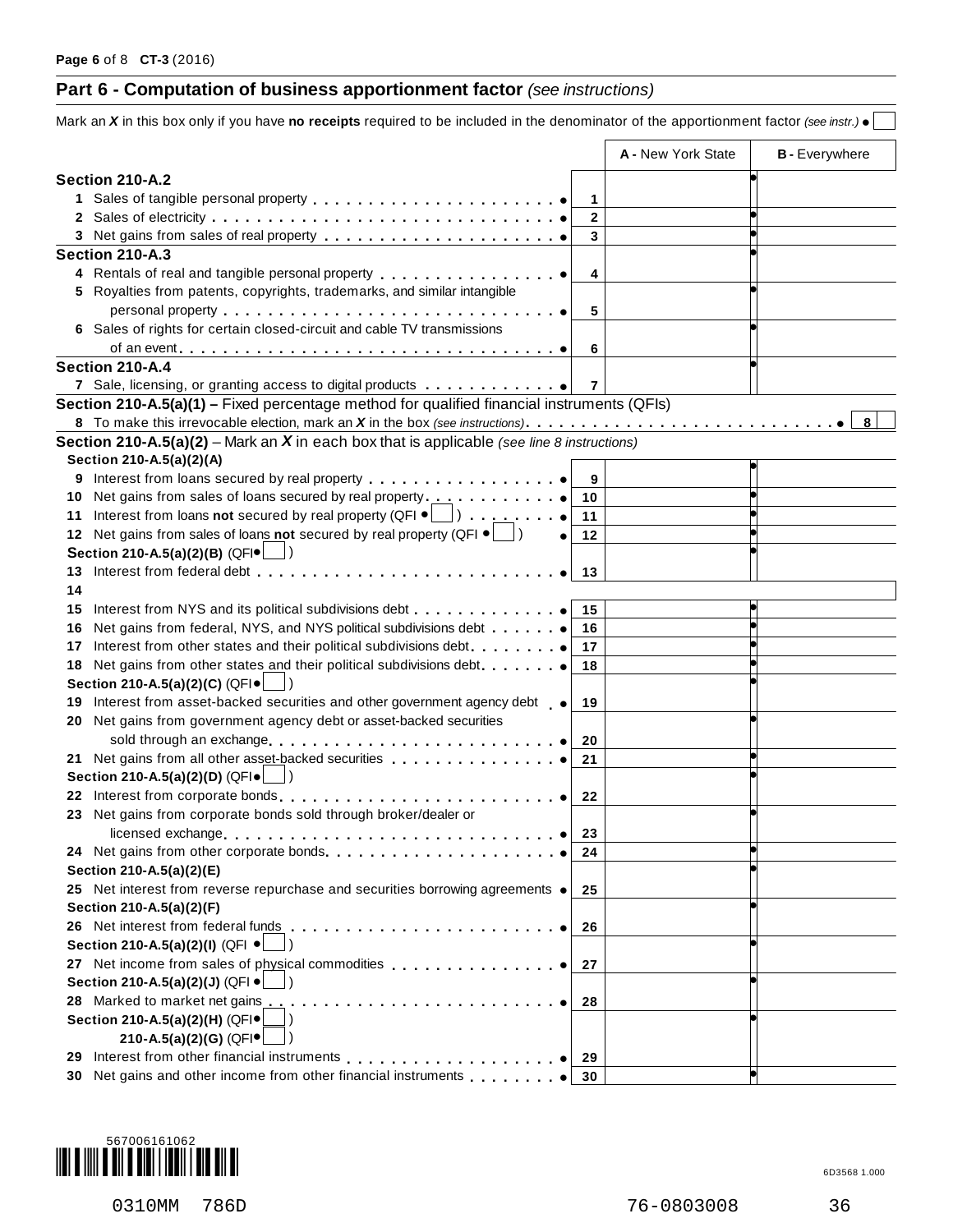# **Part 6 – Computation of business apportionment factor** *(continued)*

|    |                                                                                                                                                                                                                                | A - New York State | <b>B</b> - Everywhere |
|----|--------------------------------------------------------------------------------------------------------------------------------------------------------------------------------------------------------------------------------|--------------------|-----------------------|
|    | <b>Section 210-A.5(b)</b>                                                                                                                                                                                                      |                    |                       |
| 31 | Brokerage commissions experience and a set of 31                                                                                                                                                                               |                    |                       |
| 32 |                                                                                                                                                                                                                                |                    |                       |
| 33 | Fees for advisory services for underwriting or management of underwriting $\bullet$ 33                                                                                                                                         |                    |                       |
| 34 |                                                                                                                                                                                                                                | 34                 |                       |
| 35 |                                                                                                                                                                                                                                | 35                 |                       |
| 36 | Fees for management or advisory services expression of the set of the set of the set of the set of the set of the set of the set of the set of the set of the set of the set of the set of the set of the set of the set of th | 36                 |                       |
| 37 |                                                                                                                                                                                                                                |                    |                       |
|    | <b>Section 210-A.5(c)</b>                                                                                                                                                                                                      |                    |                       |
| 38 | Interest, fees, and penalties from credit cards $\ldots$ , $\ldots$ , $\bullet$ 38                                                                                                                                             |                    |                       |
| 39 |                                                                                                                                                                                                                                | 39                 |                       |
| 40 |                                                                                                                                                                                                                                |                    |                       |
| 41 | Receipts from credit card authorizations and settlement processing $\bullet$ 41                                                                                                                                                |                    |                       |
| 42 |                                                                                                                                                                                                                                |                    |                       |
|    | <b>Section 210-A.5(d)</b>                                                                                                                                                                                                      |                    |                       |
|    |                                                                                                                                                                                                                                |                    |                       |
|    | Section 210-A.6                                                                                                                                                                                                                |                    |                       |
|    | 44 Receipts from railroad and trucking business. 0 44                                                                                                                                                                          |                    |                       |
|    | Section 210-A.6-a                                                                                                                                                                                                              |                    |                       |
|    |                                                                                                                                                                                                                                |                    |                       |
|    | Section 210-A.7                                                                                                                                                                                                                |                    |                       |
| 46 |                                                                                                                                                                                                                                |                    |                       |
| 47 |                                                                                                                                                                                                                                |                    |                       |
|    | Section 210-A.8                                                                                                                                                                                                                |                    |                       |
| 48 | Advertising in newspapers or periodicals express and the set of 48                                                                                                                                                             |                    |                       |
| 49 |                                                                                                                                                                                                                                |                    |                       |
| 50 |                                                                                                                                                                                                                                |                    |                       |
|    | Section 210-A.9                                                                                                                                                                                                                |                    |                       |
| 51 | Transportation or transmission of gas through pipes                                                                                                                                                                            |                    |                       |
|    | <b>Section 210-A.10</b>                                                                                                                                                                                                        |                    |                       |
|    |                                                                                                                                                                                                                                |                    |                       |
|    | <b>Section 210-A.11</b>                                                                                                                                                                                                        |                    |                       |
| 53 |                                                                                                                                                                                                                                |                    |                       |
|    | <b>Total receipts</b>                                                                                                                                                                                                          |                    |                       |
|    |                                                                                                                                                                                                                                |                    |                       |
|    | <b>Calculation of business apportionment factor</b>                                                                                                                                                                            |                    |                       |
|    | 55 New York State business apportionment factor (divide line 54, column A by line 54, column B and enter the result                                                                                                            |                    |                       |
|    |                                                                                                                                                                                                                                |                    | 1.0000<br> 55         |

Enter line 55 on Part 3, *Computation of tax on business income base*, line 14; and on Part 4, *Computation of tax on capital base*, line 12.

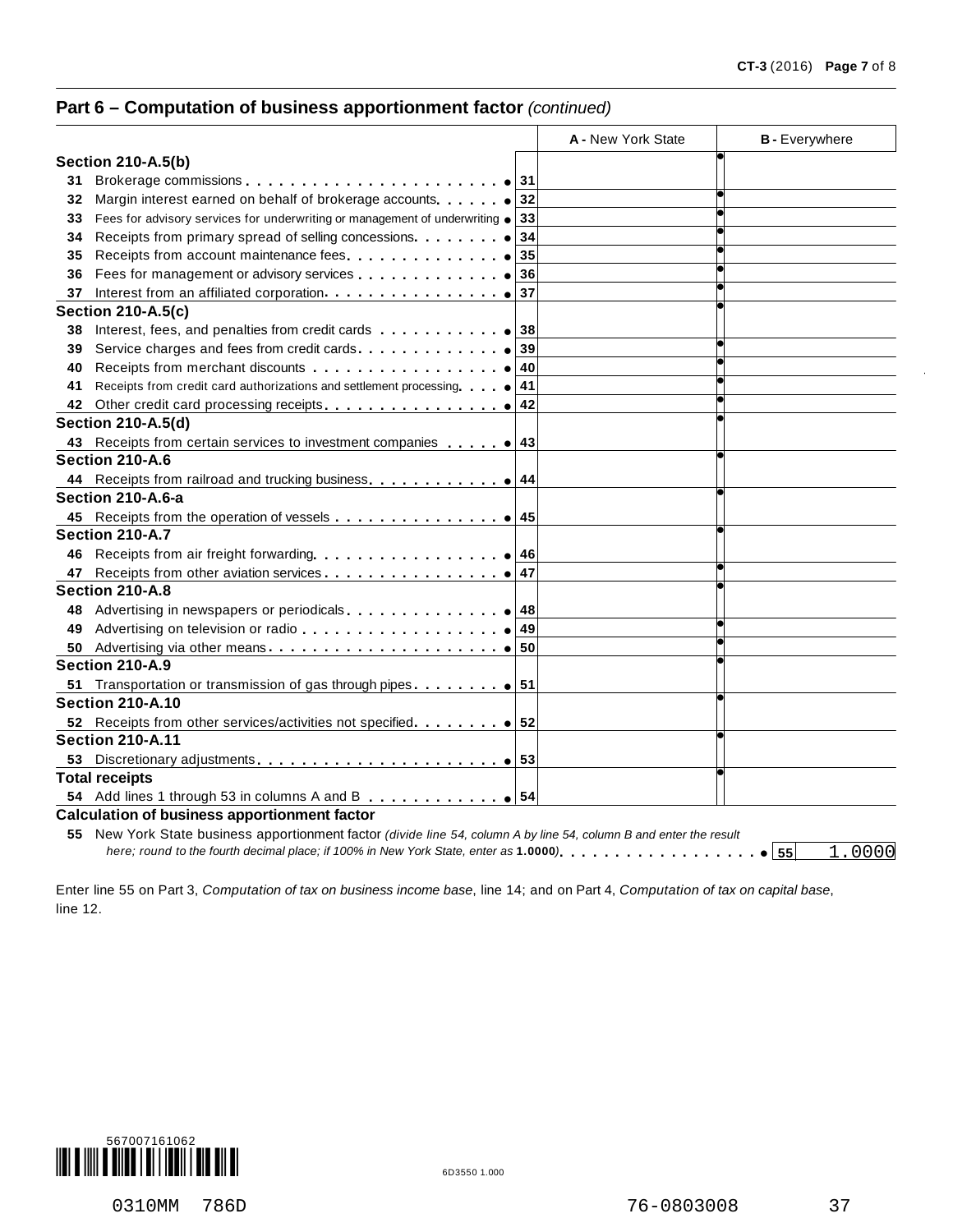# **Part 7 – Summary of tax credits claimed**

**1** Have you been convicted of an offense, or are you an owner of an entity convicted of an offense, defined in New York State Penal Law, Article 200 or 496, or section 195.20? *(see Form CT-1; mark an*  $X$  *in one box)*  $\ldots$ ,  $\ldots$  1 Yes No  $X$ 

Enter in the appropriate box below the amount of each tax credit **used** to reduce the tax due shown on Part 2, line 2, and attach the corresponding properly completed claim form. The amount of credit to enter is computed on each credit form and carried to this section.

| $CT-37$ $•$        | $CT-605$ $\bullet$   | $DTF-622$ $\bullet$                                                                                                                       |     |
|--------------------|----------------------|-------------------------------------------------------------------------------------------------------------------------------------------|-----|
| $CT-40$ . $•$      | $CT-606$ $\bullet$   | DTF-624                                                                                                                                   |     |
| $CT-41$ . $•$      | $CT-607$ $\bullet$   | DTF-630 •                                                                                                                                 |     |
| $CT-43$ . $•$      | $CT-611$ $\bullet$   | Other credits $\bullet$                                                                                                                   |     |
| $CT-44$            | $CT-611.1$ $\bullet$ |                                                                                                                                           |     |
| $CT-46$ .          | $CT-611.2$ $\bullet$ |                                                                                                                                           |     |
| $CT-47$ $\bullet$  | $CT-612$ $\bullet$   |                                                                                                                                           |     |
| $CT-236$ $\bullet$ | $CT-613$             |                                                                                                                                           |     |
| $CT-238$ $\bullet$ | $CT-631$ $\bullet$   |                                                                                                                                           |     |
| $CT-239$ $•$       | $CT-633$ $\bullet$   |                                                                                                                                           |     |
| $CT-241$ $•$       | $CT-634$ $\bullet$   |                                                                                                                                           |     |
| $CT-242$ $\bullet$ | $CT-635$ $\bullet$   |                                                                                                                                           |     |
| $CT-243$           | $CT-636$ $\bullet$   |                                                                                                                                           |     |
| $CT-246$ $\bullet$ | $CT-637$ $\bullet$   |                                                                                                                                           |     |
| $CT-248$ $•$       | $CT-638$ $\bullet$   |                                                                                                                                           |     |
| $CT-249$ $\bullet$ | $CT-639$ $\bullet$   |                                                                                                                                           |     |
| $CT-250$ $•$       | $CT-640$ $\bullet$   |                                                                                                                                           |     |
| $CT-259$ $\bullet$ | $CT-641$             |                                                                                                                                           |     |
| $CT-261$ . $•$     | $CT-642$             |                                                                                                                                           |     |
| $CT-501$ $\bullet$ | $CT-643$             |                                                                                                                                           |     |
| $CT-601$ $•$       | $CT-644$ $\bullet$   |                                                                                                                                           |     |
| $CT-602$ $\bullet$ | $CT-645$ $\bullet$   |                                                                                                                                           |     |
| $CT-603$ $•$       | $CT-646$ $\bullet$   |                                                                                                                                           |     |
| $CT-604$ $•$       | $DTF-621$ $\bullet$  |                                                                                                                                           |     |
|                    |                      | 2 Total tax credits claimed above (enter here and on Part 2, line 3; attach appropriate form for each credit<br>$2 \vert$                 |     |
|                    |                      | $\overline{\mathbf{3}}$                                                                                                                   |     |
|                    |                      |                                                                                                                                           |     |
|                    |                      | 4a If you claimed the QEZE tax reduction credit and you had a 100% zone allocation factor, mark an X in the box $\ldots \cdot \cdot$   4a |     |
|                    |                      | 4b If you claimed the tax-free NY area tax elimination credit, and you had a 100% area allocation factor, mark an X                       |     |
|                    |                      |                                                                                                                                           | 4bl |
|                    |                      | 4c If you claimed the tax-free NY area excise tax on telecommunications credit and you had a 100% area allocation                         | 4cl |

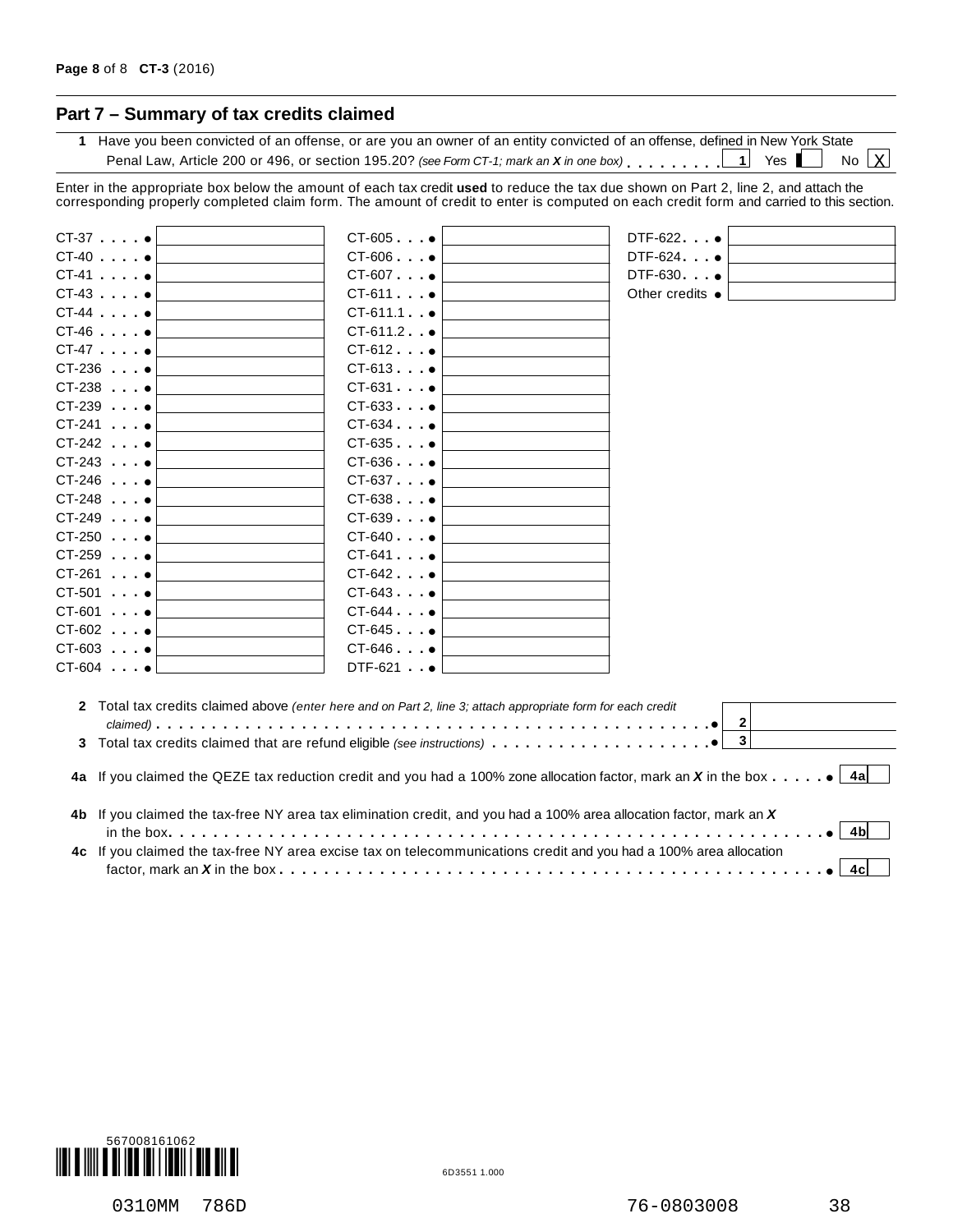

Department of Taxation and Finance

**Prior Net Operating Loss Conversion (PNOLC) Subtraction**

Legal name of corporation **Employer identification number (EIN)** Employer identification number (EIN)

OPEN SOURCE MATTERS, INC 76-0803008

Attach to Form CT-3 or CT-3-A. **All** filers complete **all** schedules.

**CT-3-A filers:** Enter the total number of members in the combined group in the current tax period % *(see instructions)* m m m m m m m m m m m m m m m m m m m m m m m m m m m m m m m m m m m m m m m m m m m m m m m m m

### **Schedule A - PNOLC subtraction pool detail and tax period allotment** *(see instructions)*

**All filers:** Complete all information each tax period.

**CT-3-A filers:** Enter all requested information in each column for **each** combined member that was in the group for the tax period.

|   | A<br>CT-3 filer or CT-3-A combined members |            | B<br>Base year<br>end date |
|---|--------------------------------------------|------------|----------------------------|
|   | Name                                       | EIN        |                            |
| A | OPEN SOURCE MATTERS, INC                   | 76-0803008 | $12 - 31 - 14$<br>ĸи       |
| в |                                            |            |                            |
| C |                                            |            |                            |
| D |                                            |            |                            |
| Е |                                            |            |                            |
| F |                                            |            |                            |
| G |                                            |            |                            |
| H |                                            |            |                            |
|   |                                            |            |                            |
|   |                                            |            |                            |

|          | C<br>Tax<br>period<br>count      | n<br>Unabsorbed net<br>operating loss<br>(UNOL) | PNOLC subtraction pool | <b>PNOLC</b><br>subtraction<br>allotment % | G<br>Tax period PNOLC<br>subtraction allotment<br>(column E x column F) | н<br>Remaining PNOLC<br>subtraction pool<br>[column E - (column C<br>x column G)] |
|----------|----------------------------------|-------------------------------------------------|------------------------|--------------------------------------------|-------------------------------------------------------------------------|-----------------------------------------------------------------------------------|
| A        | 3                                | 79,642.                                         | 79,642.                | 100.                                       |                                                                         |                                                                                   |
| В        |                                  |                                                 |                        |                                            |                                                                         |                                                                                   |
| C        |                                  |                                                 |                        |                                            |                                                                         |                                                                                   |
| D        |                                  |                                                 |                        |                                            |                                                                         |                                                                                   |
| Е        |                                  |                                                 |                        |                                            |                                                                         |                                                                                   |
| F        |                                  |                                                 |                        |                                            |                                                                         |                                                                                   |
| G        |                                  |                                                 |                        |                                            |                                                                         |                                                                                   |
| н        |                                  |                                                 |                        |                                            |                                                                         |                                                                                   |
|          |                                  |                                                 |                        |                                            |                                                                         |                                                                                   |
| J        | lo                               |                                                 |                        |                                            |                                                                         |                                                                                   |
|          | Totals from<br>attached sheet(s) |                                                 |                        |                                            |                                                                         |                                                                                   |
| 1 Totals |                                  | 79,642.                                         | 79,642.                |                                            |                                                                         |                                                                                   |

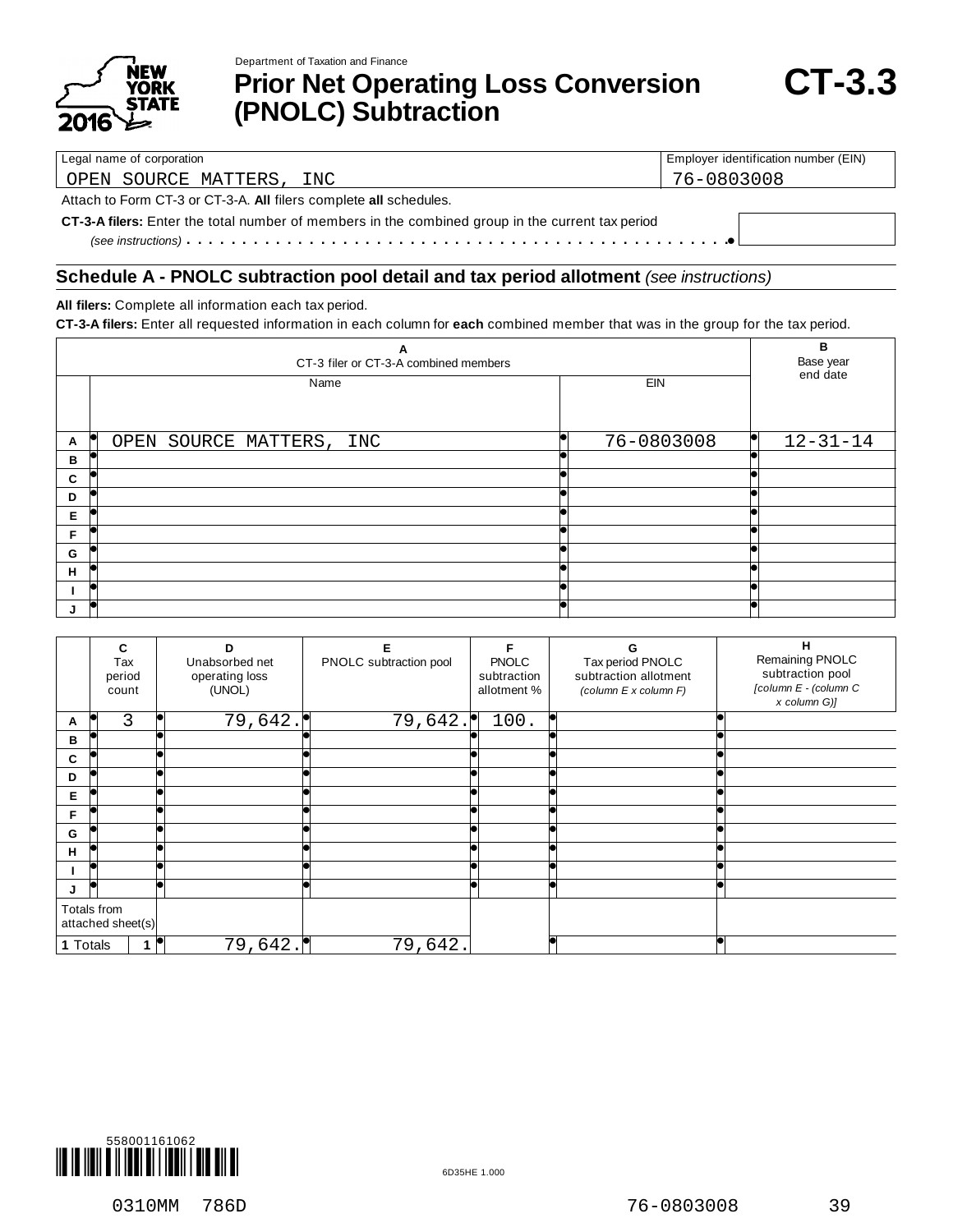| Schedule B - Overall limitation on PNOLC subtraction (All filers must complete Schedule B)                                                                                                                                              |     |      |
|-----------------------------------------------------------------------------------------------------------------------------------------------------------------------------------------------------------------------------------------|-----|------|
| Apportioned business income after addback for the current tax period (from Form CT-3 or CT-3-A,<br>Part 3, line 15; if zero or less, enter 0 on line 5). $\ldots \ldots \ldots \ldots \ldots \ldots \ldots \ldots \ldots \ldots \ldots$ |     |      |
| 2 Multiply line 1 by your appropriate business income base tax rate for the current tax period from<br>the Tax rates schedule table 1, 2, 3, or 4 in Form CT-3-1 or CT-3-A-1 (round the result up to the next                           | - 2 |      |
| 3 Greater of the capital base tax or the fixed dollar minimum tax for the current tax period<br>(from Form CT-3 or CT-3-A, Part 2, line 1b or 1c) $\ldots \ldots \ldots \ldots \ldots \ldots \ldots \ldots \ldots \ldots \ldots \ldots$ |     | 265. |
|                                                                                                                                                                                                                                         |     |      |
| 5 Maximum amount of the PNOLC subtraction to be deducted in the current tax period (if line 4 is zero.                                                                                                                                  |     |      |

## **Schedule C – Computation of PNOLC subtraction used and unused amount carried forward** *(see instructions)*

| ו טיווטיוועווויטריווי טעטן                                                            |   |         |
|---------------------------------------------------------------------------------------|---|---------|
|                                                                                       |   |         |
| 2 Unused PNOLC subtraction carried forward from prior tax period (see instructions)   |   | 79,642. |
| 2a Amount included on line 2 that is a carryforward from entities                     |   |         |
|                                                                                       |   |         |
| 3 PNOLC subtraction available for use this tax period (add lines 1 and 2)             | 3 | 79,642. |
| 3a Amount included on line 3 from entities using the 50%                              |   |         |
| election; if none, enter $0 \ldots \ldots \ldots \ldots \ldots \ldots$ . $\bullet$ 3a |   |         |
|                                                                                       | 4 |         |
| 4a Amount included on line 4 from entities using the 50%                              |   |         |
| election; if none, enter $0, \ldots, \ldots, \ldots, \ldots, \bullet$<br>4а           |   |         |
|                                                                                       | 5 | 79,642. |
| 5a Amount included on line 5 from entities using the 50%                              |   |         |
| election; if none, enter $0 \ldots \ldots \ldots \ldots \ldots \ldots \cdot 6$ 5a     |   |         |
|                                                                                       |   |         |
| 7 Unexhausted PNOLC subtraction (add lines 5 and 6)                                   |   | 79.642  |
|                                                                                       |   |         |

**Note:** You **must** complete and attach Form CT-3.3 to Form CT-3 or CT-3-A for each tax period for which you or any member of the combined group claim a PNOLC subtraction or carry a PNOLC subtraction balance.

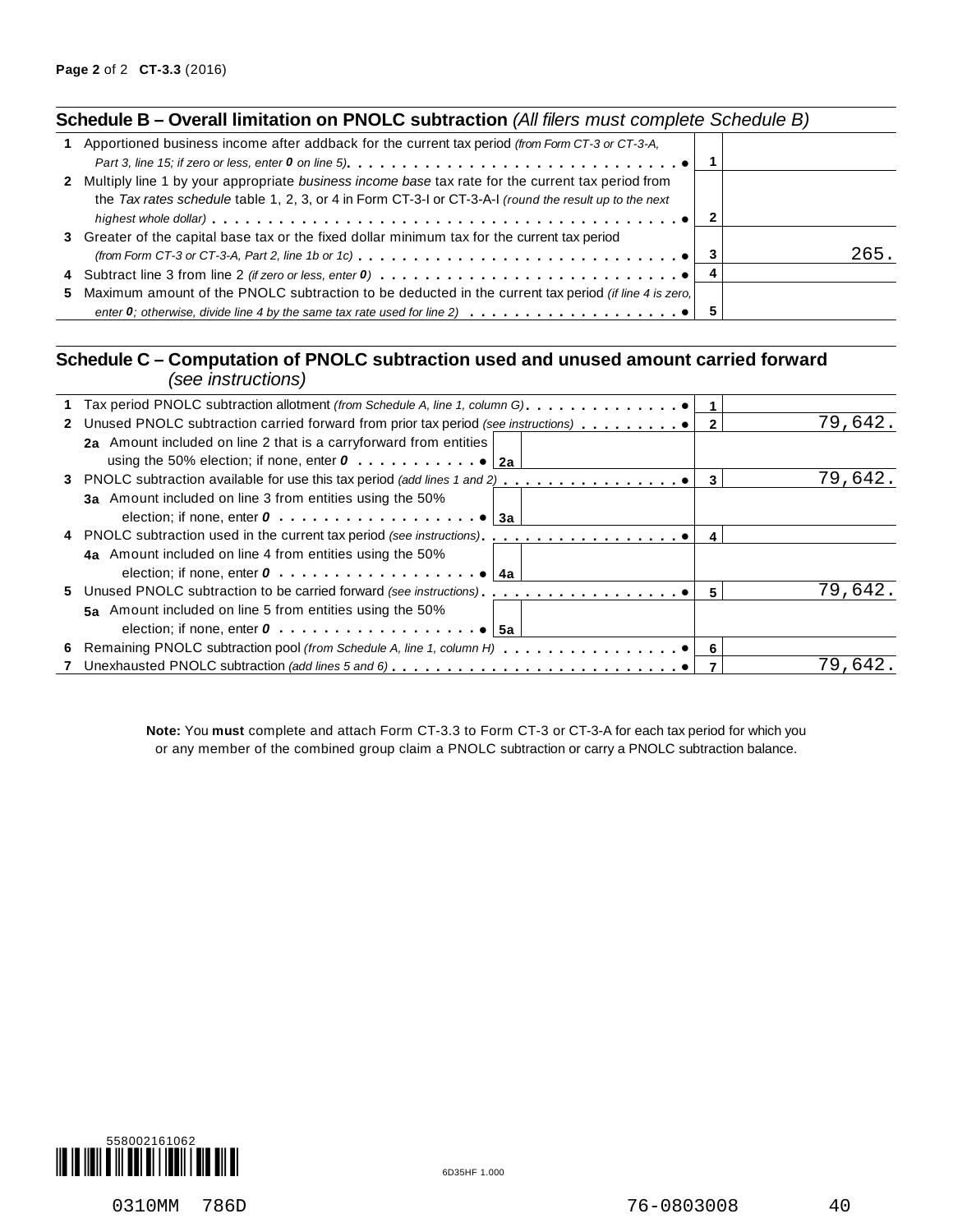

**Net Operatment of Taxation and Finance**<br> **Net Operating Loss Deduction (NOLD)** CT-3.4

| Legal name of corporation        | Employer identification number (EIN) |
|----------------------------------|--------------------------------------|
| INC<br>MATTERS<br>SOURCE<br>OPEN |                                      |

#### Attach to Form CT-3 or CT-3-A

| 1 Multiply Form CT-3 or CT-3-A, Part 3, line 17, by your appropriate business income base tax rate                                             |         |
|------------------------------------------------------------------------------------------------------------------------------------------------|---------|
| 2 Enter the greater of the capital base tax or the fixed dollar minimum tax for the current tax year                                           |         |
| (from Form CT-3 or CT-3-A, Part 2, line 1b or 1c). $\ldots \ldots \ldots \ldots \ldots \ldots \ldots \ldots \ldots \ldots \ldots \bullet   2$  |         |
|                                                                                                                                                |         |
| 4 Maximum amount of the NOLD to be deducted in the current tax year <i>(divide line 3 by the same</i>                                          |         |
|                                                                                                                                                |         |
| 5 Balance of net operating losses incurred in tax years beginning on or after January 1, 2015, not                                             | 46,448. |
| 6 NOLD to be used in the current tax year (Enter the lesser of line 4 or line 5. Enter here and                                                |         |
| on Form CT-3 or CT-3-A, Part 3, line 18.) $\ldots \ldots \ldots \ldots \ldots \ldots \ldots \ldots \ldots \ldots \ldots \ldots \ldots \cdot 6$ |         |
| 7 Unused NOLD to be carried forward to future tax years (subtract line 6 from line 5) $\bullet$ 7                                              | 46.448  |
|                                                                                                                                                |         |

## **Schedule A – Table of apportioned business income or loss** *(see instructions)*

| A<br>Tax period beginning and<br>ending dates |                | в<br>Amount from Form CT-3 or<br>CT-3-A, Part 3, line 17 for the<br>period in column A | C<br>When column B is not a loss, enter the ending dates<br>of the tax period(s) that generated an NOL used to<br>reduce the amount in column B (see instr.; if necessary) | D<br>Election to<br>waive<br>carryback |
|-----------------------------------------------|----------------|----------------------------------------------------------------------------------------|----------------------------------------------------------------------------------------------------------------------------------------------------------------------------|----------------------------------------|
| $01 - 01 - 17$                                | $06 - 30 - 17$ | $-38,178.$                                                                             |                                                                                                                                                                            | X                                      |
| $01 - 01 - 16$                                | $12 - 31 - 16$ | $-8,270.$                                                                              |                                                                                                                                                                            |                                        |
|                                               |                |                                                                                        |                                                                                                                                                                            |                                        |
|                                               |                |                                                                                        |                                                                                                                                                                            |                                        |
|                                               |                |                                                                                        |                                                                                                                                                                            |                                        |
|                                               |                |                                                                                        |                                                                                                                                                                            |                                        |
|                                               |                |                                                                                        |                                                                                                                                                                            |                                        |
|                                               |                |                                                                                        |                                                                                                                                                                            |                                        |
|                                               |                |                                                                                        |                                                                                                                                                                            |                                        |
|                                               |                |                                                                                        |                                                                                                                                                                            |                                        |
|                                               |                |                                                                                        |                                                                                                                                                                            |                                        |
|                                               |                |                                                                                        |                                                                                                                                                                            |                                        |
|                                               |                |                                                                                        |                                                                                                                                                                            |                                        |
|                                               |                |                                                                                        |                                                                                                                                                                            |                                        |
|                                               |                |                                                                                        |                                                                                                                                                                            |                                        |
|                                               |                |                                                                                        |                                                                                                                                                                            |                                        |
|                                               |                |                                                                                        |                                                                                                                                                                            |                                        |
|                                               |                |                                                                                        |                                                                                                                                                                            |                                        |
|                                               |                |                                                                                        |                                                                                                                                                                            |                                        |
|                                               |                |                                                                                        |                                                                                                                                                                            |                                        |
|                                               |                |                                                                                        |                                                                                                                                                                            |                                        |

*Note: You must complete and attach Form CT-3.4 to Form CT-3 or CT-3-A each tax year.*

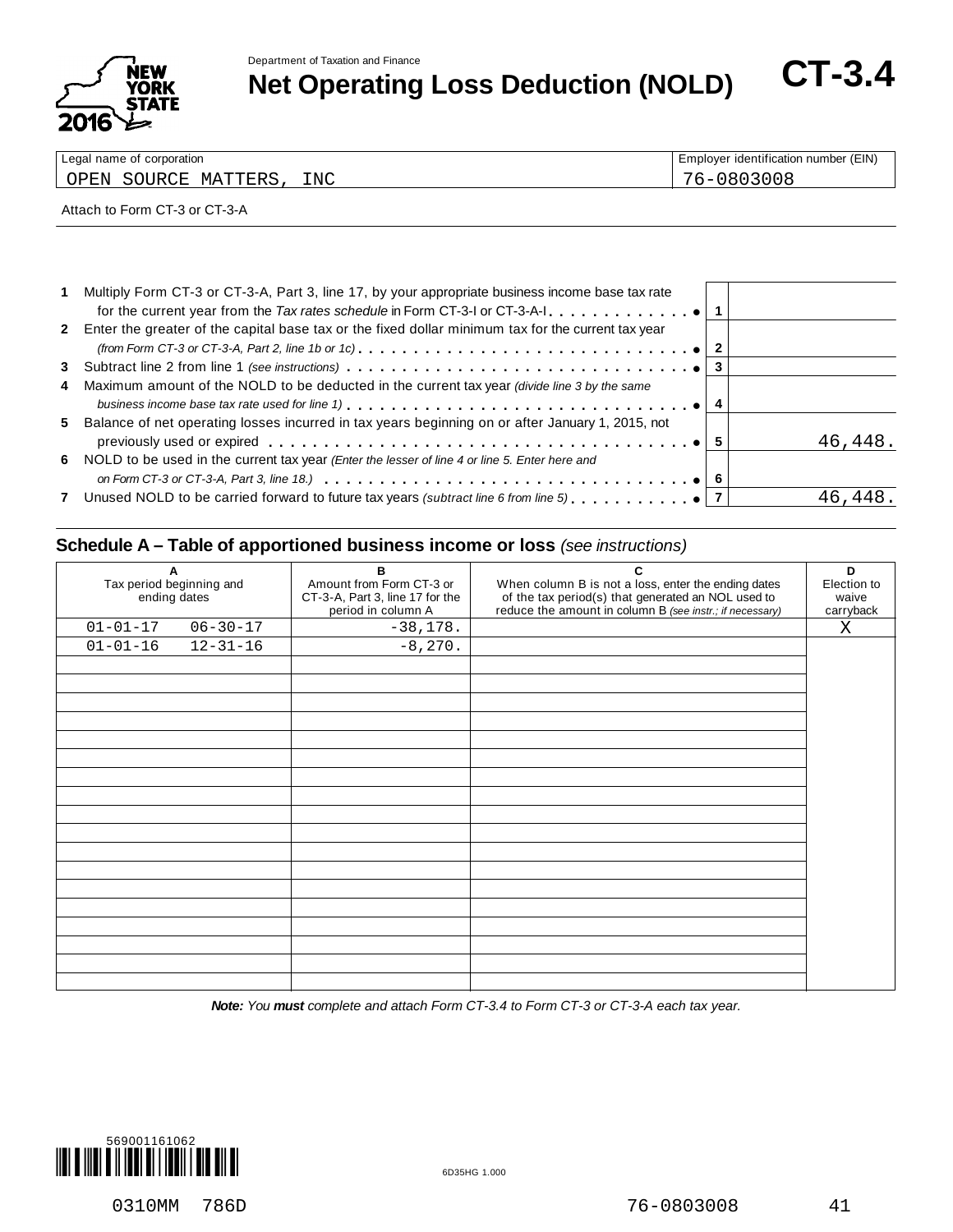<span id="page-36-0"></span>

| New York CT-3, Page 3 Detail                                                                                             |                 |
|--------------------------------------------------------------------------------------------------------------------------|-----------------|
|                                                                                                                          |                 |
| Computation of Fixed Dollar Minimum Tax                                                                                  |                 |
| New York receipts 423,493.<br>Short period Months: 6 Ratio: 200.00<br>New York receipts multiplied by short period ratio | 846,986.        |
| Fixed Dollar Minimum Tax<br>Minimum tax before short period reduction<br>Reduction percentage due to short period        | 500.<br>50.0000 |
| Fixed dollar minimum tax                                                                                                 | 250.            |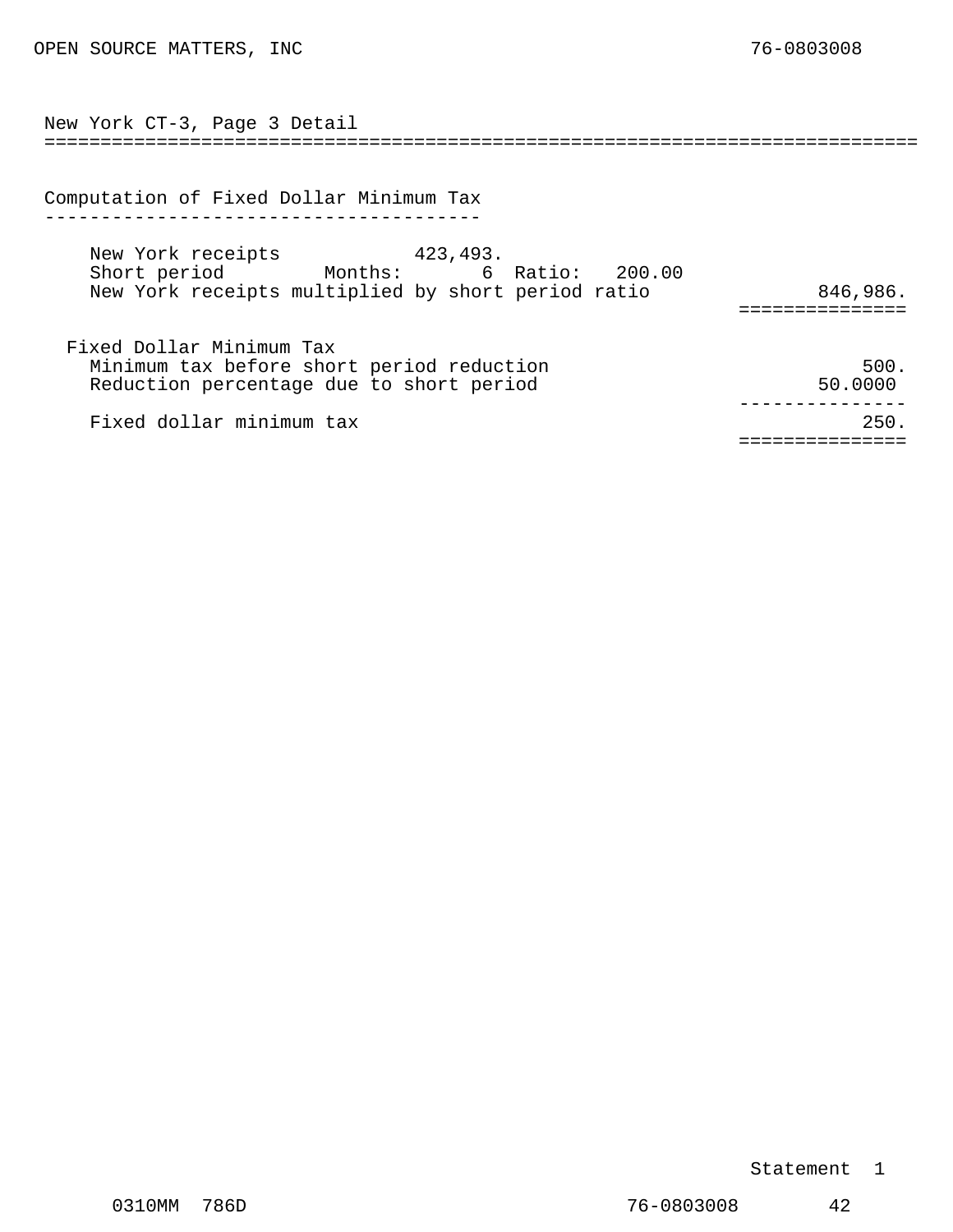<span id="page-37-0"></span>============================================================================== New York CT-3, Page 5 Detail

| Line 7 - Proration of total net assets due to short year                                             |                                |
|------------------------------------------------------------------------------------------------------|--------------------------------|
| Adjusted total assets, line 5, column C<br>Total liabilities, line 6, column C<br>Unadjusted balance | 432,960.<br>8,378.<br>424,582. |
| Number of months in short year<br>Percent to apply to unadjusted balance                             | $50.0000$ %                    |
| Adjusted total capital                                                                               | 212,291.                       |

### Statement 2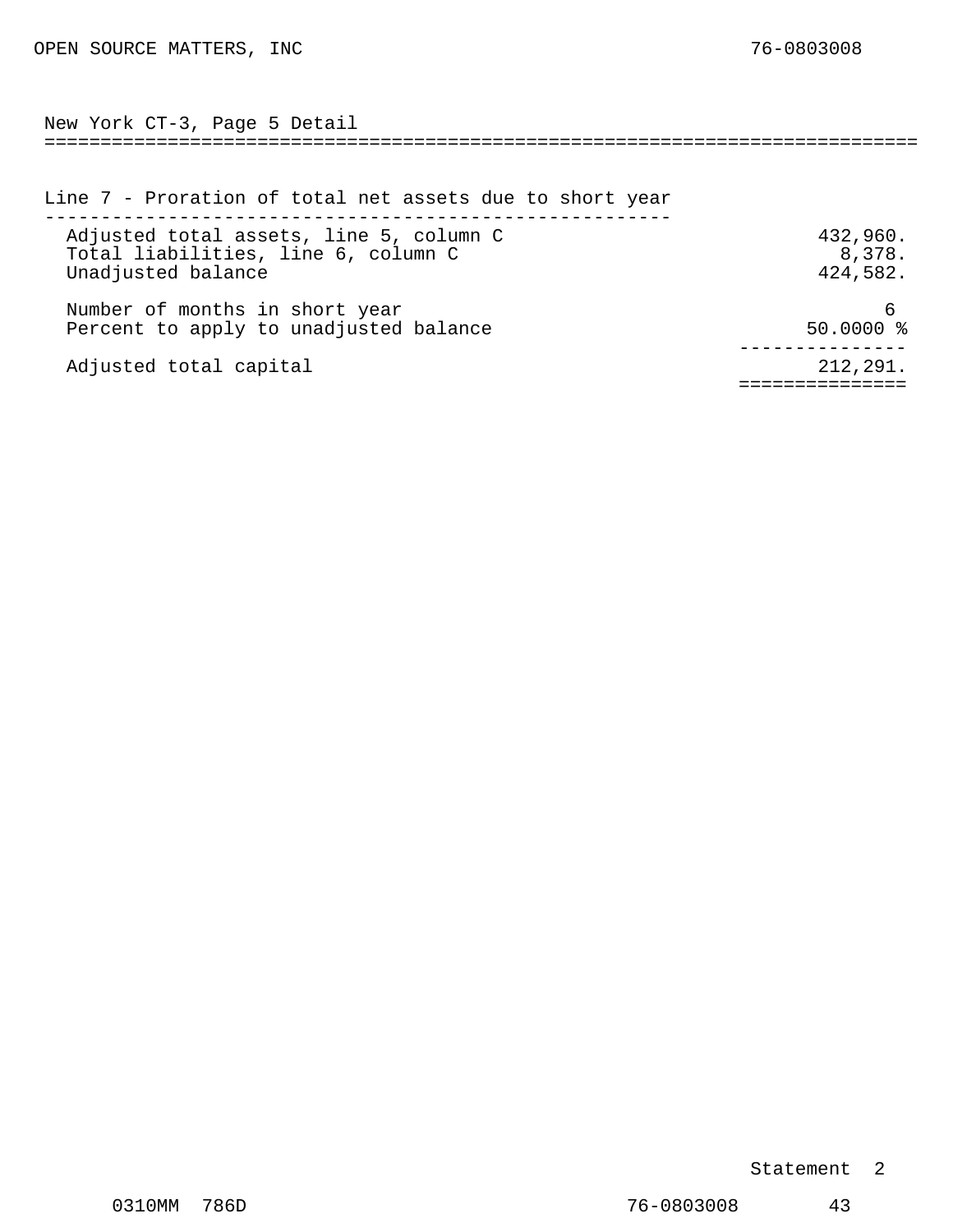

# Department of Taxation and Finance **CT-3-M General Business Corporation MTA Surcharge Return**

**Tax Law - Article 9-A, Section 209-B**

**Caution:** This form must be used **only** for tax periods beginning on or after January 1, 2016. If you use it for any prior periods, the return will **not** be processed and will **not** be considered timely filed. As a result, penalties and interest may be incurred.

|                                                                                                                                     |             |                                             | $\overline{\phantom{a}}$ |                                                     |                                             |
|-------------------------------------------------------------------------------------------------------------------------------------|-------------|---------------------------------------------|--------------------------|-----------------------------------------------------|---------------------------------------------|
| Amended return $\mathbf{X}$                                                                                                         |             | All filers must enter tax period: beginning |                          | $01 - 01 - 17$                                      | $06 - 30 - 17$<br>endina                    |
| Employer identification number (EIN)                                                                                                | File number | Business telephone number                   |                          |                                                     | If you claim an                             |
| 76-0803008                                                                                                                          | AA9         | 347-425-9397                                |                          |                                                     | overpayment, mark<br>X<br>an $X$ in the box |
| Legal name of corporation                                                                                                           |             |                                             |                          | Trade name/DBA                                      |                                             |
| OPEN SOURCE MATTERS,                                                                                                                | INC         |                                             |                          |                                                     |                                             |
| Mailing name (if different from legal name above)                                                                                   |             |                                             |                          | State or country of incorporation                   | Date received (for Tax Department use only) |
| c/o                                                                                                                                 |             |                                             |                          |                                                     |                                             |
| Number and street or PO box                                                                                                         |             |                                             |                          | Date of incorporation                               |                                             |
| PO BOX 4668 #88354                                                                                                                  |             |                                             |                          | $01 - 01 - 05$                                      |                                             |
| City                                                                                                                                | State       | ZIP code                                    |                          | Foreign corporations: date began<br>business in NYS |                                             |
| NEW YORK                                                                                                                            | ΝY          | 10163-4668                                  |                          |                                                     |                                             |
| If you need to update your address or phone information for corporation tax, or other tax types, you can do so online. See Business |             |                                             |                          |                                                     |                                             |

*information* in Form CT-1.

File this form with your Form CT-3 or CT-3-A. Before completing this return, see Form CT-3-M-I, *Instructions for Form CT-3-M*.

|                | A. Pay amount shown on line 12. Make payable to: New York State Corporation Tax                                  | Payment enclosed |
|----------------|------------------------------------------------------------------------------------------------------------------|------------------|
|                | Attach your payment here. Detach all check stubs. (See instructions for details.)<br>A                           |                  |
|                | <b>Computation of MTA surcharge</b>                                                                              |                  |
|                |                                                                                                                  | 265.             |
| 2              |                                                                                                                  | 100.0000%        |
| 3              |                                                                                                                  | 265.             |
| 4              | 4                                                                                                                | 74               |
|                |                                                                                                                  |                  |
|                |                                                                                                                  |                  |
| 5 <sub>b</sub> | Mandatory first installment (MFI) removed; see instructions                                                      |                  |
| 6              |                                                                                                                  |                  |
|                |                                                                                                                  | 3,407            |
| 8              |                                                                                                                  |                  |
| 9              | Estimated tax penalty (see instructions; mark an X in the box if Form CT-222 is attached) $\bullet$              |                  |
| 10             |                                                                                                                  |                  |
| 11             |                                                                                                                  |                  |
| 12             | Balance due (add lines 8 through 11 and enter here; enter the payment amount on line A above)<br>12              |                  |
| 13             | Overpayment (if line 4 is less than line 7, subtract line 4 from line 7; enter here and see instructions) $ 13 $ | 3,333.           |
| 14             |                                                                                                                  | 2,758.           |
| 15             | Amount of overpayment to be credited to MTA surcharge for next period (see instructions)<br>l 15                 | 575.             |

#### **Schedule A - Computation of MCTD apportionment percentage** *(see instructions)*

| Average value of property (see instructions) |                                                                | A<br><b>MCTD</b> | в<br>New York State |  |      |
|----------------------------------------------|----------------------------------------------------------------|------------------|---------------------|--|------|
| 17                                           | Real estate owned (see instructions) example and a state of 17 |                  |                     |  |      |
|                                              | 18 Real estate rented (see instructions)                       | 18               |                     |  |      |
|                                              |                                                                |                  |                     |  |      |
|                                              | 20 Tangible personal property owned (see instructions)   20    |                  |                     |  |      |
|                                              | 21 Tangible personal property rented (see instructions)   21   |                  |                     |  |      |
|                                              | 22 Total (add lines 17 through 21 in columns A and B) $ 22 $   |                  |                     |  |      |
|                                              |                                                                |                  |                     |  | $\%$ |
|                                              |                                                                |                  |                     |  |      |

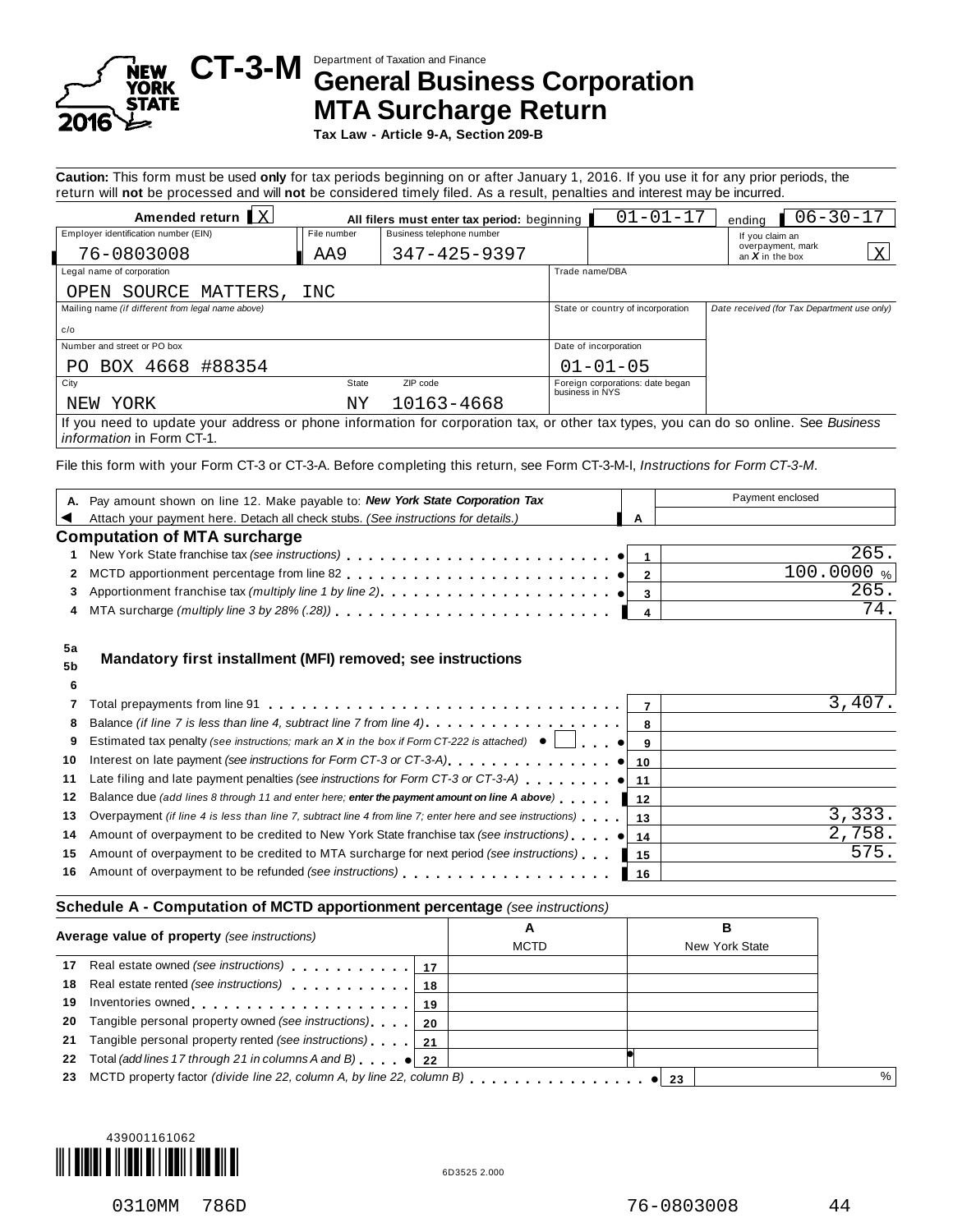| <b>Receipts from:</b> (see instructions for lines 24 through 76) |                                                                                                                                                                                                                                |    | A<br><b>MCTD</b> | в<br>New York State |
|------------------------------------------------------------------|--------------------------------------------------------------------------------------------------------------------------------------------------------------------------------------------------------------------------------|----|------------------|---------------------|
|                                                                  | Section 210-A.2                                                                                                                                                                                                                |    |                  |                     |
| 24                                                               |                                                                                                                                                                                                                                | 24 |                  |                     |
| 25                                                               |                                                                                                                                                                                                                                | 25 |                  |                     |
| 26                                                               | Net gains from sales of real property                                                                                                                                                                                          | 26 |                  |                     |
|                                                                  | Section 210-A.3                                                                                                                                                                                                                |    |                  |                     |
|                                                                  | 27 Rentals of real and tangible personal property entitled and results and response to Rental and Rental and R                                                                                                                 | 27 |                  |                     |
| 28                                                               | Royalties from patents, copyrights, trademarks, and similar intangible                                                                                                                                                         |    |                  |                     |
|                                                                  |                                                                                                                                                                                                                                | 28 |                  |                     |
| 29                                                               | Sales of rights for certain closed-circuit and cable TV transmissions                                                                                                                                                          |    |                  |                     |
|                                                                  |                                                                                                                                                                                                                                | 29 |                  |                     |
|                                                                  | Section 210-A.4                                                                                                                                                                                                                |    |                  |                     |
|                                                                  |                                                                                                                                                                                                                                |    |                  |                     |
|                                                                  | 30 Sale, licensing, or granting access to digital products                                                                                                                                                                     | 30 |                  |                     |
|                                                                  | Section 210-A.5(a)(1) - Fixed percentage method for qualified financial instruments (QFIs)                                                                                                                                     |    |                  |                     |
|                                                                  | 31 If this irrevocable election was made on Form CT-3 or CT-3-A, mark an X in the box (see Form CT-3-I or CT-3-A-I, line 8 instructions). 31                                                                                   |    |                  |                     |
|                                                                  | Section 210-A.5(a)(2) – Mark an $X$ in each box that is applicable (see Form CT-3-I or CT-3-A-I line 8 instructions)                                                                                                           |    |                  |                     |
|                                                                  | Section 210-A.5(a)(2)(A)                                                                                                                                                                                                       |    |                  |                     |
|                                                                  |                                                                                                                                                                                                                                |    |                  |                     |
| 32                                                               | Interest from loans secured by real property                                                                                                                                                                                   | 32 |                  |                     |
| 33                                                               | Net gains from sales of loans secured by real property                                                                                                                                                                         | 33 |                  |                     |
| 34                                                               | Interest from loans not secured by real property                                                                                                                                                                               |    |                  |                     |
|                                                                  | (QFI                                                                                                                                                                                                                           | 34 |                  |                     |
| 35                                                               | Net gains from sales of loans not secured by real property                                                                                                                                                                     |    |                  |                     |
|                                                                  | $(QFI \Box) \ldots \ldots \ldots$<br>.                                                                                                                                                                                         | 35 |                  |                     |
|                                                                  | Section 210-A.5(a)(2)(B) (QFI $\Box$ )                                                                                                                                                                                         |    |                  |                     |
| 36                                                               | Interest from federal debt                                                                                                                                                                                                     | 36 |                  |                     |
| 37                                                               |                                                                                                                                                                                                                                |    |                  |                     |
| 38                                                               | Interest from NYS and its political subdivisions debt                                                                                                                                                                          | 38 |                  |                     |
| 39                                                               | Net gains from federal, NYS, and NYS political subdivisions debt                                                                                                                                                               | 39 |                  |                     |
| 40                                                               | Interest from other states and their political subdivisions debt                                                                                                                                                               | 40 |                  |                     |
| 41                                                               | Net gains from other states and their political subdivisions debt                                                                                                                                                              | 41 |                  |                     |
|                                                                  | Section 210-A.5(a)(2)(C) (QFI                                                                                                                                                                                                  |    |                  |                     |
| 42                                                               | Interest from asset-backed securities and other government agency debt.                                                                                                                                                        | 42 |                  |                     |
| 43                                                               | Net gains from government agency debt or asset-backed securities                                                                                                                                                               |    |                  |                     |
|                                                                  | sold through an exchange entitled to the set of the set of the set of the set of the set of the set of the set of the set of the set of the set of the set of the set of the set of the set of the set of the set of the set o | 43 |                  |                     |
|                                                                  | 44 Net gains from all other asset-backed securities                                                                                                                                                                            | 44 |                  |                     |
|                                                                  | Section 210-A.5(a)(2)(D) $(QFI$                                                                                                                                                                                                |    |                  |                     |
| 45                                                               | Interest from corporate bonds.                                                                                                                                                                                                 | 45 |                  |                     |
| 46                                                               | Net gains from corporate bonds sold through broker/dealer or                                                                                                                                                                   |    |                  |                     |
|                                                                  |                                                                                                                                                                                                                                |    |                  |                     |
|                                                                  | licensed exchange                                                                                                                                                                                                              | 46 |                  |                     |
|                                                                  | 47 Net gains from other corporate bonds                                                                                                                                                                                        | 47 |                  |                     |
|                                                                  | Section 210-A.5(a)(2)(E)                                                                                                                                                                                                       |    |                  |                     |
|                                                                  | 48 Net interest from reverse repurchase and securities borrowing agreements                                                                                                                                                    | 48 |                  |                     |
|                                                                  | Section 210-A.5(a)(2)(F)                                                                                                                                                                                                       |    |                  |                     |
| 49.                                                              |                                                                                                                                                                                                                                | 49 |                  |                     |
| 50                                                               | Section 210-A.5(a)(2)(I) (QFI<br>Net income from sales of physical commodities entitled that is a set of physical commodities                                                                                                  | 50 |                  |                     |
|                                                                  | Section 210-A.5(a)(2)(J) (QFI                                                                                                                                                                                                  |    |                  |                     |
| 51                                                               | Marked to market net gains.<br>.                                                                                                                                                                                               | 51 |                  |                     |
|                                                                  | Section 210-A.5(a)(2)(H) (QFI                                                                                                                                                                                                  |    |                  |                     |
|                                                                  | 210-A.5(a)(2)(G) (QFI                                                                                                                                                                                                          |    |                  |                     |
| 52                                                               | Interest from other financial instruments <b>Algebra 2010</b>                                                                                                                                                                  | 52 |                  |                     |
| 53                                                               | Net gains and other income from other financial instruments                                                                                                                                                                    | 53 |                  |                     |
|                                                                  |                                                                                                                                                                                                                                |    |                  |                     |



 $\bar{.}$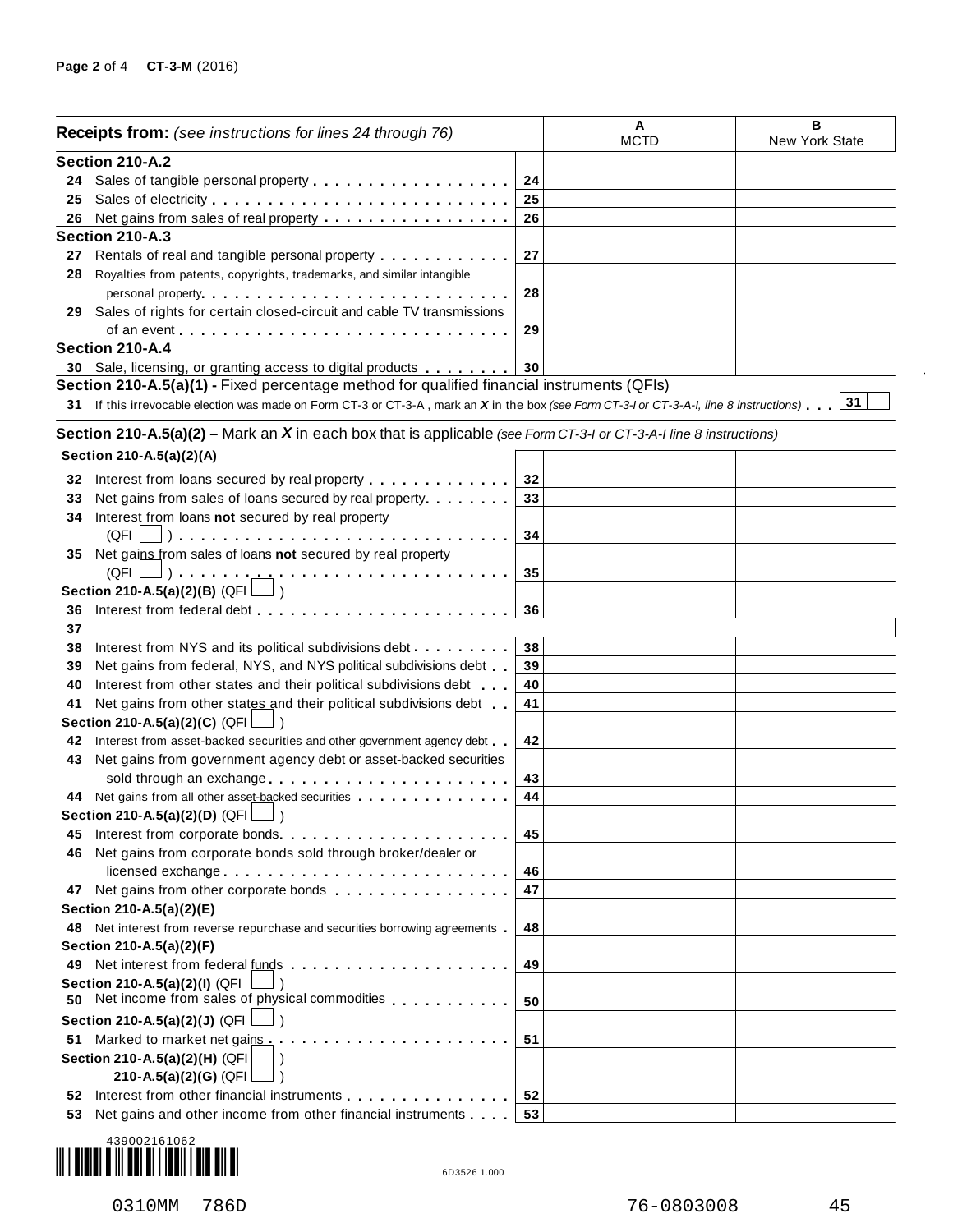| Receipts from: (continued) |                                                                                                                |    | Α<br><b>MCTD</b> | $\overline{\mathbf{B}}$<br>New York State |
|----------------------------|----------------------------------------------------------------------------------------------------------------|----|------------------|-------------------------------------------|
|                            | <b>Section 210-A.5(b)</b>                                                                                      |    |                  |                                           |
| 54                         |                                                                                                                | 54 |                  |                                           |
| 55                         | Margin interest earned on behalf of brokerage accounts                                                         | 55 |                  |                                           |
| 56                         | Fees for advisory services for underwriting or management of underwriting                                      | 56 |                  |                                           |
| 57                         | Receipts from primary spread of selling concessions                                                            | 57 |                  |                                           |
| 58                         |                                                                                                                | 58 |                  |                                           |
| 59                         | Fees for management or advisory services                                                                       | 59 |                  |                                           |
| 60                         | Interest from an affiliated corporation.                                                                       | 60 |                  |                                           |
|                            | <b>Section 210-A.5(c)</b>                                                                                      |    |                  |                                           |
| 61                         | Interest, fees, and penalties from credit cards                                                                | 61 |                  |                                           |
| 62                         | Service charges and fees from credit cards entitled as a series of the series of                               | 62 |                  |                                           |
| 63                         | Receipts from merchant discounts entitled and a series of the series and a series are a series of the series o | 63 |                  |                                           |
| 64                         | Receipts from credit card authorizations and settlement processing                                             | 64 |                  |                                           |
| 65                         | Other credit card processing receipts                                                                          | 65 |                  |                                           |
|                            | <b>Section 210-A.5(d)</b>                                                                                      |    |                  |                                           |
| 66                         | Receipts from certain services to investment companies                                                         | 66 |                  |                                           |
|                            | Section 210-A.6                                                                                                |    |                  |                                           |
|                            | 67 Receipts from railroad and trucking business                                                                | 67 |                  |                                           |
|                            | Section 210-A.6-a                                                                                              |    |                  |                                           |
|                            | 68 Receipts from the operation of vessels                                                                      | 68 |                  |                                           |
|                            | Section 210-A.7                                                                                                |    |                  |                                           |
|                            |                                                                                                                |    |                  |                                           |
|                            |                                                                                                                | 70 |                  |                                           |
|                            | Section 210-A.8                                                                                                |    |                  |                                           |
|                            | Advertising in newspapers or periodicals entitled and result in the case of                                    | 71 |                  |                                           |
|                            |                                                                                                                | 72 |                  |                                           |
|                            |                                                                                                                | 73 |                  |                                           |
|                            | Section 210-A.9                                                                                                |    |                  |                                           |
|                            | 74 Transportation or transmission of gas through pipes [1, 1, 1, 1, 1, 1]                                      | 74 |                  |                                           |
|                            | <b>Section 210-A.10</b>                                                                                        |    |                  |                                           |
|                            | 75 Receipts from other services/activities not specified                                                       | 75 |                  |                                           |
|                            | <b>Section 210-A.11</b>                                                                                        |    |                  |                                           |
|                            |                                                                                                                |    |                  |                                           |
| 77                         | Total (add lines 24 through 76 in columns A and B) $\bigcup$ 77                                                |    |                  |                                           |
| 78                         |                                                                                                                |    |                  | 78                                        |
|                            |                                                                                                                |    |                  | %<br>$\bullet$                            |
|                            | <b>Payroll</b>                                                                                                 |    | A<br><b>MCTD</b> | в<br>New York State                       |
|                            | 79 Wages and other compensation of employees except general                                                    |    |                  |                                           |
| 80                         |                                                                                                                |    |                  | 80<br>%                                   |
| 81                         |                                                                                                                |    |                  | 81<br>%                                   |
|                            | 82 MCTD apportionment percentage (Divide line 81 by three; if a factor is missing, see instructions.           |    |                  |                                           |
|                            |                                                                                                                |    |                  | 82 100.0000%                              |
|                            |                                                                                                                |    |                  |                                           |